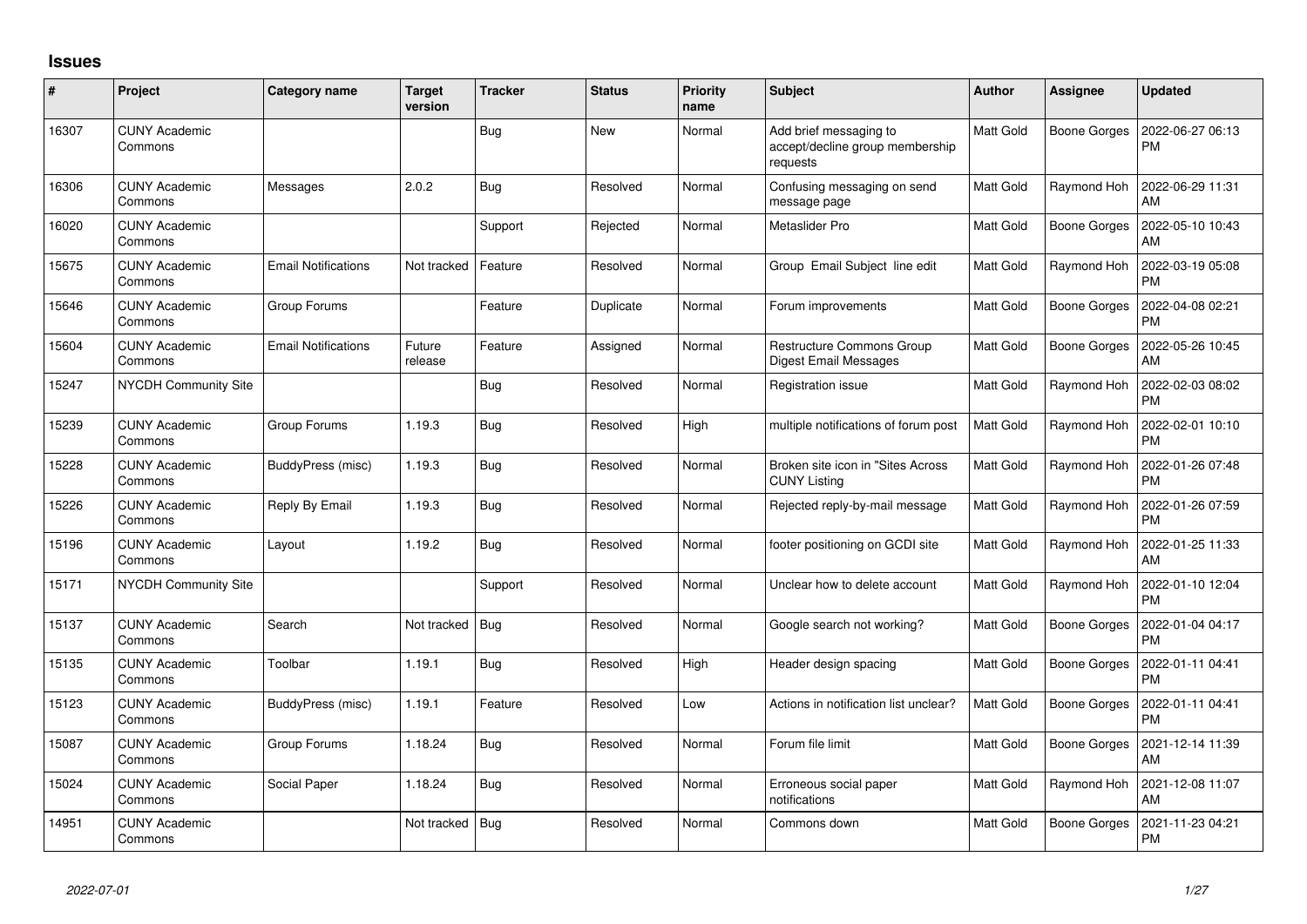| $\pmb{\#}$ | Project                         | Category name              | <b>Target</b><br>version | <b>Tracker</b> | <b>Status</b> | <b>Priority</b><br>name | <b>Subject</b>                                                       | <b>Author</b>    | Assignee            | <b>Updated</b>                |
|------------|---------------------------------|----------------------------|--------------------------|----------------|---------------|-------------------------|----------------------------------------------------------------------|------------------|---------------------|-------------------------------|
| 14896      | <b>CUNY Academic</b><br>Commons |                            |                          | <b>Bug</b>     | Resolved      | Urgent                  | site down for maintenance                                            | <b>Matt Gold</b> | <b>Boone Gorges</b> | 2021-10-26 11:01<br>AM        |
| 14861      | <b>NYCDH Community Site</b>     |                            |                          | Bug            | Resolved      | Normal                  | User unable to access profile<br>editing page                        | <b>Matt Gold</b> | Raymond Hoh         | 2021-10-14 08:38<br><b>PM</b> |
| 14776      | <b>CUNY Academic</b><br>Commons | Toolbar                    | 1.18.19                  | <b>Bug</b>     | Resolved      | Normal                  | Top-level nav-bar drop-down nav<br>doesn't match navigation          | <b>Matt Gold</b> | Raymond Hoh         | 2021-09-28 11:06<br>AM        |
| 14738      | <b>CUNY Academic</b><br>Commons | Group cloning              | 1.18.18                  | <b>Bug</b>     | Resolved      | Normal                  | unclear language during group/site<br>clone                          | Matt Gold        | Jeremy Felt         | 2021-09-14 11:22<br>AM        |
| 14737      | <b>CUNY Academic</b><br>Commons |                            |                          | Bug            | Duplicate     | Normal                  | Final step of group/site clone<br>reloads page                       | <b>Matt Gold</b> | <b>Boone Gorges</b> | 2021-08-31 11:41<br>AM        |
| 14719      | <b>CUNY Academic</b><br>Commons | Responsive Design          |                          | <b>Bug</b>     | Abandoned     | Normal                  | Overlapping text in mobile views                                     | Matt Gold        | <b>Boone Gorges</b> | 2022-04-27 04:30<br><b>PM</b> |
| 14450      | <b>CUNY Academic</b><br>Commons | Courses                    | Not tracked              | <b>Bug</b>     | Rejected      | Low                     | Misclassified site                                                   | Matt Gold        | <b>Boone Gorges</b> | 2021-09-15 10:53<br><b>PM</b> |
| 14221      | <b>CUNY Academic</b><br>Commons | Group Forums               |                          | Feature        | Rejected      | Normal                  | Allow .ics files to be posted as<br>forum attachments                | Matt Gold        | Boone Gorges        | 2021-03-23 08:53<br><b>PM</b> |
| 14199      | <b>CUNY Academic</b><br>Commons | <b>Email Notifications</b> |                          | Bug            | Resolved      | Normal                  | Email replies delayed                                                | <b>Matt Gold</b> | Raymond Hoh         | 2021-03-24 12:17<br><b>PM</b> |
| 14072      | <b>CUNY Academic</b><br>Commons | <b>Email Notifications</b> | Not tracked              | Support        | Rejected      | Low                     | Posting to multiple groups via email   Matt Gold                     |                  | Raymond Hoh         | 2021-02-28 05:58<br><b>PM</b> |
| 14017      | <b>CUNY Academic</b><br>Commons | Group Blogs                | 1.18.8                   | <b>Bug</b>     | Resolved      | Normal                  | Editing of blog post leads to group<br>notification                  | Matt Gold        | Raymond Hoh         | 2021-04-13 11:21<br>AM        |
| 13949      | <b>CUNY Academic</b><br>Commons |                            | Not tracked              | <b>Bug</b>     | New           | Normal                  | Continued debugging of runaway<br>MySQL connections                  | <b>Matt Gold</b> | Boone Gorges        | 2021-09-14 10:42<br>AM        |
| 13934      | <b>CUNY Academic</b><br>Commons | cuny.is                    | 1.18.4                   | Bug            | Resolved      | Low                     | Error message on group settings<br>change                            | Matt Gold        | <b>Boone Gorges</b> | 2021-02-09 11:05<br>AM        |
| 13913      | <b>CUNY Academic</b><br>Commons | Groups (misc)              |                          | <b>Bug</b>     | Rejected      | Normal                  | Group Avatar lost after group<br>creation process                    | Matt Gold        | <b>Boone Gorges</b> | 2021-02-23 10:45<br>AM        |
| 13890      | <b>CUNY Academic</b><br>Commons | <b>Email Notifications</b> | Not tracked              | <b>Bug</b>     | Resolved      | Low                     | Not sure email notification went out                                 | <b>Matt Gold</b> | Raymond Hoh         | 2021-09-14 10:42<br>AM        |
| 13862      | <b>CUNY Academic</b><br>Commons |                            |                          | Bug            | Resolved      | Normal                  | Under maintenance message                                            | <b>Matt Gold</b> | <b>Boone Gorges</b> | 2021-01-28 08:56<br><b>PM</b> |
| 13739      | <b>CUNY Academic</b><br>Commons | <b>Directories</b>         | 2.0.0                    | <b>Bug</b>     | Resolved      | Normal                  | My Sites and My Groups take user<br>to the profile page              | Matt Gold        | Boone Gorges        | 2022-05-26 11:36<br>AM        |
| 13669      | <b>CUNY Academic</b><br>Commons | DiRT Integration           | 1.18.1                   | <b>Bug</b>     | Resolved      | Normal                  | Digital Research Tools showing up<br>in top nav for logged out users | Matt Gold        | <b>Boone Gorges</b> | 2020-12-08 05:11<br><b>PM</b> |
| 13581      | CUNY Academic<br>Commons        | Group Library              |                          | <b>Bug</b>     | Rejected      | Normal                  | Adding link to library didn't<br>generate notification email         | Matt Gold        | Raymond Hoh         | 2020-11-17 12:33<br>PM        |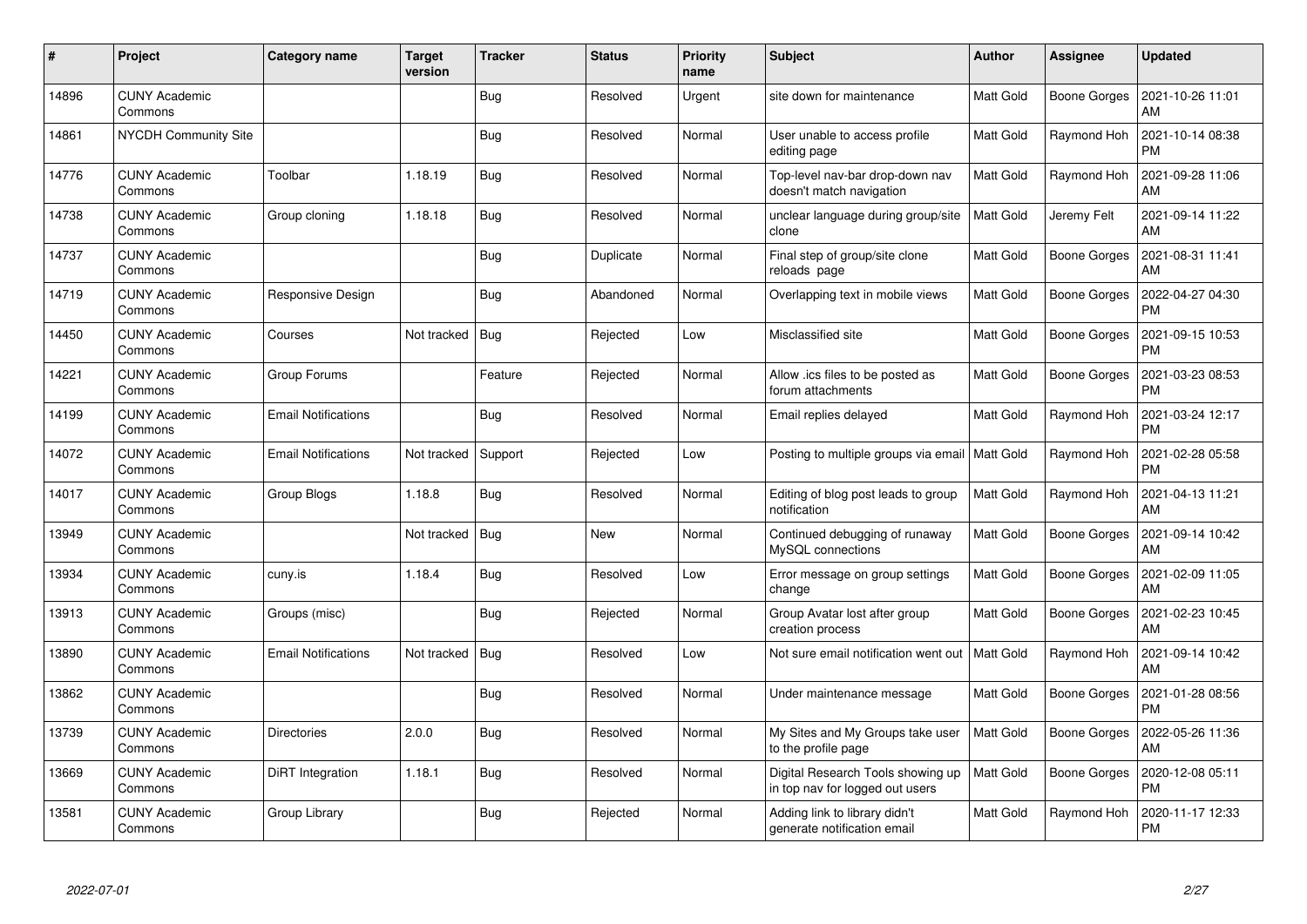| $\pmb{\#}$ | Project                         | Category name              | <b>Target</b><br>version | <b>Tracker</b> | Status    | <b>Priority</b><br>name | <b>Subject</b>                                                                        | Author           | Assignee            | <b>Updated</b>                |
|------------|---------------------------------|----------------------------|--------------------------|----------------|-----------|-------------------------|---------------------------------------------------------------------------------------|------------------|---------------------|-------------------------------|
| 13500      | <b>CUNY Academic</b><br>Commons | <b>Email Notifications</b> |                          | <b>Bug</b>     | Rejected  | High                    | Received multiple notifications for a   Matt Gold<br>single post                      |                  | Raymond Hoh         | 2022-04-27 04:29<br><b>PM</b> |
| 13496      | <b>CUNY Academic</b><br>Commons | <b>Accessibility</b>       | 1.18.0                   | <b>Bug</b>     | Resolved  | Normal                  | Review contrast issues on<br>registration page and profile page                       | Matt Gold        | Sonja Leix          | 2020-12-08 11:31<br>AM        |
| 13491      | NYCDH Community Site            |                            |                          | <b>Bug</b>     | Resolved  | Normal                  | User unable to register                                                               | Matt Gold        | Raymond Hoh         | 2020-10-23 12:43<br>AM        |
| 13459      | <b>CUNY Academic</b><br>Commons | Layout                     | 1.17.6                   | <b>Bug</b>     | Resolved  | Normal                  | Line spacing on forum post title is<br>too small                                      | Matt Gold        | Raymond Hoh         | 2020-10-27 11:00<br>AM        |
| 13458      | <b>CUNY Academic</b><br>Commons | Registration               | 1.18.0                   | Feature        | Resolved  | Normal                  | Simplifying/Reducing verbiage on<br><b>Registration Page</b>                          | <b>Matt Gold</b> | <b>Boone Gorges</b> | 2020-12-08 11:31<br>AM        |
| 13429      | <b>CUNY Academic</b><br>Commons | <b>Email Notifications</b> | Not tracked              | Bug            | Resolved  | Normal                  | Multiple forum notifications                                                          | Matt Gold        | Raymond Hoh         | 2020-10-13 05:24<br><b>PM</b> |
| 13347      | <b>CUNY Academic</b><br>Commons | <b>Public Portfolio</b>    | 1.18.0                   | Feature        | Resolved  | Normal                  | Add Preferred Gender Pronouns to<br><b>CAC Profile</b>                                | <b>Matt Gold</b> | <b>Boone Gorges</b> | 2020-12-08 11:31<br>AM        |
| 13274      | <b>CUNY Academic</b><br>Commons | <b>Email Notifications</b> | 1.17.8                   | <b>Bug</b>     | Resolved  | Normal                  | Messy links in CAC email<br>notifications                                             | Matt Gold        | Raymond Hoh         | 2020-11-17 12:31<br><b>PM</b> |
| 13243      | <b>CUNY Academic</b><br>Commons | Group Library              | Not tracked              | Support        | Resolved  | Normal                  | Request to copy group library                                                         | Matt Gold        | <b>Boone Gorges</b> | 2020-08-27 06:05<br><b>PM</b> |
| 13242      | <b>CUNY Academic</b><br>Commons | cuny.is                    |                          | <b>Bug</b>     | Rejected  | Normal                  | Unable to edit a cuny.is shortlink                                                    | <b>Matt Gold</b> | Boone Gorges        | 2020-08-26 01:30<br>AM        |
| 13230      | <b>CUNY Academic</b><br>Commons | Layout                     | 1.17.2                   | <b>Bug</b>     | Resolved  | Normal                  | Overlapping notifications on group<br>management member acceptance                    | Matt Gold        | Raymond Hoh         | 2020-08-25 11:27<br>AM        |
| 13136      | <b>CUNY Academic</b><br>Commons | Group Forums               | 1.18.3                   | Feature        | Duplicate | Normal                  | Post to multiple group forums by<br>email                                             | Matt Gold        | Raymond Hoh         | 2021-01-20 05:52<br><b>PM</b> |
| 12966      | <b>CUNY Academic</b><br>Commons | BuddyPress (misc)          | 1.16.15                  | Feature        | Resolved  | Normal                  | Adjust export data page language<br>to indicate that you should not<br>leave the page | <b>Matt Gold</b> | Raymond Hoh         | 2020-07-14 12:07<br><b>PM</b> |
| 12957      | <b>CUNY Academic</b><br>Commons | BuddyPress (misc)          | 1.16.14                  | Support        | Resolved  | Normal                  | Export data question                                                                  | Matt Gold        | Raymond Hoh         | 2020-06-23 10:53<br>AM        |
| 12893      | <b>NYCDH Community Site</b>     |                            |                          | Bug            | Resolved  | Normal                  | Login issue                                                                           | <b>Matt Gold</b> | Raymond Hoh         | 2020-06-05 10:31<br>AM        |
| 12847      | <b>CUNY Academic</b><br>Commons | Events                     | 1.16.12                  | Bug            | Resolved  | Normal                  | Error message in event description                                                    | Matt Gold        | Raymond Hoh         | 2020-05-26 11:54<br>AM        |
| 12670      | <b>CUNY Academic</b><br>Commons | Responsive Design          | 1.16.10                  | <b>Bug</b>     | Resolved  | Normal                  | Social icons in site header overlap<br>with main nav on mobile                        | <b>Matt Gold</b> | Raymond Hoh         | 2020-04-28 11:03<br>AM        |
| 12581      | <b>CUNY Academic</b><br>Commons | cuny.is                    | Not tracked              | Bug            | Rejected  | High                    | YOURLS shortlinks not working                                                         | Matt Gold        | Boone Gorges        | 2020-03-27 10:25<br>AM        |
| 12545      | <b>CUNY Academic</b><br>Commons | <b>Email Notifications</b> | Not tracked              | Bug            | Resolved  | Normal                  | Notifications of replies by email not<br>able to be posted                            | Matt Gold        | Raymond Hoh         | 2020-03-24 10:27<br>AM        |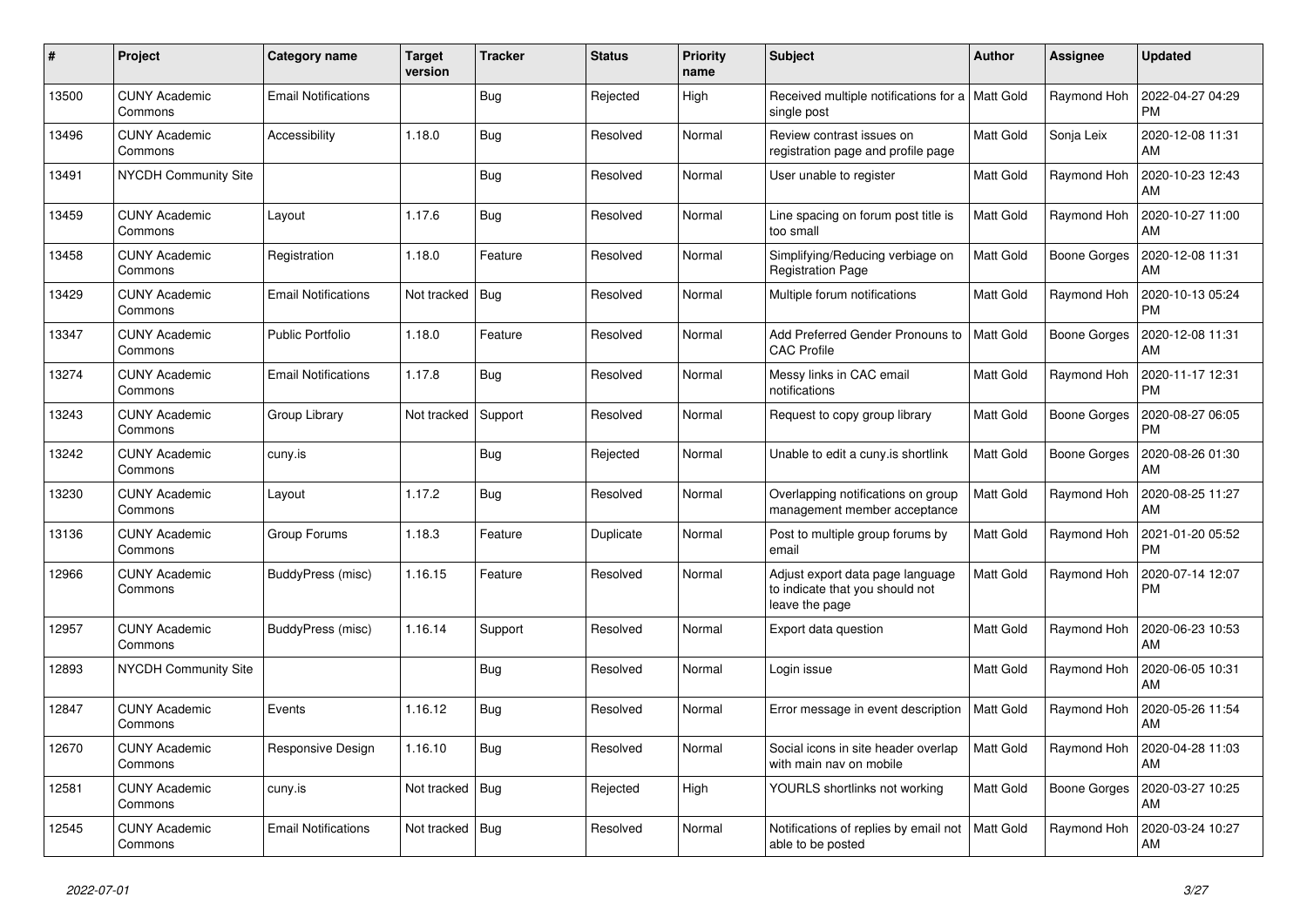| #     | Project                         | Category name              | <b>Target</b><br>version | <b>Tracker</b> | <b>Status</b> | <b>Priority</b><br>name | <b>Subject</b>                                                                                             | Author           | Assignee            | <b>Updated</b>                |
|-------|---------------------------------|----------------------------|--------------------------|----------------|---------------|-------------------------|------------------------------------------------------------------------------------------------------------|------------------|---------------------|-------------------------------|
| 12505 | <b>CUNY Academic</b><br>Commons | <b>Email Notifications</b> | 1.16.8                   | Feature        | Resolved      | Normal                  | Email subject lines                                                                                        | Matt Gold        | Luke Waltzer        | 2020-03-24 11:43<br>AM        |
| 12499 | <b>CUNY Academic</b><br>Commons | <b>Email Notifications</b> | 1.16.7                   | <b>Bug</b>     | Resolved      | Normal                  | no email notification                                                                                      | <b>Matt Gold</b> | Raymond Hoh         | 2020-03-03 09:31<br><b>PM</b> |
| 12471 | <b>CUNY Academic</b><br>Commons | <b>Email Notifications</b> | 1.16.7                   | Bug            | Resolved      | Normal                  | forum notificaiton not sent                                                                                | <b>Matt Gold</b> | Raymond Hoh         | 2020-03-10 10:59<br>AM        |
| 12433 | <b>NYCDH Community Site</b>     |                            |                          | Bug            | Resolved      | Normal                  | hyperlinks not accepted in forum<br>post                                                                   | <b>Matt Gold</b> | Raymond Hoh         | 2020-11-23 08:42<br><b>PM</b> |
| 12353 | <b>CUNY Academic</b><br>Commons | BuddyPress (misc)          | Not tracked              | Bug            | Abandoned     | Normal                  | Member filtering not working                                                                               | Matt Gold        | <b>Boone Gorges</b> | 2020-03-10 11:14<br>AM        |
| 12351 | <b>CUNY Academic</b><br>Commons | <b>Email Notifications</b> | 1.16.5                   | Bug            | Resolved      | Normal                  | No email notification for forum post                                                                       | <b>Matt Gold</b> | <b>Boone Gorges</b> | 2020-02-03 02:33<br><b>PM</b> |
| 12341 | <b>CUNY Academic</b><br>Commons |                            |                          | Bug            | Abandoned     | High                    | Commons down                                                                                               | <b>Matt Gold</b> |                     | 2020-02-11 10:45<br>AM        |
| 12335 | <b>CUNY Academic</b><br>Commons | cuny.is                    |                          | Bug            | Rejected      | Normal                  | cuny.is issue                                                                                              | Matt Gold        | <b>Boone Gorges</b> | 2020-01-30 12:47<br>AM        |
| 12332 | <b>CUNY Academic</b><br>Commons | Events                     | 1.16.8                   | Feature        | Resolved      | Low                     | Limit length of email subject<br>triggered by event activity when<br>activity is linked to multiple groups | <b>Matt Gold</b> | Raymond Hoh         | 2020-03-24 11:43<br>AM        |
| 12185 | <b>CUNY Academic</b><br>Commons |                            | 1.16.1                   | Bug            | Resolved      | Immediate               | Group links not working                                                                                    | <b>Matt Gold</b> | <b>Boone Gorges</b> | 2019-12-10 10:35<br>AM        |
| 12155 | <b>CUNY Academic</b><br>Commons | DiRT Integration           | 1.18.0                   | Feature        | Resolved      | Normal                  | Update DiRT Tools with new API                                                                             | Matt Gold        | <b>Boone Gorges</b> | 2020-12-08 11:06<br>AM        |
| 12136 | <b>CUNY Academic</b><br>Commons | <b>Group Files</b>         | 1.18.0                   | Bug            | Resolved      | Normal                  | "You must login" group file warning<br>shows after log in                                                  | <b>Matt Gold</b> | <b>Boone Gorges</b> | 2020-12-08 11:31<br>AM        |
| 11864 | <b>CUNY Academic</b><br>Commons | Events                     | Not tracked              | Support        | Resolved      | Normal                  | Calendar notification question                                                                             | <b>Matt Gold</b> | <b>Boone Gorges</b> | 2019-09-16 05:39<br><b>PM</b> |
| 11808 | <b>CUNY Academic</b><br>Commons | Messages                   | 1.15.9                   | <b>Bug</b>     | Resolved      | Normal                  | Search function on messages not<br>working                                                                 | Matt Gold        | <b>Boone Gorges</b> | 2019-08-30 11:03<br>AM        |
| 11801 | <b>CUNY Academic</b><br>Commons | Groups (misc)              | 1.16                     | Bug            | Resolved      | Normal                  | Selecting 'CUNY-wide' when<br>creating group/site forbids selection<br>of other campuses                   | Matt Gold        | Sonja Leix          | 2019-11-14 11:14<br>AM        |
| 11800 | <b>CUNY Academic</b><br>Commons | Groups (misc)              | 1.15.9                   | <b>Bug</b>     | Resolved      | Normal                  | 'CUNY-wide' Campus option not<br>saving on groups/sites                                                    | Matt Gold        | Boone Gorges        | 2019-08-27 04:17<br>PM        |
| 11795 | <b>CUNY Academic</b><br>Commons | Events                     | 1.16                     | Feature        | Resolved      | Normal                  | Import Events to group calendars                                                                           | <b>Matt Gold</b> | Raymond Hoh         | 2019-12-04 10:51<br>AM        |
| 11619 | <b>CUNY Academic</b><br>Commons |                            | 1.15.5                   | Bug            | Rejected      | Normal                  | Homepage thumbnails not loading                                                                            | Matt Gold        | Raymond Hoh         | 2019-07-09 03:49<br>AM        |
| 11610 | <b>CUNY Academic</b><br>Commons |                            | 1.15.5                   | Bug            | Resolved      | Normal                  | Homepage thumbnails not loading                                                                            | Matt Gold        | <b>Boone Gorges</b> | 2019-06-29 10:38<br><b>PM</b> |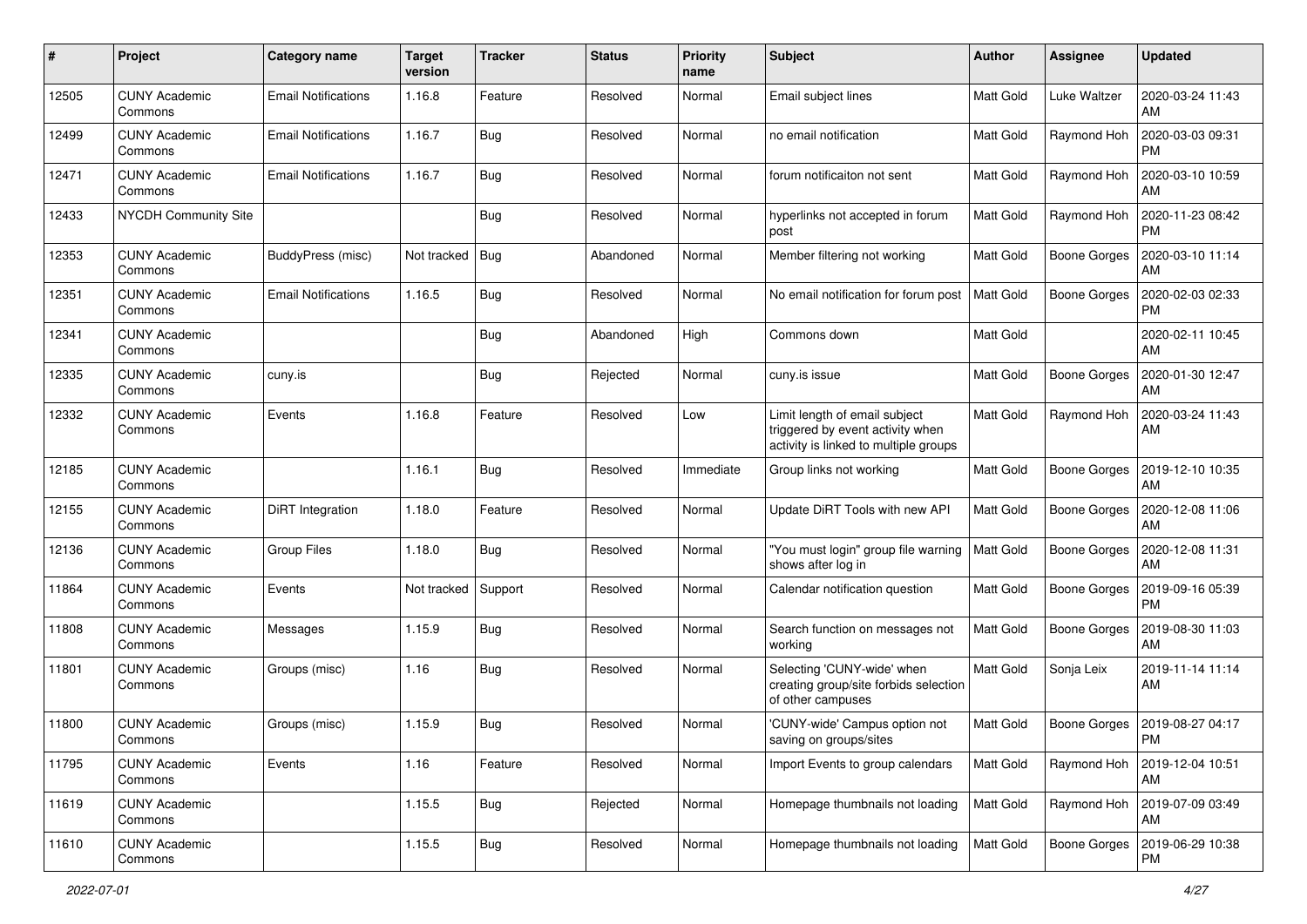| #     | Project                         | <b>Category name</b>       | <b>Target</b><br>version | <b>Tracker</b> | <b>Status</b> | <b>Priority</b><br>name | Subject                                                                                                          | Author           | <b>Assignee</b>     | <b>Updated</b>                |
|-------|---------------------------------|----------------------------|--------------------------|----------------|---------------|-------------------------|------------------------------------------------------------------------------------------------------------------|------------------|---------------------|-------------------------------|
| 11585 | <b>CUNY Academic</b><br>Commons | <b>WordPress Plugins</b>   | Not tracked              | <b>Bug</b>     | Rejected      | Normal                  | The The Tabs and Accordion plugin<br>weirdness                                                                   | Matt Gold        | scott voth          | 2019-06-25 04:17<br><b>PM</b> |
| 11522 | <b>CUNY Academic</b><br>Commons | Reply By Email             | Not tracked              | Bug            | Resolved      | Normal                  | Reply by email didn't work                                                                                       | Matt Gold        | Raymond Hoh         | 2019-06-05 10:40<br>AM        |
| 11456 | <b>NYCDH Community Site</b>     |                            |                          | <b>Bug</b>     | Resolved      | Normal                  | Group has no admins                                                                                              | <b>Matt Gold</b> | Raymond Hoh         | 2019-06-01 04:24<br><b>PM</b> |
| 11280 | <b>NYCDH Community Site</b>     |                            |                          | Bug            | Resolved      | Normal                  | Member search not working                                                                                        | <b>Matt Gold</b> | Raymond Hoh         | 2019-04-01 06:23<br><b>PM</b> |
| 11223 | <b>CUNY Academic</b><br>Commons | Design                     | 1.15                     | Feature        | Resolved      | Normal                  | Adjust CC licensing statement on<br>sitewide footer                                                              | <b>Matt Gold</b> | Sonja Leix          | 2019-05-07 02:31<br><b>PM</b> |
| 11209 | <b>CUNY Academic</b><br>Commons | BuddyPress (misc)          | 1.14.11                  | Bug            | Resolved      | Normal                  | Activity timestamp errors                                                                                        | <b>Matt Gold</b> | Raymond Hoh         | 2019-04-23 12:27<br><b>PM</b> |
| 11174 | <b>CUNY Academic</b><br>Commons | Email Notifications        | 1.14.8                   | <b>Bug</b>     | Resolved      | High                    | Email notifications of spammed<br>comment on groupblog                                                           | Matt Gold        | Raymond Hoh         | 2019-03-11 11:42<br><b>PM</b> |
| 11121 | <b>CUNY Academic</b><br>Commons | Design                     | 1.15                     | <b>Bug</b>     | Resolved      | Low                     | Overlapping elements on mobile<br>view of CAC                                                                    | <b>Matt Gold</b> | <b>Boone Gorges</b> | 2019-04-23 03:55<br><b>PM</b> |
| 11086 | <b>CUNY Academic</b><br>Commons | <b>Email Notifications</b> | 1.15                     | Bug            | Resolved      | Normal                  | Users clicking "unsubscribe" on a<br>forwarded CAC group email can<br>unsubscribe a another user from a<br>group | Matt Gold        | Raymond Hoh         | 2019-04-16 12:40<br><b>PM</b> |
| 11084 | <b>CUNY Academic</b><br>Commons | Documentation              | Not tracked              | Documentation  | Resolved      | Normal                  | document new padlet, voicethread,<br>suturi functionality                                                        | <b>Matt Gold</b> | scott voth          | 2019-03-27 03:07<br><b>PM</b> |
| 11016 | <b>CUNY Academic</b><br>Commons | Home Page                  | 1.14.7                   | Bug            | Resolved      | Normal                  | Activity timestamps on homepage<br>are borked                                                                    | <b>Matt Gold</b> | Raymond Hoh         | 2019-02-26 02:04<br><b>PM</b> |
| 11000 | <b>NYCDH Community Site</b>     |                            |                          | Bug            | Rejected      | Normal                  | SSL / link redirection issue for DH<br>Week site from NYCDH homepage                                             | Matt Gold        | Raymond Hoh         | 2019-01-24 10:00<br><b>PM</b> |
| 10970 | <b>CUNY Academic</b><br>Commons | Reply By Email             | Not tracked              | Bug            | Resolved      | High                    | Post by email failure                                                                                            | <b>Matt Gold</b> | Raymond Hoh         | 2019-01-22 12:05<br><b>PM</b> |
| 10955 | <b>CUNY Academic</b><br>Commons | Home Page                  | 1.14.5                   | Support        | Resolved      | Normal                  | Homepage help link                                                                                               | Matt Gold        | <b>Boone Gorges</b> | 2019-01-22 11:53<br>AM        |
| 10950 | <b>CUNY Academic</b><br>Commons |                            |                          | Support        | Resolved      | High                    | Create slide for system<br>maintenance                                                                           | Matt Gold        | scott voth          | 2019-01-12 10:23<br>AM        |
| 10859 | <b>CUNY Academic</b><br>Commons | WordPress (misc)           |                          | Support        | Resolved      | Low                     | Prevent trackbacks on previously<br>published pages and posts                                                    | Matt Gold        | Boone Gorges        | 2018-12-23 07:17<br>PM        |
| 10854 | <b>CUNY Academic</b><br>Commons | Groups (misc)              | 1.14.3                   | Bug            | Resolved      | Normal                  | Group membership request not<br>appearing on Requests admin tab                                                  | Matt Gold        |                     | 2018-12-21 04:12<br><b>PM</b> |
| 10789 | <b>CUNY Academic</b><br>Commons | <b>Email Notifications</b> | 1.14.2                   | Bug            | Resolved      | High                    | Forum Posts not generating email<br>notifications                                                                | Matt Gold        | <b>Boone Gorges</b> | 2018-12-10 07:19<br>PM        |
| 10659 | <b>CUNY Academic</b><br>Commons | Group Forums               | Future<br>release        | Feature        | Assigned      | Normal                  | Post to multiple groups via email                                                                                | Matt Gold        | Raymond Hoh         | 2018-11-15 12:54<br>AM        |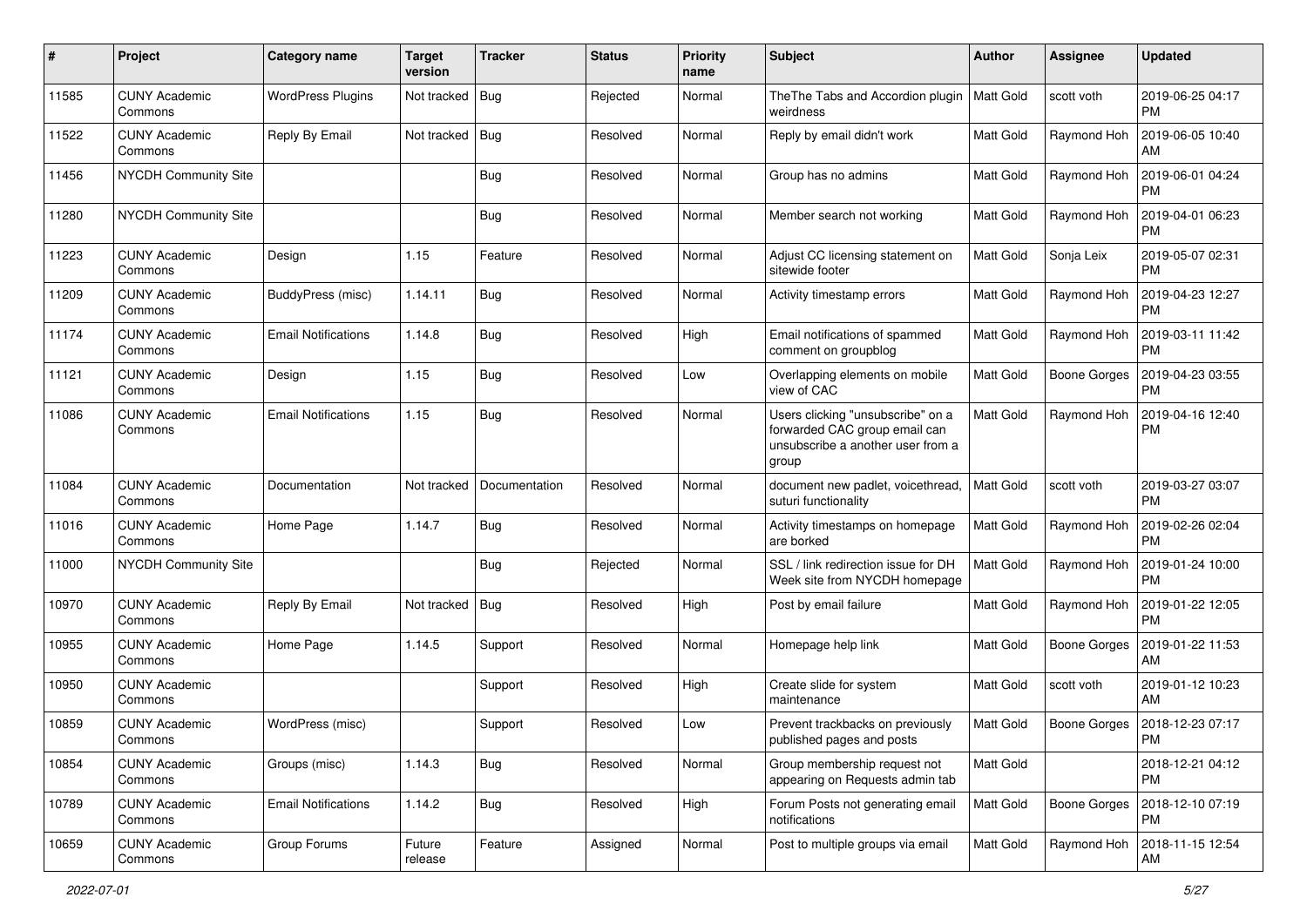| $\pmb{\#}$ | Project                         | Category name               | <b>Target</b><br>version | <b>Tracker</b> | <b>Status</b> | <b>Priority</b><br>name | <b>Subject</b>                                                                                    | Author           | Assignee            | <b>Updated</b>                |
|------------|---------------------------------|-----------------------------|--------------------------|----------------|---------------|-------------------------|---------------------------------------------------------------------------------------------------|------------------|---------------------|-------------------------------|
| 10658      | <b>CUNY Academic</b><br>Commons | Design                      | 1.14.8                   | Design/UX      | Resolved      | Normal                  | Condense sitewide footer                                                                          | Matt Gold        | Sonja Leix          | 2019-03-12 11:20<br>AM        |
| 10647      | <b>CUNY Academic</b><br>Commons | Publicity                   |                          | Publicity      | Resolved      | Normal                  | Add JTD to list of Publications on<br>the Commmons                                                | <b>Matt Gold</b> | scott voth          | 2018-11-01 01:33<br><b>PM</b> |
| 10597      | <b>CUNY Academic</b><br>Commons | cuny.is                     | Not tracked              | Bug            | Resolved      | Normal                  | cuny is admin unavailable                                                                         | <b>Matt Gold</b> | Boone Gorges        | 2018-10-25 01:44<br><b>PM</b> |
| 10563      | <b>CUNY Academic</b><br>Commons |                             | 1.13.12                  | <b>Bug</b>     | Resolved      | Urgent                  | cllicking on links from site menu<br>leads to 500 error                                           | Matt Gold        | <b>Boone Gorges</b> | 2018-10-23 10:48<br>AM        |
| 10553      | <b>CUNY Academic</b><br>Commons | <b>Group Files</b>          | 1.13.12                  | <b>Bug</b>     | Resolved      | Normal                  | File category view persists after<br>clicking away                                                | Matt Gold        | <b>Boone Gorges</b> | 2018-10-23 11:47<br>AM        |
| 10538      | <b>CUNY Academic</b><br>Commons |                             |                          | Bug            | Resolved      | Normal                  | 'This Site Can't be Reached"                                                                      | <b>Matt Gold</b> | <b>Boone Gorges</b> | 2018-10-16 09:39<br><b>PM</b> |
| 10531      | <b>CUNY Academic</b><br>Commons | Reckoning                   | Not tracked              | Bug            | Rejected      | Normal                  | Problem with the Reckoning plugin                                                                 | Matt Gold        | <b>Boone Gorges</b> | 2019-10-04 02:31<br>PM        |
| 10410      | <b>CUNY Academic</b><br>Commons | Group Invitations           | 1.13.11                  | <b>Bug</b>     | Resolved      | Normal                  | Navigating to another user's<br>invites' page leads to portfolio<br>page without redirect message | Matt Gold        | Raymond Hoh         | 2018-10-09 10:43<br>AM        |
| 10381      | <b>CUNY Academic</b><br>Commons | <b>Email Notifications</b>  | 1.13.11                  | Bug            | Resolved      | Normal                  | Group Blog Comment notification<br>doesn't include username                                       | <b>Matt Gold</b> | Raymond Hoh         | 2018-10-09 10:36<br>AM        |
| 10360      | <b>CUNY Academic</b><br>Commons | Groups (misc)               |                          | Support        | Resolved      | Normal                  | Pruning groups                                                                                    | Matt Gold        | <b>Boone Gorges</b> | 2018-09-20 02:57<br><b>PM</b> |
| 10357      | <b>CUNY Academic</b><br>Commons | Onboarding                  |                          | Bug            | Rejected      | Normal                  | Invitation snafu                                                                                  | Matt Gold        | Boone Gorges        | 2018-09-20 02:14<br><b>PM</b> |
| 10356      | <b>CUNY Academic</b><br>Commons | Reply By Email              | 1.13.12                  | <b>Bug</b>     | Resolved      | Normal                  | RBE error                                                                                         | Matt Gold        | Raymond Hoh         | 2018-10-27 04:51<br><b>PM</b> |
| 10325      | NYCDH Community Site            |                             |                          | <b>Bug</b>     | Resolved      | Normal                  | Digest email formatting                                                                           | <b>Matt Gold</b> | Raymond Hoh         | 2018-09-14 09:34<br><b>PM</b> |
| 10263      | <b>CUNY Academic</b><br>Commons | Groups (misc)               | 1.17.0                   | Feature        | Resolved      | Normal                  | Accept multiple group membership<br>requests                                                      | <b>Matt Gold</b> | Boone Gorges        | 2020-07-28 11:09<br>AM        |
| 10229      | <b>CUNY Academic</b><br>Commons | Information<br>Architecture | 1.14                     | Feature        | Resolved      | Normal                  | Remove 1 item from main nav bar<br>when we add courses                                            | Matt Gold        | Chris Stein         | 2018-10-25 02:59<br><b>PM</b> |
| 10228      | <b>CUNY Academic</b><br>Commons | <b>WordPress Plugins</b>    | Not tracked              | <b>Bug</b>     | Rejected      | Normal                  | NS Cloner network activated                                                                       | Matt Gold        | <b>Boone Gorges</b> | 2018-08-27 09:27<br>AM        |
| 10210      | <b>CUNY Academic</b><br>Commons | Onboarding                  | 1.13.8                   | Bug            | Resolved      | Normal                  | Spacing wonky on invite screen                                                                    | Matt Gold        | Boone Gorges        | 2018-08-29 05:39<br><b>PM</b> |
| 10209      | <b>CUNY Academic</b><br>Commons | BuddyPress (misc)           | 1.13.8                   | <b>Bug</b>     | Resolved      | Normal                  | Additional login prompt                                                                           | <b>Matt Gold</b> | Raymond Hoh         | 2018-08-29 03:23<br><b>PM</b> |
| 10164      | <b>CUNY Academic</b><br>Commons | Group Forums                | 1.13.8                   | <b>Bug</b>     | Resolved      | Normal                  | A few oddities related to a<br>cross-posted forum post                                            | <b>Matt Gold</b> | <b>Boone Gorges</b> | 2018-08-17 10:12<br>AM        |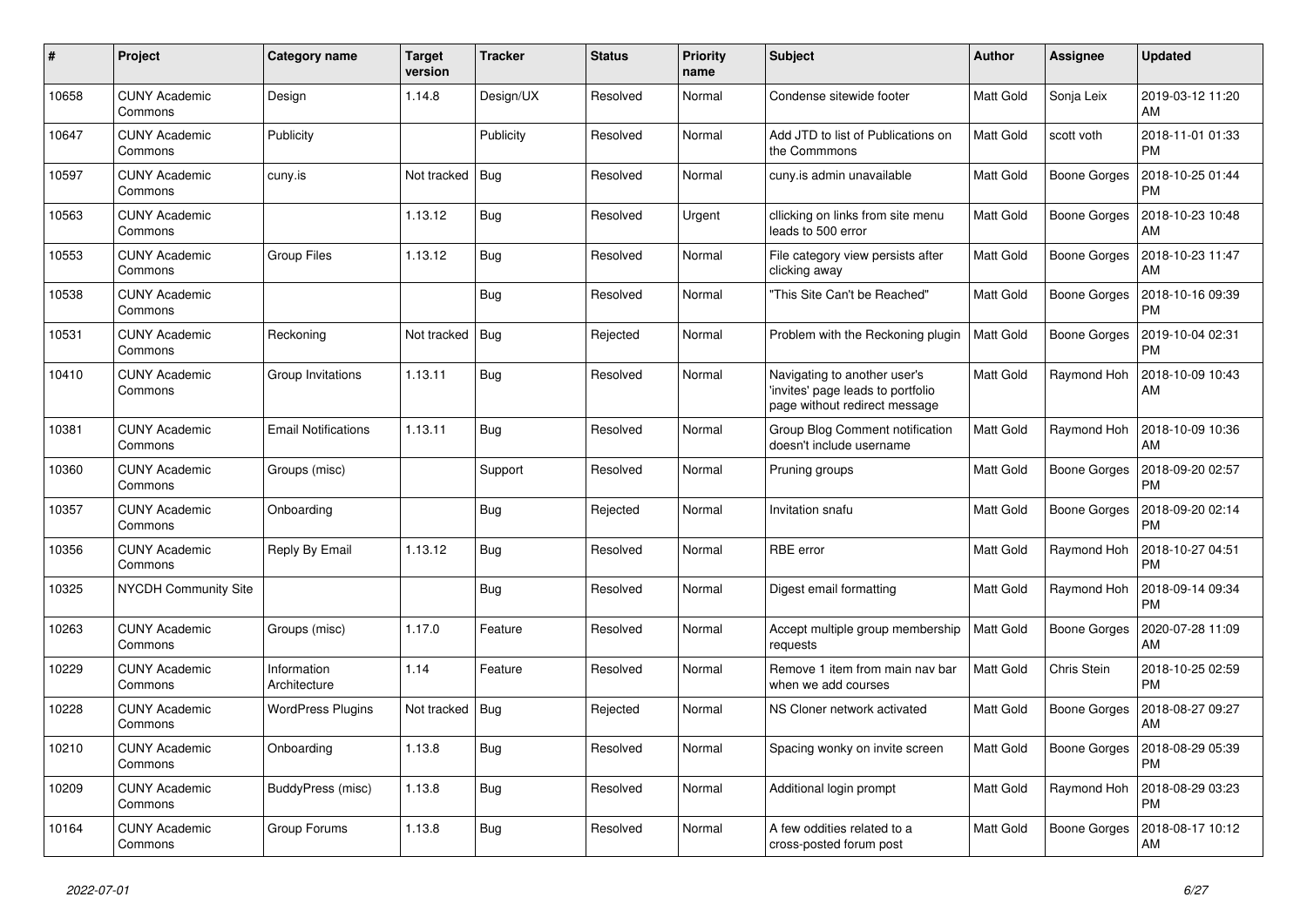| #     | Project                         | Category name              | <b>Target</b><br>version | <b>Tracker</b> | <b>Status</b>        | <b>Priority</b><br>name | <b>Subject</b>                                                                     | Author           | <b>Assignee</b>     | <b>Updated</b>                |
|-------|---------------------------------|----------------------------|--------------------------|----------------|----------------------|-------------------------|------------------------------------------------------------------------------------|------------------|---------------------|-------------------------------|
| 10144 | <b>CUNY Academic</b><br>Commons | Group Forums               | 1.13.10                  | Bug            | Resolved             | Normal                  | Subscription set to "no email"                                                     | <b>Matt Gold</b> | Raymond Hoh         | 2018-09-25 10:26<br>AM        |
| 10040 | <b>CUNY Academic</b><br>Commons | WordPress (misc)           | Not tracked              | Bug            | Reporter<br>Feedback | Normal                  | User doesn't see full list of themes                                               | <b>Matt Gold</b> | <b>Boone Gorges</b> | 2018-07-25 10:12<br>AM        |
| 9979  | CUNY Academic<br>Commons        | <b>Email Notifications</b> | Not tracked              | <b>Bug</b>     | Reporter<br>Feedback | Normal                  | Reports of slow email activation<br>emails                                         | <b>Matt Gold</b> | <b>Boone Gorges</b> | 2018-08-29 09:40<br><b>PM</b> |
| 9977  | <b>CUNY Academic</b><br>Commons | <b>WordPress Plugins</b>   | 1.13.5                   | Bug            | Rejected             | High                    | ACERT website down                                                                 | <b>Matt Gold</b> | <b>Boone Gorges</b> | 2018-07-03 02:09<br><b>PM</b> |
| 9947  | <b>CUNY Academic</b><br>Commons | <b>WordPress Plugins</b>   | Future<br>release        | Feature        | Reporter<br>Feedback | Normal                  | Install H5P quiz plugin                                                            | Matt Gold        | <b>Boone Gorges</b> | 2018-09-11 11:01<br>AM        |
| 9941  | <b>CUNY Academic</b><br>Commons | Wiki                       | Not tracked              | Support        | Assigned             | Normal                  | Wiki functionality                                                                 | Matt Gold        | <b>Boone Gorges</b> | 2018-06-26 10:57<br>AM        |
| 9894  | <b>CUNY Academic</b><br>Commons | Onboarding                 |                          | Bug            | Rejected             | Normal                  | Super Admin can't add user to site                                                 | <b>Matt Gold</b> | Boone Gorges        | 2018-09-11 09:57<br>AM        |
| 9876  | <b>CUNY Academic</b><br>Commons | Messages                   | 1.13.3                   | Bug            | Resolved             | Normal                  | System erroneously indicates<br>super-admin is part of private<br>message exchange | Matt Gold        | <b>Boone Gorges</b> | 2018-06-01 07:36<br>PM        |
| 9875  | <b>CUNY Academic</b><br>Commons | Messages                   | 1.13.3                   | <b>Bug</b>     | Resolved             | Low                     | Can't mark message as read                                                         | <b>Matt Gold</b> | Boone Gorges        | 2018-06-01 07:54<br><b>PM</b> |
| 9814  | <b>CUNY Academic</b><br>Commons | Groups (misc)              | Not tracked              | Bug            | Resolved             | Normal                  | Group email settings "No Email"<br>issue                                           | Matt Gold        | Raymond Hoh         | 2018-05-22 11:45<br>AM        |
| 9801  | <b>CUNY Academic</b><br>Commons | Courses                    | 1.14                     | Feature        | Resolved             | Normal                  | Add courses item to main<br>Commons nav                                            | Matt Gold        | Boone Gorges        | 2018-11-13 02:15<br><b>PM</b> |
| 9782  | <b>CUNY Academic</b><br>Commons | Groups (misc)              | 1.13.2                   | Bug            | Resolved             | Normal                  | Site loads/skips last step of group<br>creation                                    | Matt Gold        | <b>Boone Gorges</b> | 2018-05-22 10:45<br>AM        |
| 9749  | <b>CUNY Academic</b><br>Commons | Onboarding                 | 1.13.2                   | Bug            | Resolved             | Normal                  | New invitation message mentions<br>username as opposed to First/Last<br>Name       | <b>Matt Gold</b> | Boone Gorges        | 2018-05-22 10:49<br>AM        |
| 9748  | <b>CUNY Academic</b><br>Commons | Onboarding                 | Not tracked              | Support        | Resolved             | Normal                  | Non-CUNY codes and the new<br>invitation system                                    | <b>Matt Gold</b> | Boone Gorges        | 2018-05-14 12:54<br><b>PM</b> |
| 9622  | <b>CUNY Academic</b><br>Commons | WordPress (misc)           | 1.12.13                  | Feature        | Resolved             | Normal                  | <b>Redirect site URL</b>                                                           | Matt Gold        | <b>Boone Gorges</b> | 2018-04-19 11:45<br>AM        |
| 9492  | <b>CUNY Academic</b><br>Commons | WordPress (misc)           | Not tracked              | Support        | Resolved             | Normal                  | Importing Wikispaces Articles to<br><b>Blogs in Academic Commons</b>               | Matt Gold        | Raymond Hoh         | 2018-05-21 03:58<br>PM        |
| 9489  | <b>CUNY Academic</b><br>Commons | Spam/Spam<br>Prevention    | 1.12.11                  | Bug            | Resolved             | Normal                  | Email spam possibly related to<br>CAC form                                         | Matt Gold        | Raymond Hoh         | 2018-03-26 05:28<br>PM        |
| 9466  | <b>CUNY Academic</b><br>Commons | Reply By Email             | 1.12.11                  | <b>Bug</b>     | Resolved             | Normal                  | email post notification does not<br>post notice of attachment                      | Matt Gold        | Raymond Hoh         | 2018-03-27 12:48<br><b>PM</b> |
| 9421  | <b>CUNY Academic</b><br>Commons | Reply By Email             |                          | <b>Bug</b>     | Rejected             | Normal                  | RBE posting error                                                                  | Matt Gold        | Raymond Hoh         | 2018-03-19 03:00<br>PM        |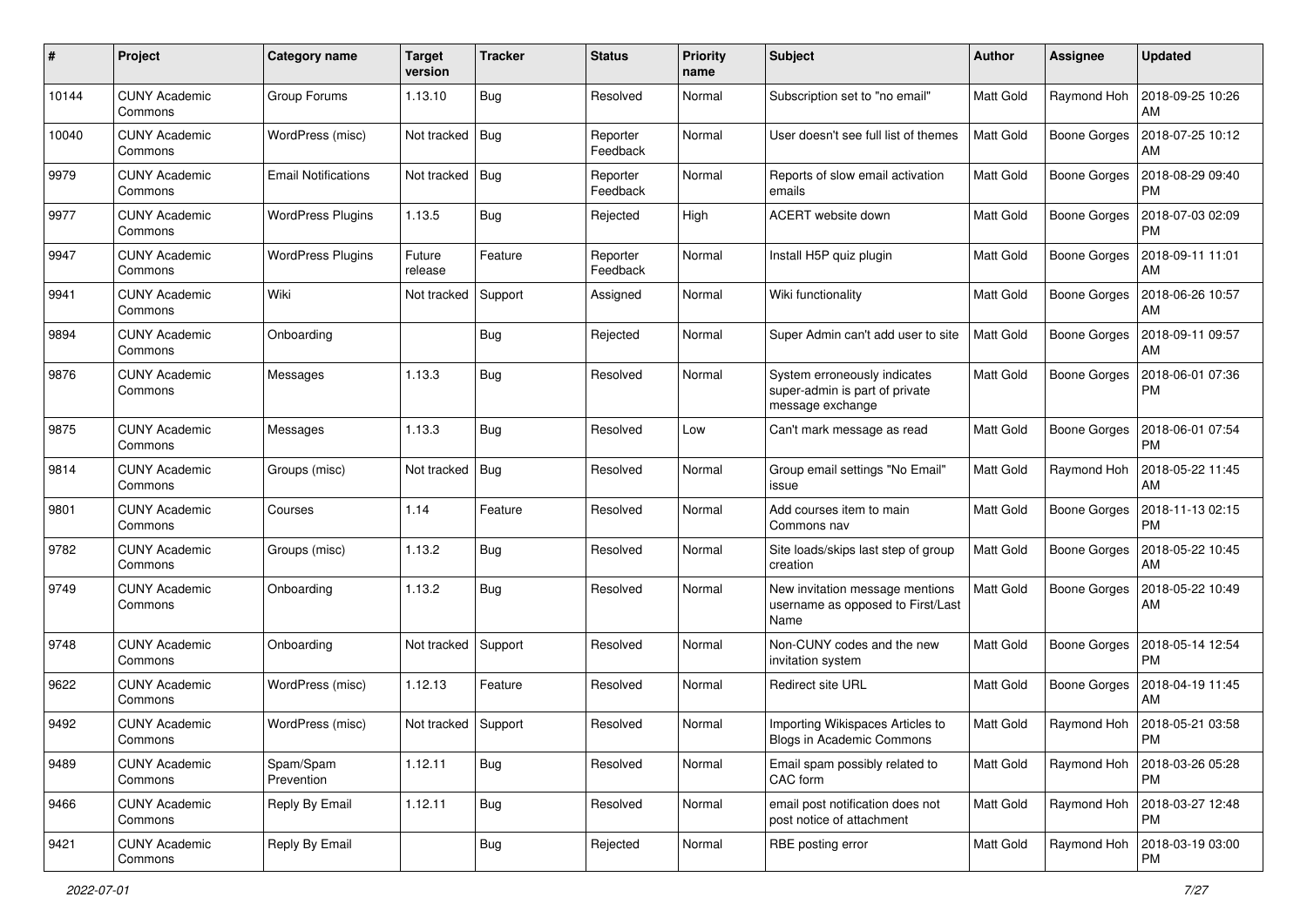| $\#$ | Project                         | Category name              | <b>Target</b><br>version | <b>Tracker</b> | <b>Status</b> | <b>Priority</b><br>name | <b>Subject</b>                                                    | <b>Author</b>    | <b>Assignee</b>     | <b>Updated</b>                |
|------|---------------------------------|----------------------------|--------------------------|----------------|---------------|-------------------------|-------------------------------------------------------------------|------------------|---------------------|-------------------------------|
| 9319 | <b>CUNY Academic</b><br>Commons | Group Blogs                |                          | <b>Bug</b>     | Duplicate     | Normal                  | Question about group/site<br>connections                          | Matt Gold        | <b>Boone Gorges</b> | 2018-02-28 01:45<br><b>PM</b> |
| 9242 | <b>NYCDH Community Site</b>     |                            |                          | Bug            | Resolved      | Normal                  | Default subscription to NYCDH<br>Announcements group              | Matt Gold        | Raymond Hoh         | 2018-02-22 12:47<br><b>PM</b> |
| 9235 | <b>CUNY Academic</b><br>Commons | Reply By Email             | 1.14                     | <b>Bug</b>     | Resolved      | Normal                  | Better RBE error messaging when<br>duplicate content is detected  | <b>Matt Gold</b> | Raymond Hoh         | 2018-11-14 10:35<br>AM        |
| 9191 | <b>CUNY Academic</b><br>Commons | Reply By Email             | Future<br>release        | <b>Bug</b>     | Rejected      | Normal                  | multiple RBE messages                                             | Matt Gold        | Raymond Hoh         | 2018-04-13 05:08<br><b>PM</b> |
| 9149 | <b>CUNY Academic</b><br>Commons | <b>BuddyPress Docs</b>     | 1.12.8                   | <b>Bug</b>     | Resolved      | Normal                  | Doc listing layout issue                                          | Matt Gold        | <b>Boone Gorges</b> | 2018-02-13 10:36<br>AM        |
| 9148 | <b>CUNY Academic</b><br>Commons | Layout                     | 1.12.11                  | Bug            | Resolved      | Normal                  | CAC on Microsoft Edge                                             | Matt Gold        | Matt Gold           | 2018-03-27 11:34<br>AM        |
| 9144 | <b>CUNY Academic</b><br>Commons | <b>WordPress Themes</b>    | Not tracked              | Support        | Resolved      | Normal                  | CSS question                                                      | <b>Matt Gold</b> | <b>Boone Gorges</b> | 2018-01-30 10:23<br><b>PM</b> |
| 9132 | <b>CUNY Academic</b><br>Commons | My Commons                 | 1.12.8                   | Bug            | Resolved      | Normal                  | empty activity items on My<br>Commons                             | Matt Gold        | Raymond Hoh         | 2018-02-13 10:49<br>AM        |
| 9127 | <b>CUNY Academic</b><br>Commons | <b>WordPress Plugins</b>   |                          | Documentation  | Resolved      | Normal                  | update taxonomy of plugins                                        | <b>Matt Gold</b> | scott voth          | 2018-02-12 12:03<br><b>PM</b> |
| 9124 | <b>CUNY Academic</b><br>Commons | Reply By Email             | 1.12.8                   | <b>Bug</b>     | Resolved      | Normal                  | Old RBE new topic email address<br>appears on post editing screen | Matt Gold        | Raymond Hoh         | 2018-02-13 10:49<br>AM        |
| 9115 | <b>CUNY Academic</b><br>Commons |                            | Not tracked              | Support        | Resolved      | Normal                  | question about invite by email                                    | <b>Matt Gold</b> | Matt Gold           | 2018-02-13 11:14<br>AM        |
| 9114 | <b>CUNY Academic</b><br>Commons | Home Page                  | 1.12.8                   | Bug            | Resolved      | Normal                  | group with long name messes up<br>homepage layout                 | Matt Gold        | Boone Gorges        | 2018-01-24 05:17<br><b>PM</b> |
| 9112 | <b>CUNY Academic</b><br>Commons |                            | Not tracked              | Bug            | Resolved      | High                    | GCDI site down                                                    | Matt Gold        | Boone Gorges        | 2018-01-23 10:18<br><b>PM</b> |
| 9107 | <b>CUNY Academic</b><br>Commons | Non-CUNY sign up<br>codes  | 1.12.7                   | Bug            | Resolved      | Normal                  | Can't add group to non-CUNY<br>sign-up code                       | Matt Gold        | <b>Boone Gorges</b> | 2018-01-23 04:15<br><b>PM</b> |
| 9105 | <b>CUNY Academic</b><br>Commons | <b>BuddyPress Docs</b>     | 1.12.7                   | Bug            | Resolved      | Urgent                  | BP doc titles/dates messed up                                     | Matt Gold        | Boone Gorges        | 2018-01-23 11:00<br>AM        |
| 9095 | <b>CUNY Academic</b><br>Commons | <b>Email Notifications</b> |                          | <b>Bug</b>     | Rejected      | Normal                  | Email notifications of events may<br>not be going out             | Matt Gold        | Raymond Hoh         | 2018-01-19 04:58<br><b>PM</b> |
| 9089 | <b>NYCDH Community Site</b>     |                            |                          | Bug            | Rejected      | Normal                  | User experiences phishing warning                                 | Matt Gold        | Raymond Hoh         | 2020-11-23 08:43<br><b>PM</b> |
| 9085 | <b>CUNY Academic</b><br>Commons | <b>Email Notifications</b> | 1.12.7                   | Bug            | Resolved      | Normal                  | Email notification for group doc<br>creation                      | Matt Gold        | Raymond Hoh         | 2018-01-23 11:11<br>AM        |
| 9076 | <b>NYCDH Community Site</b>     |                            |                          | <b>Bug</b>     | Resolved      | Normal                  | Email group subscription reset<br>erroneously                     | Matt Gold        | Raymond Hoh         | 2018-09-25 09:52<br>AM        |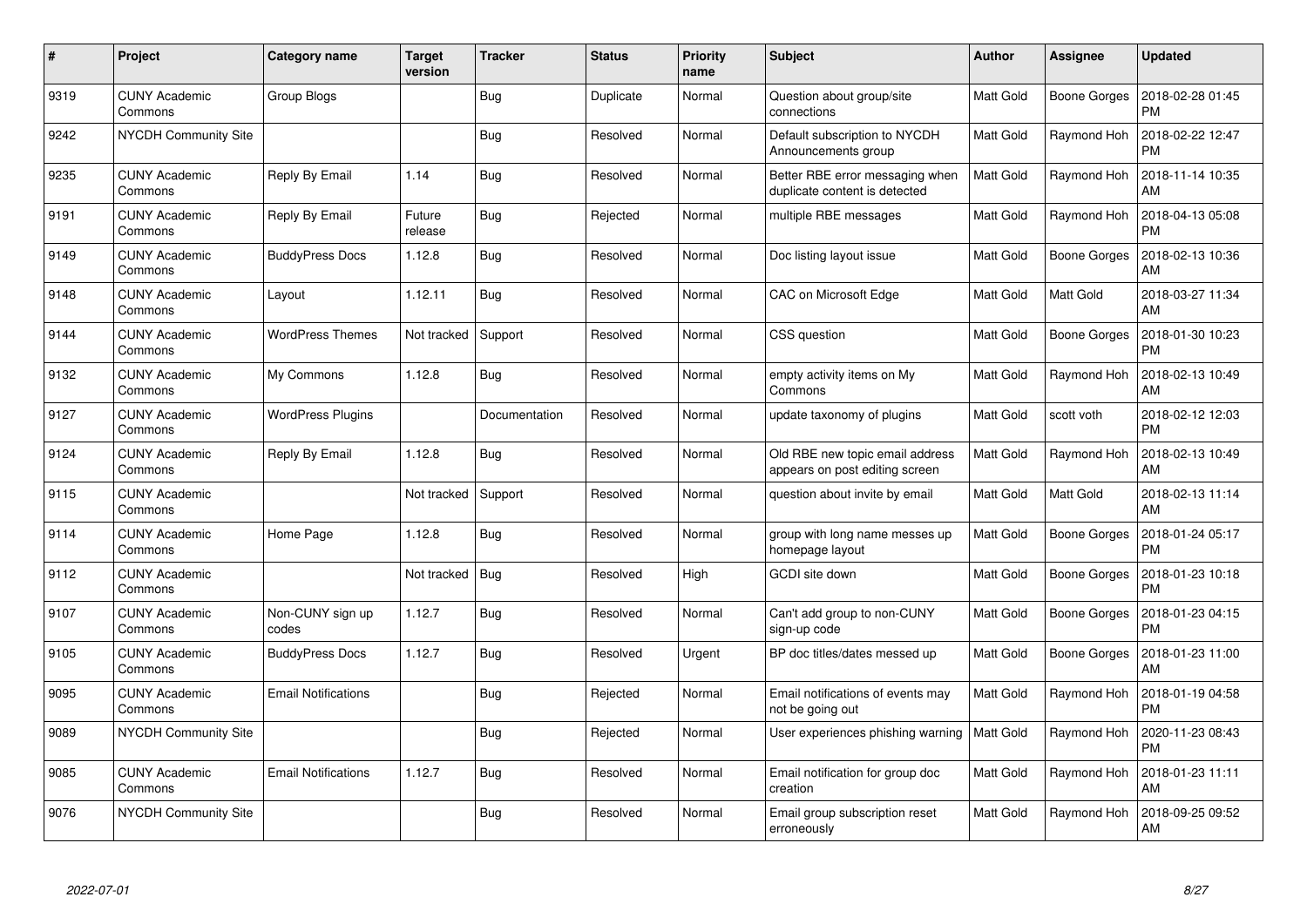| #    | Project                         | <b>Category name</b>    | <b>Target</b><br>version | <b>Tracker</b> | <b>Status</b> | <b>Priority</b><br>name | <b>Subject</b>                                                                        | Author           | <b>Assignee</b>     | <b>Updated</b>                                |
|------|---------------------------------|-------------------------|--------------------------|----------------|---------------|-------------------------|---------------------------------------------------------------------------------------|------------------|---------------------|-----------------------------------------------|
| 9051 | <b>CUNY Academic</b><br>Commons | Groups (misc)           | 1.13                     | Bug            | Duplicate     | Normal                  | Difficult to know how to change<br>group email address                                | <b>Matt Gold</b> | Raymond Hoh         | 2018-04-13 05:01<br><b>PM</b>                 |
| 9028 | <b>CUNY Academic</b><br>Commons | Onboarding              | Future<br>release        | Feature        | Assigned      | Normal                  | suggest groups to new members<br>during the registration process                      | Matt Gold        | Chris Stein         | 2018-10-24 12:34<br><b>PM</b>                 |
| 9015 | CUNY Academic<br>Commons        | Groups (misc)           | Not tracked              | Outreach       | Assigned      | Normal                  | Email group admins the email<br>addresses of their groups                             | Matt Gold        | Matt Gold           | 2018-01-02 09:54<br>AM                        |
| 9010 | <b>CUNY Academic</b><br>Commons | Groups (misc)           | 1.13                     | Feature        | Resolved      | Normal                  | Add group email address in<br>prominent way to Group homepage                         | <b>Matt Gold</b> | <b>Erik Trainer</b> | 2018-05-07 12:32<br><b>PM</b>                 |
| 8992 | NYCDH Community Site            |                         |                          | Bug            | Assigned      | Normal                  | Multiple RBE error reports                                                            | <b>Matt Gold</b> | Raymond Hoh         | 2017-12-11 05:43<br><b>PM</b>                 |
| 8991 | <b>CUNY Academic</b><br>Commons | Reply By Email          | Not tracked              | Bug            | Hold          | Normal                  | RBE duplicate email message<br>issue                                                  | Matt Gold        | Raymond Hoh         | 2018-02-18 08:53<br><b>PM</b>                 |
| 8976 | <b>CUNY Academic</b><br>Commons | Reply By Email          | Not tracked              | Feature        | Assigned      | Normal                  | Package RBE new topics posting?                                                       | <b>Matt Gold</b> | Raymond Hoh         | 2017-12-04 02:34<br><b>PM</b>                 |
| 8945 | <b>CUNY Academic</b><br>Commons | <b>BuddyPress Docs</b>  | Not tracked              | Support        | Duplicate     | Normal                  | Spam report                                                                           | <b>Matt Gold</b> | <b>Boone Gorges</b> | 2017-11-28 01:39<br><b>PM</b>                 |
| 8943 | <b>CUNY Academic</b><br>Commons | Reply By Email          | 1.12.6                   | Bug            | Resolved      | Normal                  | RBE email attachment not posted<br>from new topic email address                       | Matt Gold        | Raymond Hoh         | 2017-12-28 03:49<br><b>PM</b>                 |
| 8935 | <b>CUNY Academic</b><br>Commons | <b>Public Portfolio</b> | 1.13                     | Feature        | Resolved      | Normal                  | Create a better-looking null state<br>for Portfolios without About You<br>sections    | <b>Matt Gold</b> | <b>Boone Gorges</b> | 2018-03-23 04:37<br><b>PM</b>                 |
| 8929 | <b>CUNY Academic</b><br>Commons | Groups (misc)           | 1.13                     | Feature        | Resolved      | Normal                  | Editing group forum email address                                                     | <b>Matt Gold</b> | Raymond Hoh         | 2018-05-07 12:44<br><b>PM</b>                 |
| 8902 | <b>CUNY Academic</b><br>Commons | Design                  | Not tracked              | Feature        | Assigned      | Normal                  | Report back on research on<br><b>BuddyPress themes</b>                                | <b>Matt Gold</b> | Michael Smith       | 2017-11-10 12:31<br><b>PM</b>                 |
| 8901 | <b>CUNY Academic</b><br>Commons | Accessibility           | Future<br>release        | Feature        | Assigned      | Normal                  | Theme analysis for accessibility                                                      | <b>Matt Gold</b> | <b>Boone Gorges</b> | 2022-04-26 11:59<br>AM                        |
| 8900 | <b>CUNY Academic</b><br>Commons | Accessibility           | Future<br>release        | Feature        | Assigned      | Normal                  | Look into tools to enforce<br>accessibility in WP environment                         | Matt Gold        | Boone Gorges        | 2022-04-26 11:59<br>AM                        |
| 8899 | <b>CUNY Academic</b><br>Commons | Accessibility           | 1.13                     | Feature        | Resolved      | Normal                  | <b>Accessibility Fixes</b>                                                            | <b>Matt Gold</b> | <b>Boone Gorges</b> | 2018-04-23 10:55<br>AM                        |
| 8898 | <b>CUNY Academic</b><br>Commons | Social Paper            | Not tracked              | Feature        | Assigned      | Normal                  | Usage data on docs and social<br>paper                                                | <b>Matt Gold</b> | Matt Gold           | 2017-11-16 11:32<br>AM                        |
| 8837 | <b>CUNY Academic</b><br>Commons |                         | Not tracked   Feature    |                | Assigned      | Normal                  | Create a form to request info from<br>people requesting premium themes<br>and plugins | Matt Gold        |                     | Marilyn Weber   2017-11-14 03:35<br><b>PM</b> |
| 8836 | <b>CUNY Academic</b><br>Commons | Blogs (BuddyPress)      | Future<br>release        | Feature        | Assigned      | Normal                  | Redesign site launch process                                                          | Matt Gold        | Boone Gorges        | 2019-10-03 02:49<br><b>PM</b>                 |
| 8793 | <b>CUNY Academic</b><br>Commons | Help/Codex              | 1.12.3                   | Bug            | Resolved      | Normal                  | Bold email address on help page                                                       | Matt Gold        | Paige Dupont        | 2017-11-28 11:21<br>AM                        |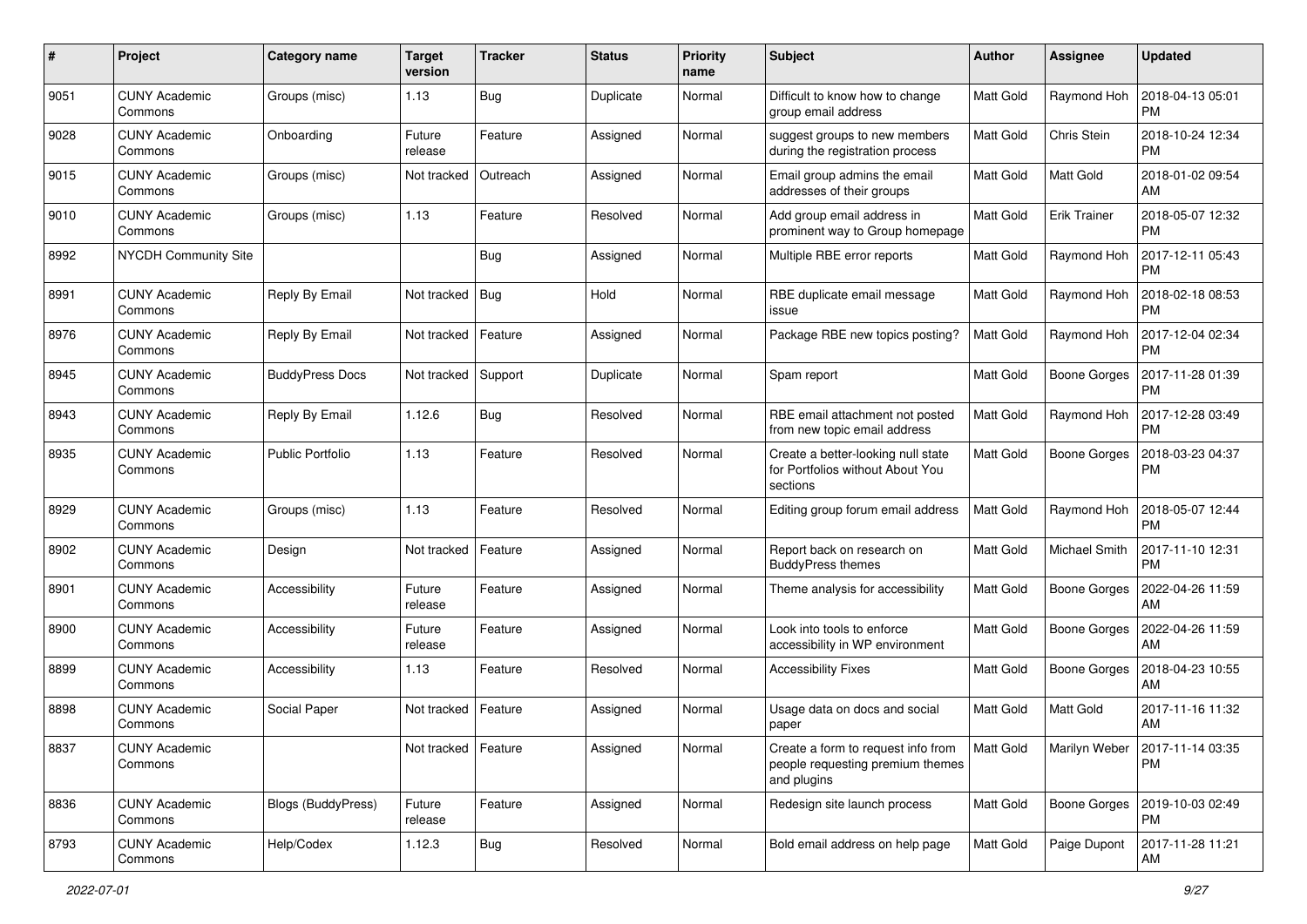| $\#$ | Project                         | Category name              | <b>Target</b><br>version | <b>Tracker</b> | <b>Status</b> | <b>Priority</b><br>name | <b>Subject</b>                                                          | Author           | Assignee            | <b>Updated</b>                |
|------|---------------------------------|----------------------------|--------------------------|----------------|---------------|-------------------------|-------------------------------------------------------------------------|------------------|---------------------|-------------------------------|
| 8756 | <b>CUNY Academic</b><br>Commons | Group Blogs                | Future<br>release        | Feature        | Hold          | Normal                  | Connect multiple blogs to one<br>group?                                 | Matt Gold        | <b>Boone Gorges</b> | 2017-09-30 10:42<br>AM        |
| 8702 | <b>CUNY Academic</b><br>Commons | Homepage Slides            | 1.11.13                  | Bug            | Resolved      | Normal                  | Homepage slider doesn't offer<br>option to move through slides          | Matt Gold        | <b>Boone Gorges</b> | 2017-09-14 11:37<br><b>PM</b> |
| 8692 | <b>CUNY Academic</b><br>Commons | <b>Email Notifications</b> | 1.11.15                  | Bug            | Resolved      | Normal                  | HTML not rendering in email<br>notifications                            | <b>Matt Gold</b> | Raymond Hoh         | 2017-10-11 11:08<br>AM        |
| 8676 | <b>CUNY Academic</b><br>Commons | <b>Group Files</b>         | 1.12                     | Feature        | Resolved      | Normal                  | Share file description when a file is<br>uploaded in Email Notification | Matt Gold        | Paige Dupont        | 2017-09-28 03:58<br><b>PM</b> |
| 8670 | <b>CUNY Academic</b><br>Commons | <b>Email Notifications</b> | 1.11.15                  | Feature        | Resolved      | Normal                  | <b>Group Forum Notifications</b>                                        | Matt Gold        | Raymond Hoh         | 2017-10-03 02:38<br><b>PM</b> |
| 8666 | <b>CUNY Academic</b><br>Commons | Teaching                   | Not tracked              | Documentation  | Assigned      | Normal                  | Create Teaching on the Commons<br>Resource Page                         | <b>Matt Gold</b> | Laurie Hurson       | 2019-09-23 03:16<br><b>PM</b> |
| 8660 | <b>CUNY Academic</b><br>Commons | <b>WordPress Themes</b>    | 1.11.12                  | <b>Bug</b>     | Resolved      | Normal                  | Search within theme directory<br>issue                                  | Matt Gold        | Boone Gorges        | 2017-09-05 11:48<br>AM        |
| 8659 | <b>CUNY Academic</b><br>Commons | Help/Codex                 | 1.11.16                  | Bug            | Resolved      | Normal                  | Help email us link not working                                          | Matt Gold        | Raymond Hoh         | 2017-10-11 03:51<br><b>PM</b> |
| 8625 | <b>CUNY Academic</b><br>Commons | Group Blogs                | 1.11.11                  | Support        | Resolved      | Normal                  | Group / Blog user role syncing not<br>working                           | Matt Gold        | <b>Boone Gorges</b> | 2017-08-30 04:07<br><b>PM</b> |
| 8582 | <b>NYCDH Community Site</b>     |                            |                          | <b>Bug</b>     | Resolved      | High                    | Forum post doesn't work                                                 | Matt Gold        | Raymond Hoh         | 2018-02-21 07:13<br><b>PM</b> |
| 8510 | <b>CUNY Academic</b><br>Commons | <b>Public Portfolio</b>    | 1.11.10                  | <b>Bug</b>     | Resolved      | Normal                  | Social media icons crowded on<br>mobile view of Portfolio               | Matt Gold        | <b>Boone Gorges</b> | 2017-08-22 05:31<br><b>PM</b> |
| 8463 | <b>CUNY Academic</b><br>Commons | <b>Public Portfolio</b>    | 1.11.9                   | <b>Bug</b>     | Resolved      | Normal                  | Continued issues with portfolio<br>view on mobile device                | Matt Gold        | Daniel Jones        | 2017-08-13 07:44<br><b>PM</b> |
| 8460 | <b>CUNY Academic</b><br>Commons | <b>Public Portfolio</b>    | 1.11.9                   | Feature        | Resolved      | Normal                  | ORCID should be a social<br>networking field                            | Matt Gold        | Boone Gorges        | 2017-08-13 06:40<br><b>PM</b> |
| 8406 | NYCDH Community Site            |                            |                          | Feature        | Resolved      | Normal                  | Error message for WP-Cerber<br>lockouts                                 | <b>Matt Gold</b> | Raymond Hoh         | 2018-02-22 09:26<br>AM        |
| 8397 | <b>NYCDH Community Site</b>     |                            |                          | <b>Bug</b>     | Resolved      | Normal                  | Profile question                                                        | Matt Gold        | Raymond Hoh         | 2018-02-21 07:21<br><b>PM</b> |
| 8386 | <b>CUNY Academic</b><br>Commons | Reply By Email             | 1.12                     | Bug            | Resolved      | Normal                  | Post by email did not include<br>attachment                             | Matt Gold        | Raymond Hoh         | 2017-10-30 10:03<br>AM        |
| 8380 | <b>CUNY Academic</b><br>Commons | commonsinabox.org          | Not tracked              | Support        | Resolved      | Normal                  | Commons In a Box login issue                                            | Matt Gold        | Raymond Hoh         | 2017-06-29 03:44<br><b>PM</b> |
| 8290 | <b>CUNY Academic</b><br>Commons | Public Portfolio           | 1.11.6                   | Design/UX      | Resolved      | Normal                  | Problems with Commons profile on<br>mobile view                         | Matt Gold        | Daniel Jones        | 2017-07-10 03:07<br><b>PM</b> |
| 8239 | CUNY Academic<br>Commons        |                            |                          | <b>Bug</b>     | Duplicate     | Normal                  | Help page should have an email<br>address on it                         | Matt Gold        | Paige Dupont        | 2017-10-11 11:28<br>AM        |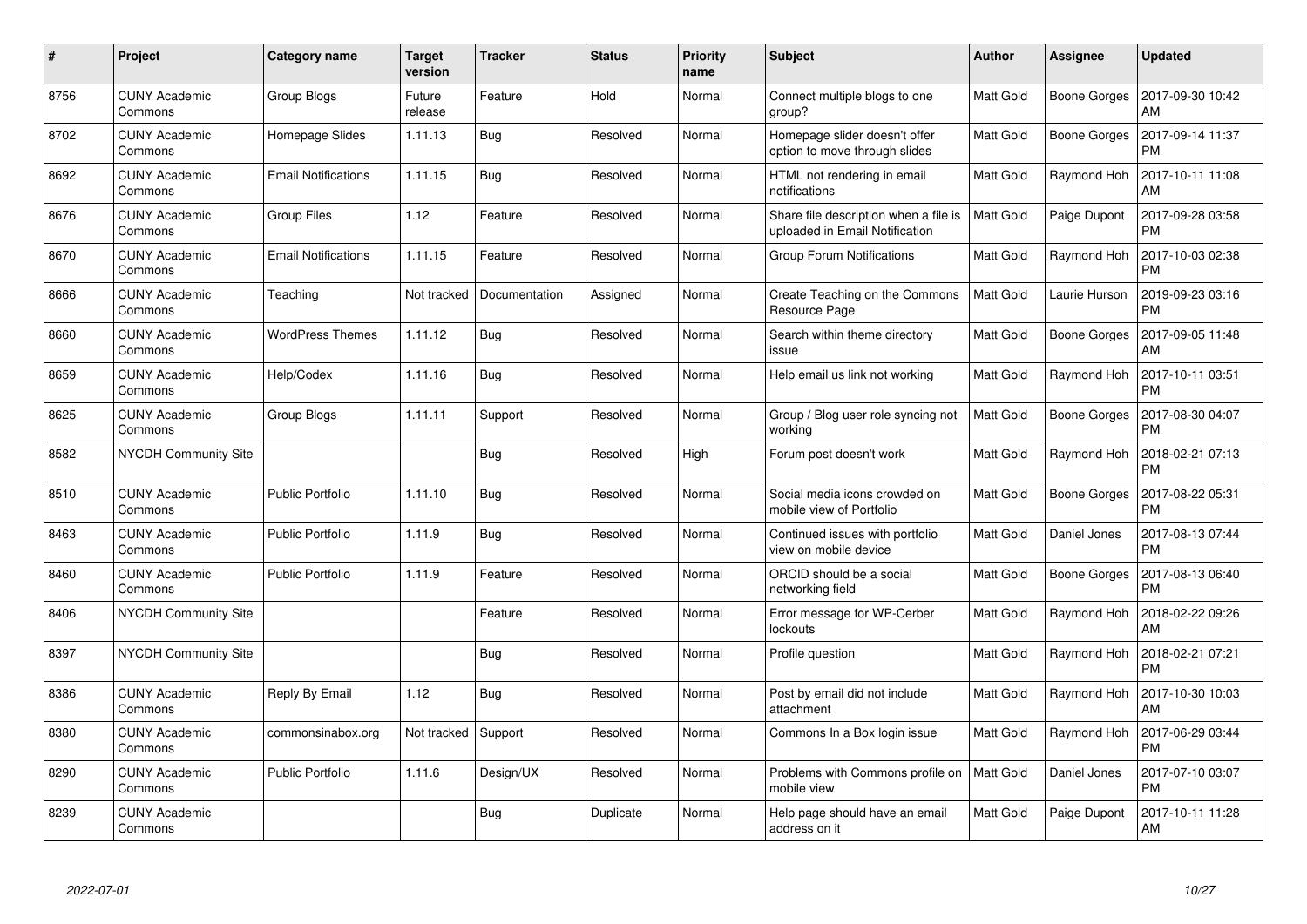| #    | Project                         | Category name     | <b>Target</b><br>version | <b>Tracker</b> | <b>Status</b> | <b>Priority</b><br>name | <b>Subject</b>                                                                  | Author           | Assignee            | <b>Updated</b>                |
|------|---------------------------------|-------------------|--------------------------|----------------|---------------|-------------------------|---------------------------------------------------------------------------------|------------------|---------------------|-------------------------------|
| 8225 | <b>CUNY Academic</b><br>Commons | Group Blogs       | 1.13                     | <b>Bug</b>     | Resolved      | Normal                  | replies to a blog post activity item                                            | Matt Gold        | Raymond Hoh         | 2018-05-07 12:32<br><b>PM</b> |
| 8204 | <b>CUNY Academic</b><br>Commons | commonsinabox.org | Not tracked              | Support        | Resolved      | Normal                  | How to create a group on<br>commonsinabox.org                                   | Matt Gold        | <b>Boone Gorges</b> | 2017-05-26 02:50<br><b>PM</b> |
| 8183 | <b>CUNY Academic</b><br>Commons | Group Blogs       | 1.11.2                   | Bug            | Resolved      | Normal                  | Edit of Post creates notification<br>emails                                     | <b>Matt Gold</b> | <b>Boone Gorges</b> | 2017-08-15 05:14<br><b>PM</b> |
| 8161 | <b>CUNY Academic</b><br>Commons |                   |                          | <b>Bug</b>     | Rejected      | Normal                  | Contact form info sent to Commons   Matt Gold<br>email                          |                  | <b>Boone Gorges</b> | 2017-05-21 10:52<br><b>PM</b> |
| 8121 | <b>CUNY Academic</b><br>Commons | Group Forums      |                          | Bug            | Rejected      | Normal                  | Forum reply oddities --<br>RBE/Hidden replies                                   | Matt Gold        | Raymond Hoh         | 2017-05-10 01:39<br><b>PM</b> |
| 8051 | <b>NYCDH Community Site</b>     |                   |                          | Bug            | Resolved      | Normal                  | User reports registration problem                                               | <b>Matt Gold</b> | Raymond Hoh         | 2017-04-27 04:29<br><b>PM</b> |
| 8050 | <b>NYCDH Community Site</b>     |                   |                          | <b>Bug</b>     | Rejected      | Normal                  | problem resetting pw                                                            | Matt Gold        | Raymond Hoh         | 2017-04-27 03:54<br><b>PM</b> |
| 8025 | <b>CUNY Academic</b><br>Commons | Group Forums      | 1.11.11                  | <b>Bug</b>     | Resolved      | Normal                  | HTML markup in group forum<br>notification                                      | Matt Gold        | Daniel Jones        | 2017-08-25 11:38<br>AM        |
| 8023 | <b>CUNY Academic</b><br>Commons | Reply By Email    | 1.10.18                  | Bug            | Resolved      | High                    | Reply to CAC Message gets<br>posted to forum                                    | <b>Matt Gold</b> | Raymond Hoh         | 2017-04-25 02:35<br><b>PM</b> |
| 7908 | <b>CUNY Academic</b><br>Commons | WordPress (misc)  | Not tracked              | Bug            | Resolved      | Low                     | Top nav inconsistent height issue                                               | Matt Gold        | Boone Gorges        | 2017-04-04 09:45<br><b>PM</b> |
| 7907 | <b>CUNY Academic</b><br>Commons | WordPress (misc)  |                          | <b>Bug</b>     | Resolved      | High                    | Site header image shows up for<br>logged in user but not for logged<br>out user | Matt Gold        | Boone Gorges        | 2017-04-04 03:16<br><b>PM</b> |
| 7906 | <b>CUNY Academic</b><br>Commons | Reply By Email    |                          | Bug            | Rejected      | Normal                  | RBE Did not post                                                                | Matt Gold        | Raymond Hoh         | 2017-04-04 01:10<br><b>PM</b> |
| 7823 | <b>CUNY Academic</b><br>Commons | Home Page         |                          | Feature        | Resolved      | High                    | animated gif on frontpage                                                       | <b>Matt Gold</b> | <b>Boone Gorges</b> | 2017-03-22 04:36<br><b>PM</b> |
| 7755 | <b>CUNY Academic</b><br>Commons | Help/Codex        | Not tracked              | Bug            | Resolved      | Normal                  | help page not loading                                                           | Matt Gold        | scott voth          | 2017-03-25 11:10<br>AM        |
| 7723 | <b>CUNY Academic</b><br>Commons | Public Portfolio  |                          | <b>Bug</b>     | Rejected      | Normal                  | Profile brackets                                                                | <b>Matt Gold</b> | <b>Boone Gorges</b> | 2017-02-27 04:00<br><b>PM</b> |
| 7715 | <b>CUNY Academic</b><br>Commons | Reply By Email    |                          | <b>Bug</b>     | Resolved      | Normal                  | 4 notifications of a single post by<br>email                                    | <b>Matt Gold</b> | Raymond Hoh         | 2017-02-23 04:09<br><b>PM</b> |
| 7689 | <b>CUNY Academic</b><br>Commons |                   |                          | Bug            | Duplicate     | Immediate               | Commons in Blank State                                                          | Matt Gold        | Boone Gorges        | 2017-02-15 10:19<br><b>PM</b> |
| 7448 | <b>NYCDH Community Site</b>     |                   |                          | <b>Bug</b>     | Duplicate     | Normal                  | Email subscription changed                                                      | <b>Matt Gold</b> | Raymond Hoh         | 2018-02-21 07:20<br><b>PM</b> |
| 7262 | <b>CUNY Academic</b><br>Commons | Home Page         | 1.10.6                   | Feature        | Resolved      | Normal                  | replace "take a tour" widget on<br>CAC homepage                                 | <b>Matt Gold</b> | <b>Boone Gorges</b> | 2016-12-28 03:34<br><b>PM</b> |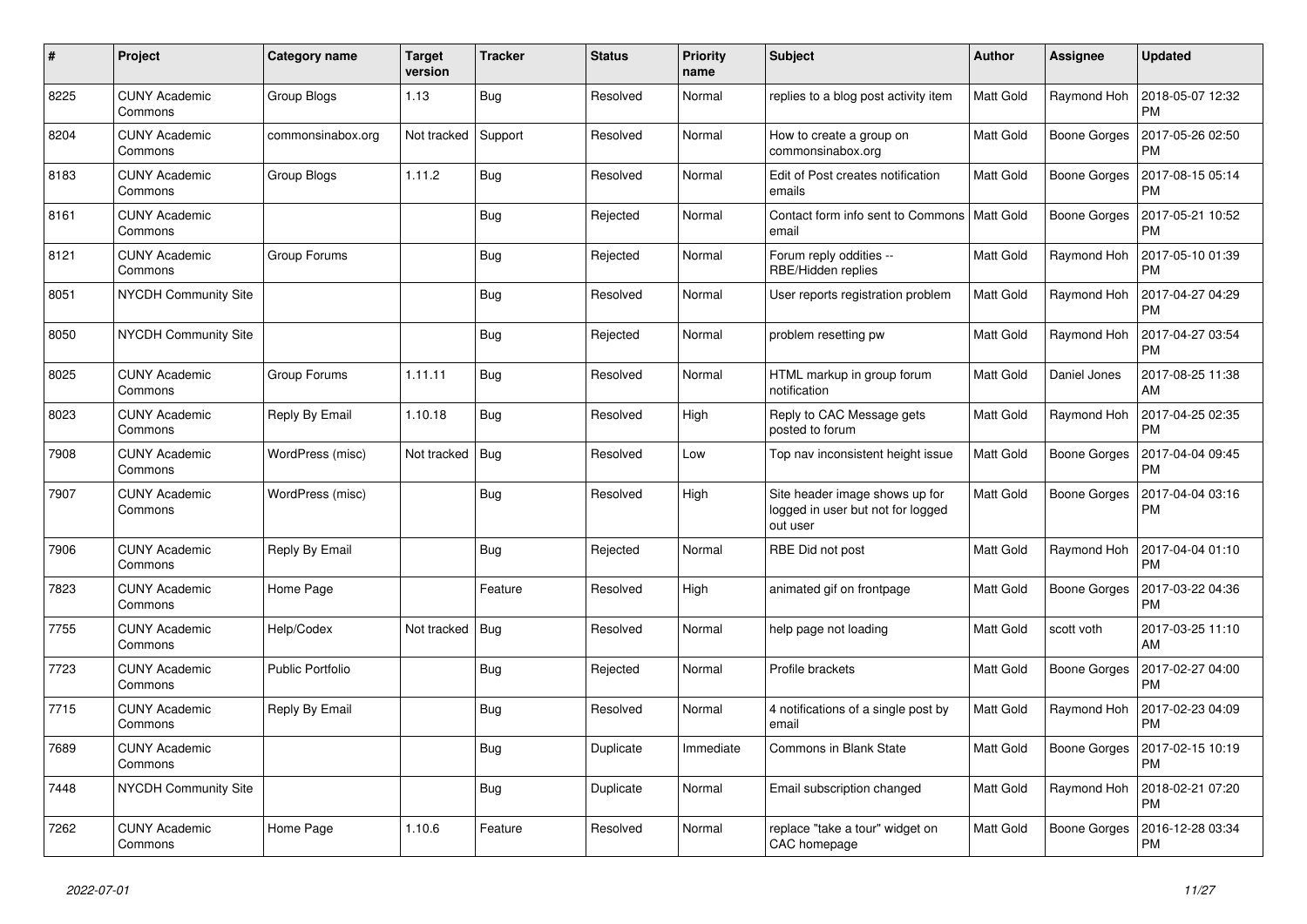| #    | Project                         | Category name              | <b>Target</b><br>version | <b>Tracker</b> | <b>Status</b>        | <b>Priority</b><br>name | <b>Subject</b>                                                              | <b>Author</b>    | Assignee            | <b>Updated</b>                |
|------|---------------------------------|----------------------------|--------------------------|----------------|----------------------|-------------------------|-----------------------------------------------------------------------------|------------------|---------------------|-------------------------------|
| 7127 | <b>CUNY Academic</b><br>Commons | cuny.is                    |                          | Feature        | Resolved             | Normal                  | Remove cuny.is form                                                         | <b>Matt Gold</b> | Matt Gold           | 2016-12-18 02:06<br><b>PM</b> |
| 7115 | <b>CUNY Academic</b><br>Commons | Groups (misc)              | Future<br>release        | Feature        | Reporter<br>Feedback | Normal                  | make licensing info clear during<br>group creation                          | Matt Gold        | Raymond Hoh         | 2020-12-08 11:32<br>AM        |
| 7112 | <b>CUNY Academic</b><br>Commons | WordPress (misc)           | 1.14                     | Feature        | Resolved             | Normal                  | Add Copyright option/question to<br>users on blog creation wizard           | Matt Gold        | Raymond Hoh         | 2018-11-14 10:34<br>AM        |
| 6995 | <b>CUNY Academic</b><br>Commons | Home Page                  | Not tracked              | Bug            | Assigned             | Normal                  | member filter on homepage not<br>working                                    | Matt Gold        | Raymond Hoh         | 2016-12-11 09:46<br><b>PM</b> |
| 6992 | <b>CUNY Academic</b><br>Commons | Registration               | Not tracked              | Support        | Resolved             | High                    | User cannot activate account                                                | Matt Gold        | Boone Gorges        | 2016-12-08 11:13<br>AM        |
| 6872 | <b>CUNY Academic</b><br>Commons | <b>Group Files</b>         | Not tracked              | Bug            | Resolved             | Normal                  | Seeing a red PHP warning                                                    | Matt Gold        | <b>Boone Gorges</b> | 2016-11-29 02:39<br><b>PM</b> |
| 6869 | <b>CUNY Academic</b><br>Commons | <b>Email Notifications</b> |                          | <b>Bug</b>     | Resolved             | Urgent                  | Report: Email notifications not<br>going out                                | Matt Gold        | Raymond Hoh         | 2016-11-29 09:44<br><b>PM</b> |
| 6773 | <b>CUNY Academic</b><br>Commons | Registration               |                          | Support        | Resolved             | Normal                  | tracking non-CUNY sign-up codes                                             | Matt Gold        | Boone Gorges        | 2016-11-17 01:15<br>AM        |
| 6695 | <b>CUNY Academic</b><br>Commons | <b>Group Announcments</b>  | 1.10.3                   | <b>Bug</b>     | Duplicate            | Normal                  | Member reply to announcement<br>goes to Commons address                     | Matt Gold        | Raymond Hoh         | 2016-11-22 01:46<br>AM        |
| 6686 | <b>CUNY Academic</b><br>Commons | Group Invitations          | 1.10.3                   | Bug            | Resolved             | Normal                  | Problems with auto-complete on<br>Send Invites tab                          | Matt Gold        | Boone Gorges        | 2016-12-01 03:14<br><b>PM</b> |
| 6683 | <b>CUNY Academic</b><br>Commons | Groups (misc)              | 1.11.2                   | Feature        | Resolved             | Normal                  | Update social network connection<br>options during group creation           | Matt Gold        | Daniel Jones        | 2017-06-01 11:39<br><b>PM</b> |
| 6680 | <b>CUNY Academic</b><br>Commons | Groups (misc)              | 1.10.2                   | Feature        | Resolved             | Normal                  | Make "All email" default on group<br>creation                               | <b>Matt Gold</b> | <b>Boone Gorges</b> | 2016-11-11 04:20<br><b>PM</b> |
| 6674 | <b>CUNY Academic</b><br>Commons | Reply By Email             | 1.10.3                   | <b>Bug</b>     | Resolved             | Normal                  | Member RBE responses to<br>document uploads                                 | Matt Gold        | Raymond Hoh         | 2016-11-29 09:44<br><b>PM</b> |
| 6671 | <b>CUNY Academic</b><br>Commons | Reply By Email             | Not tracked              | Bug            | Assigned             | Normal                  | "Post too often" RBE error<br>message                                       | Matt Gold        | Raymond Hoh         | 2016-11-11 09:55<br>AM        |
| 6629 | <b>CUNY Academic</b><br>Commons | <b>Email Notifications</b> | 1.10.2                   | Bug            | Resolved             | Normal                  | email footer demphasizes RBE                                                | Matt Gold        | Raymond Hoh         | 2016-11-20 09:23<br>AM        |
| 6623 | <b>CUNY Academic</b><br>Commons | <b>Email Notifications</b> | 1.10.1                   | <b>Bug</b>     | Resolved             | Normal                  | Add blank line in cross-posted<br>email notifications                       | Matt Gold        | Daniel Jones        | 2016-11-08 01:07<br><b>PM</b> |
| 6584 | <b>CUNY Academic</b><br>Commons | cuny.is                    | Not tracked              | Feature        | Resolved             | Normal                  | Create form for requesting cuny.is<br>links                                 | Matt Gold        | scott voth          | 2018-09-12 02:07<br><b>PM</b> |
| 6467 | <b>CUNY Academic</b><br>Commons | BuddyPress (misc)          | Not tracked              | Support        | Resolved             | Normal                  | Question about what happens<br>when people leave/are removed<br>from groups | Matt Gold        | <b>Boone Gorges</b> | 2017-11-15 01:24<br><b>PM</b> |
| 6456 | <b>CUNY Academic</b><br>Commons | Documentation              | Not tracked              | Documentation  | Resolved             | Normal                  | Update Dev Blog Free Software<br><b>Contributions Page</b>                  | Matt Gold        | <b>Boone Gorges</b> | 2017-11-15 05:09<br><b>PM</b> |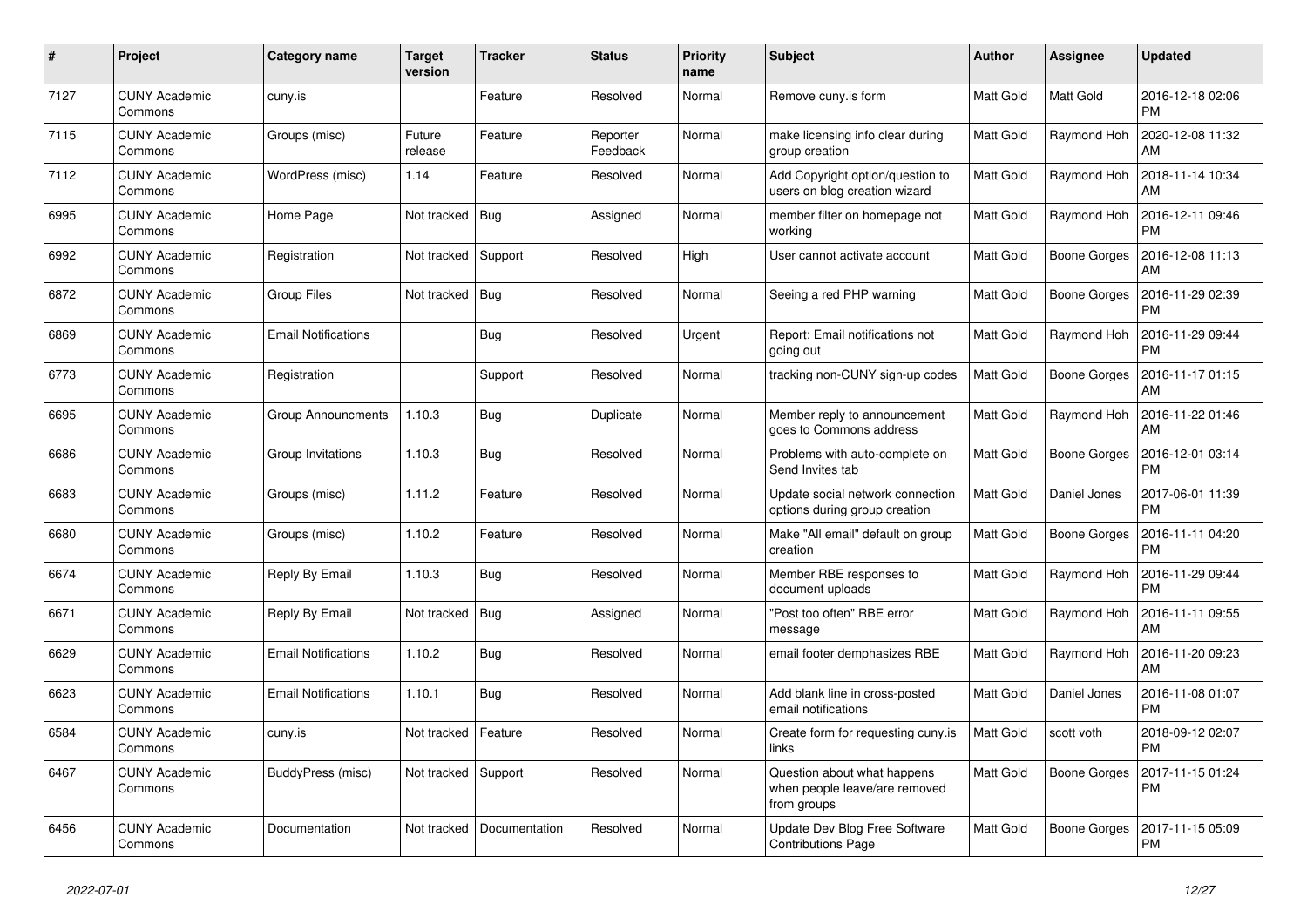| #    | Project                         | <b>Category name</b>     | Target<br>version | <b>Tracker</b> | <b>Status</b>        | <b>Priority</b><br>name | <b>Subject</b>                                                            | <b>Author</b>    | Assignee            | <b>Updated</b>                |
|------|---------------------------------|--------------------------|-------------------|----------------|----------------------|-------------------------|---------------------------------------------------------------------------|------------------|---------------------|-------------------------------|
| 6426 | <b>CUNY Academic</b><br>Commons | Spam/Spam<br>Prevention  | Future<br>release | Feature        | Assigned             | Normal                  | Force captcha on all comments?                                            | <b>Matt Gold</b> | <b>Tahir Butt</b>   | 2016-10-24 02:06<br><b>PM</b> |
| 6413 | <b>CUNY Academic</b><br>Commons | WordPress - Media        |                   | Bug            | Duplicate            | Normal                  | Images not showing up                                                     | Matt Gold        | <b>Boone Gorges</b> | 2016-10-24 10:16<br>AM        |
| 6404 | <b>CUNY Academic</b><br>Commons | Registration             | 1.9.32            | Feature        | Resolved             | Normal                  | Registration page text change                                             | <b>Matt Gold</b> | <b>Boone Gorges</b> | 2016-10-25 01:47<br><b>PM</b> |
| 6365 | <b>CUNY Academic</b><br>Commons | BuddyPress (misc)        | Not tracked       | Feature        | Duplicate            | Normal                  | Create Undergraduate Student<br>status/role on the CAC                    | <b>Matt Gold</b> | Boone Gorges        | 2016-10-20 11:38<br>AM        |
| 6350 | <b>CUNY Academic</b><br>Commons | Blogs (BuddyPress)       | 1.9.31            | Bug            | Resolved             | Normal                  | Editing blog posts results in activity<br>items                           | <b>Matt Gold</b> | <b>Boone Gorges</b> | 2016-10-18 09:24<br><b>PM</b> |
| 6298 | <b>CUNY Academic</b><br>Commons | User Experience          | Not tracked       | Design/UX      | Assigned             | Normal                  | Examine data from survey                                                  | Matt Gold        | Margaret<br>Galvan  | 2016-10-14 12:16<br><b>PM</b> |
| 6220 | <b>CUNY Academic</b><br>Commons | Support                  | Not tracked       | Documentation  | Resolved             | Normal                  | Add password protection info to<br>privacy page                           | <b>Matt Gold</b> | scott voth          | 2016-10-16 11:36<br>AM        |
| 6143 | <b>CUNY Academic</b><br>Commons | Events                   | 1.10.1            | Documentation  | Resolved             | Normal                  | Calendar Embed documentation                                              | Matt Gold        | scott voth          | 2016-11-11 11:02<br>AM        |
| 6126 | <b>CUNY Academic</b><br>Commons | Wiki                     | Not tracked       | Bug            | Resolved             | Normal                  | <b>CUNY DHI Guide</b>                                                     | Matt Gold        | <b>Boone Gorges</b> | 2016-10-09 02:59<br><b>PM</b> |
| 6115 | <b>CUNY Academic</b><br>Commons | Publicity                | Not tracked       | Feature        | Assigned             | Normal                  | create digital signage for GC                                             | Matt Gold        | scott voth          | 2016-10-11 10:09<br><b>PM</b> |
| 6082 | <b>CUNY Academic</b><br>Commons | <b>WordPress Themes</b>  | 1.9.29            | Bug            | Resolved             | Immediate               | Sites down                                                                | <b>Matt Gold</b> | <b>Boone Gorges</b> | 2016-09-23 03:32<br><b>PM</b> |
| 6075 | <b>CUNY Academic</b><br>Commons | WordPress (misc)         | 1.9.32            | <b>Bug</b>     | Resolved             | Normal                  | Suppress useless warnings on<br>sub-blog dashboards                       | Matt Gold        | Daniel Jones        | 2016-11-01 10:06<br><b>PM</b> |
| 6014 | <b>CUNY Academic</b><br>Commons | Publicity                | Future<br>release | Publicity      | Reporter<br>Feedback | Normal                  | Google search listing                                                     | Matt Gold        | <b>Boone Gorges</b> | 2016-09-21 03:48<br><b>PM</b> |
| 5989 | NYCDH Community Site            |                          |                   | Support        | Resolved             | Normal                  | Buddypress/WP question                                                    | Matt Gold        | Raymond Hoh         | 2018-02-21 07:16<br><b>PM</b> |
| 5978 | <b>CUNY Academic</b><br>Commons | BuddyPress (misc)        | Not tracked       | Feature        | Resolved             | Normal                  | Add Undergraduate Student to<br>Checkable filters on People page          | Matt Gold        | <b>Boone Gorges</b> | 2016-09-04 09:48<br><b>PM</b> |
| 5977 | <b>CUNY Academic</b><br>Commons | Registration             | Not tracked       | Feature        | Resolved             | Normal                  | Add Undergraduate Student to list<br>of Profile choices upon registration | Matt Gold        | Boone Gorges        | 2016-09-04 09:47<br><b>PM</b> |
| 5961 | <b>CUNY Academic</b><br>Commons | <b>WordPress Plugins</b> | 1.9.26            | Bug            | Resolved             | Normal                  | Multisite Clone duplicator plugin                                         | Matt Gold        | <b>Boone Gorges</b> | 2017-07-18 02:56<br><b>PM</b> |
| 5955 | <b>CUNY Academic</b><br>Commons | Outreach                 | Future<br>release | Feature        | Assigned             | Normal                  | Create auto-newsletter for<br>commons members                             | <b>Matt Gold</b> | Luke Waltzer        | 2016-08-30 10:34<br>AM        |
| 5954 | <b>CUNY Academic</b><br>Commons |                          | Not tracked       | Feature        | Resolved             | Normal                  | replace video on homepage with<br>featured sites/groups                   | <b>Matt Gold</b> | <b>Boone Gorges</b> | 2016-09-23 02:23<br><b>PM</b> |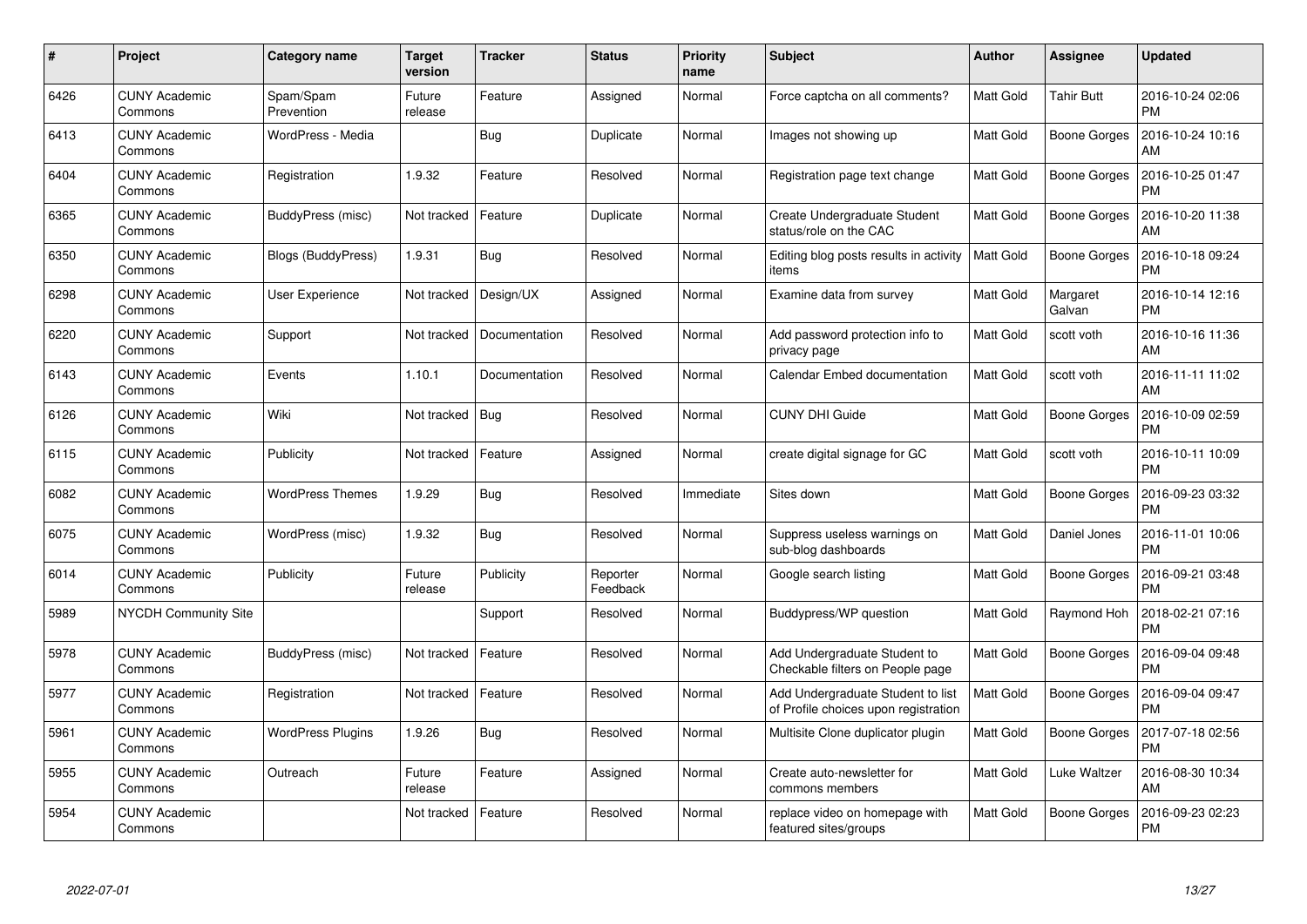| #    | Project                         | Category name            | <b>Target</b><br>version | <b>Tracker</b> | <b>Status</b> | <b>Priority</b><br>name | <b>Subject</b>                                                                                           | <b>Author</b>    | <b>Assignee</b>     | <b>Updated</b>                |
|------|---------------------------------|--------------------------|--------------------------|----------------|---------------|-------------------------|----------------------------------------------------------------------------------------------------------|------------------|---------------------|-------------------------------|
| 5939 | <b>NYCDH Community Site</b>     |                          |                          | Bug            | Resolved      | Normal                  | Embedded link doesn't come<br>through CBOX/NYCDH email<br>notification                                   | Matt Gold        | Raymond Hoh         | 2018-02-21 07:16<br><b>PM</b> |
| 5925 | <b>CUNY Academic</b><br>Commons | <b>WordPress Plugins</b> | 1.9.26                   | Feature        | Resolved      | High                    | Add Github Embed plugin                                                                                  | Matt Gold        | Boone Gorges        | 2016-08-24 12:56<br><b>PM</b> |
| 5890 | <b>CUNY Academic</b><br>Commons | <b>Commons Profile</b>   | 1.9.24                   | <b>Bug</b>     | Resolved      | Normal                  | Commons user profile erroneously<br>indicates a group for a member                                       | Matt Gold        | Boone Gorges        | 2016-08-11 11:53<br><b>PM</b> |
| 5884 | <b>CUNY Academic</b><br>Commons | Reply By Email           | Not tracked              | Bug            | Resolved      | Normal                  | Reply by email double posting<br>issues                                                                  | Matt Gold        | Raymond Hoh         | 2019-03-11 11:32<br>PM        |
| 5881 | <b>CUNY Academic</b><br>Commons | Groups (misc)            | 1.9.24                   | Bug            | Resolved      | Normal                  | shown "Request membership"<br>button when admin/creator of<br>group                                      | Matt Gold        | Boone Gorges        | 2016-08-11 10:56<br>PM        |
| 5880 | <b>CUNY Academic</b><br>Commons | Groups (misc)            | 1.10                     | <b>Bug</b>     | Resolved      | Normal                  | Option to send invites to group<br>shown in group creation process<br>even when no invitees are selected | Matt Gold        | Paige Dupont        | 2016-08-11 11:55<br>AM        |
| 5879 | <b>CUNY Academic</b><br>Commons | Group Forums             | 1.10                     | Feature        | Resolved      | Normal                  | Enable Group Forums By Default                                                                           | Matt Gold        | Boone Gorges        | 2016-08-11 10:40<br><b>PM</b> |
| 5878 | <b>CUNY Academic</b><br>Commons | Group Blogs              | 1.10                     | Bug            | Resolved      | Normal                  | Group Blog creation improvements                                                                         | Matt Gold        | Boone Gorges        | 2016-08-10 09:36<br><b>PM</b> |
| 5840 | <b>NYCDH Community Site</b>     |                          |                          | Bug            | Resolved      | Normal                  | request membership in private<br>group issue                                                             | Matt Gold        | Raymond Hoh         | 2016-07-26 06:58<br>AM        |
| 5823 | <b>CUNY Academic</b><br>Commons | Domain Mapping           | 1.9.22                   | Support        | Resolved      | Normal                  | <b>Redirect CFR sites</b>                                                                                | Matt Gold        | Boone Gorges        | 2016-08-01 11:58<br><b>PM</b> |
| 5767 | <b>CUNY Academic</b><br>Commons | WordPress (misc)         | 1.9.20                   | Feature        | Resolved      | Normal                  | Migrate the social paper cbox site<br>into the Commons                                                   | Matt Gold        | Boone Gorges        | 2016-07-21 03:52<br><b>PM</b> |
| 5742 | <b>NYCDH Community Site</b>     |                          |                          | Bug            | Resolved      | Normal                  | images in slideshow not working                                                                          | Matt Gold        | Raymond Hoh         | 2016-07-20 07:24<br><b>PM</b> |
| 5738 | <b>CUNY Academic</b><br>Commons | Group Forums             |                          | Bug            | Rejected      | Normal                  | Forum post list formatting didn't<br>come through                                                        | Matt Gold        | Boone Gorges        | 2016-07-02 01:09<br><b>PM</b> |
| 5736 | <b>CUNY Academic</b><br>Commons | WordPress (misc)         | Not tracked              | Support        | Resolved      | Normal                  | Create GCDI dev site                                                                                     | Matt Gold        | <b>Boone Gorges</b> | 2016-06-27 04:23<br><b>PM</b> |
| 5717 | <b>CUNY Academic</b><br>Commons | Events                   | 1.10                     | <b>Bug</b>     | Resolved      | Normal                  | Events not showing up on sitewide<br>events calendar                                                     | <b>Matt Gold</b> | Raymond Hoh         | 2016-10-27 11:49<br>AM        |
| 5696 | <b>CUNY Academic</b><br>Commons | Events                   | Future<br>release        | Feature        | Assigned      | Normal                  | Events Calendar - display options /<br>calendar aggregation                                              | Matt Gold        | Boone Gorges        | 2016-10-13 11:44<br>AM        |
| 5693 | <b>CUNY Academic</b><br>Commons | Social Paper             | Not tracked              | Publicity      | Resolved      | Normal                  | Social Paper Stats for grant report                                                                      | Matt Gold        | Boone Gorges        | 2016-06-14 09:21<br><b>PM</b> |
| 5691 | <b>CUNY Academic</b><br>Commons | Blogs (BuddyPress)       | Future<br>release        | Bug            | Assigned      | High                    | Differing numbers on Sites display                                                                       | Matt Gold        | Raymond Hoh         | 2016-06-13 01:37<br><b>PM</b> |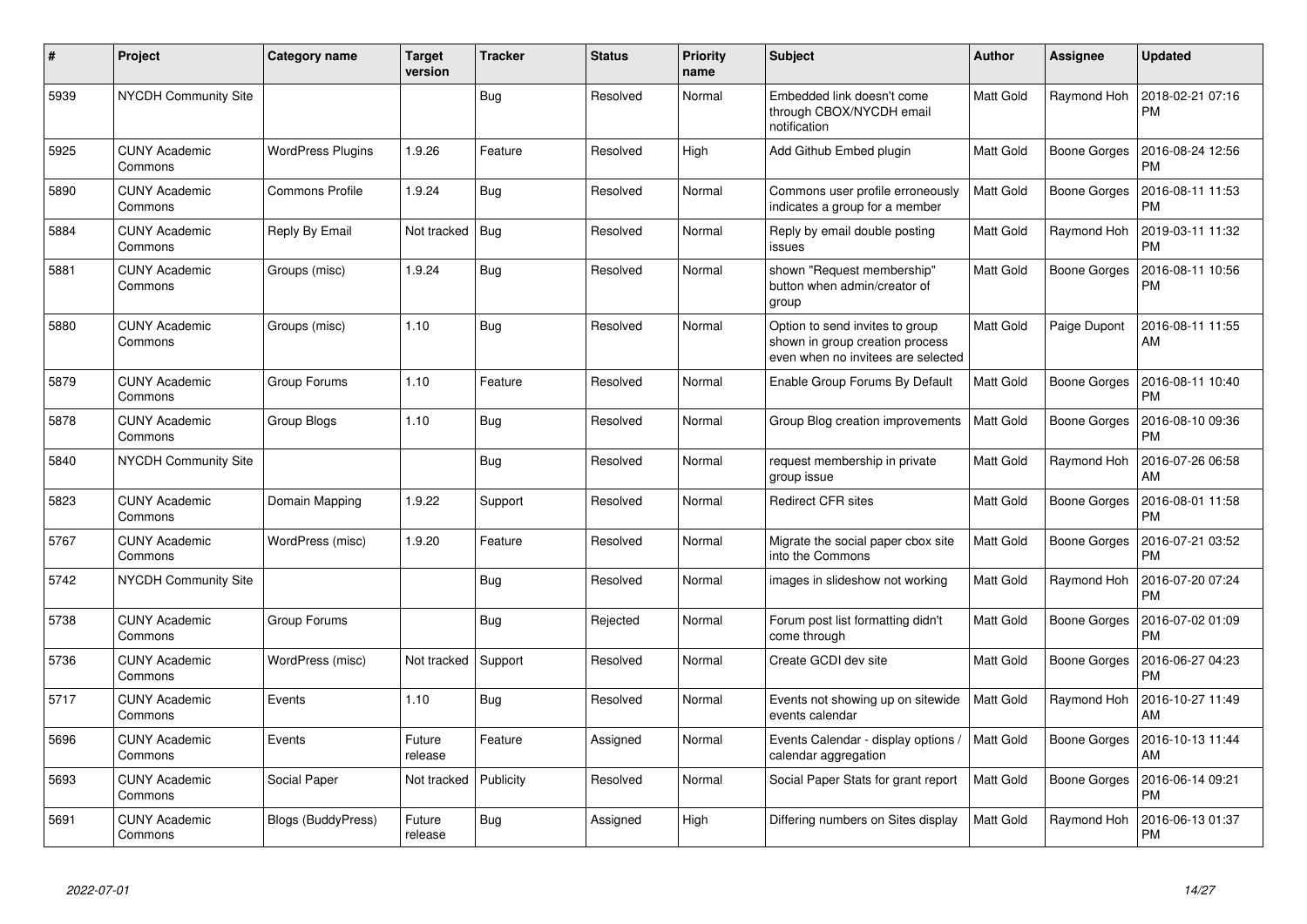| $\pmb{\#}$ | Project                         | Category name            | <b>Target</b><br>version | <b>Tracker</b> | <b>Status</b> | <b>Priority</b><br>name | <b>Subject</b>                                                        | Author           | Assignee            | <b>Updated</b>                |
|------------|---------------------------------|--------------------------|--------------------------|----------------|---------------|-------------------------|-----------------------------------------------------------------------|------------------|---------------------|-------------------------------|
| 5631       | <b>CUNY Academic</b><br>Commons | <b>WordPress Plugins</b> | 1.9.17                   | Feature        | Resolved      | Normal                  | WP Super Edit Plugin                                                  | <b>Matt Gold</b> | <b>Boone Gorges</b> | 2016-06-01 11:57<br><b>PM</b> |
| 5606       | <b>CUNY Academic</b><br>Commons | Group Forums             | Not tracked              | Feature        | Resolved      | Normal                  | Allow .txt files as forum post<br>attachments                         | <b>Matt Gold</b> | <b>Boone Gorges</b> | 2016-05-24 07:37<br>AM        |
| 5581       | <b>CUNY Academic</b><br>Commons | Analytics                | Future<br>release        | Feature        | Assigned      | Normal                  | <b>Explore alternatives to Google</b><br>Analytics                    | Matt Gold        | Valerie<br>Townsend | 2020-04-17 03:12<br><b>PM</b> |
| 5556       | <b>CUNY Academic</b><br>Commons | WordPress (misc)         | 1.9.16                   | <b>Bug</b>     | Resolved      | Normal                  | Blog comment leads to<br>unauthorized post warning                    | Matt Gold        | <b>Boone Gorges</b> | 2016-05-21 11:12<br><b>PM</b> |
| 5530       | NYCDH Community Site            |                          |                          | <b>Bug</b>     | Resolved      | Normal                  | Error updating plugin                                                 | Matt Gold        | Raymond Hoh         | 2018-02-21 07:16<br><b>PM</b> |
| 5521       | NYCDH Community Site            |                          |                          | Feature        | Resolved      | Normal                  | Add help text to registration<br>process re Announcement group<br>add | Matt Gold        | Raymond Hoh         | 2020-11-23 08:53<br><b>PM</b> |
| 5520       | NYCDH Community Site            |                          |                          | Feature        | Resolved      | Normal                  | Auto-Add Newly Registered<br>Members to the Announcements<br>Group    | Matt Gold        | Raymond Hoh         | 2016-05-03 07:25<br><b>PM</b> |
| 5519       | <b>NYCDH Community Site</b>     |                          |                          | Feature        | Resolved      | Normal                  | Add all NYCDH members to the<br>Announcements Group                   | <b>Matt Gold</b> | Raymond Hoh         | 2016-07-20 07:30<br><b>PM</b> |
| 5516       | <b>CUNY Academic</b><br>Commons | Social Paper             | 1.9.19                   | Bug            | Rejected      | Normal                  | Adding a link to Social Paper jumps  <br>position to top of page      | <b>Matt Gold</b> | <b>Boone Gorges</b> | 2016-06-21 09:54<br>PM        |
| 5513       | <b>CUNY Academic</b><br>Commons | Reply By Email           | 1.9.17                   | <b>Bug</b>     | Resolved      | Low                     | Header issues on a RBE post                                           | <b>Matt Gold</b> | Raymond Hoh         | 2016-05-31 11:44<br>AM        |
| 5512       | <b>CUNY Academic</b><br>Commons | <b>WordPress Plugins</b> | 1.9.15                   | Feature        | Resolved      | Normal                  | Update premium plugin -- Google<br>Drive                              | Matt Gold        | <b>Boone Gorges</b> | 2016-05-11 11:12<br><b>PM</b> |
| 5504       | <b>CUNY Academic</b><br>Commons | <b>WordPress Plugins</b> |                          | Support        | Resolved      | Normal                  | <b>Embedding CartoDB maps</b>                                         | Matt Gold        | <b>Boone Gorges</b> | 2016-04-30 10:49<br>AM        |
| 5486       | <b>CUNY Academic</b><br>Commons | <b>BuddyPress Docs</b>   | 1.9.15                   | Bug            | Resolved      | Low                     | Doc history not showing up                                            | <b>Matt Gold</b> | <b>Boone Gorges</b> | 2016-04-24 11:50<br>AM        |
| 5447       | NYCDH Community Site            |                          |                          | <b>Bug</b>     | Resolved      | Normal                  | Forum post notification doesn't<br>note presence of an attachment     | Matt Gold        | Raymond Hoh         | 2016-04-15 12:19<br><b>PM</b> |
| 5445       | <b>NYCDH Community Site</b>     |                          |                          | <b>Bug</b>     | Resolved      | Normal                  | Private group question                                                | Matt Gold        | Raymond Hoh         | 2016-04-13 01:58<br><b>PM</b> |
| 5442       | <b>CUNY Academic</b><br>Commons | cuny.is                  | 1.9.14                   | Bug            | Resolved      | Normal                  | Shortlink creation problem                                            | <b>Matt Gold</b> | <b>Boone Gorges</b> | 2016-04-12 11:03<br><b>PM</b> |
| 5440       | <b>CUNY Academic</b><br>Commons |                          |                          | Bug            | Rejected      | Normal                  | New account notification email<br>question                            | <b>Matt Gold</b> | Raymond Hoh         | 2016-04-21 12:12<br>AM        |
| 5430       | <b>NYCDH Community Site</b>     |                          |                          | Support        | Resolved      | Normal                  | Question about deleting account                                       | <b>Matt Gold</b> | Raymond Hoh         | 2018-02-21 07:15<br>PM        |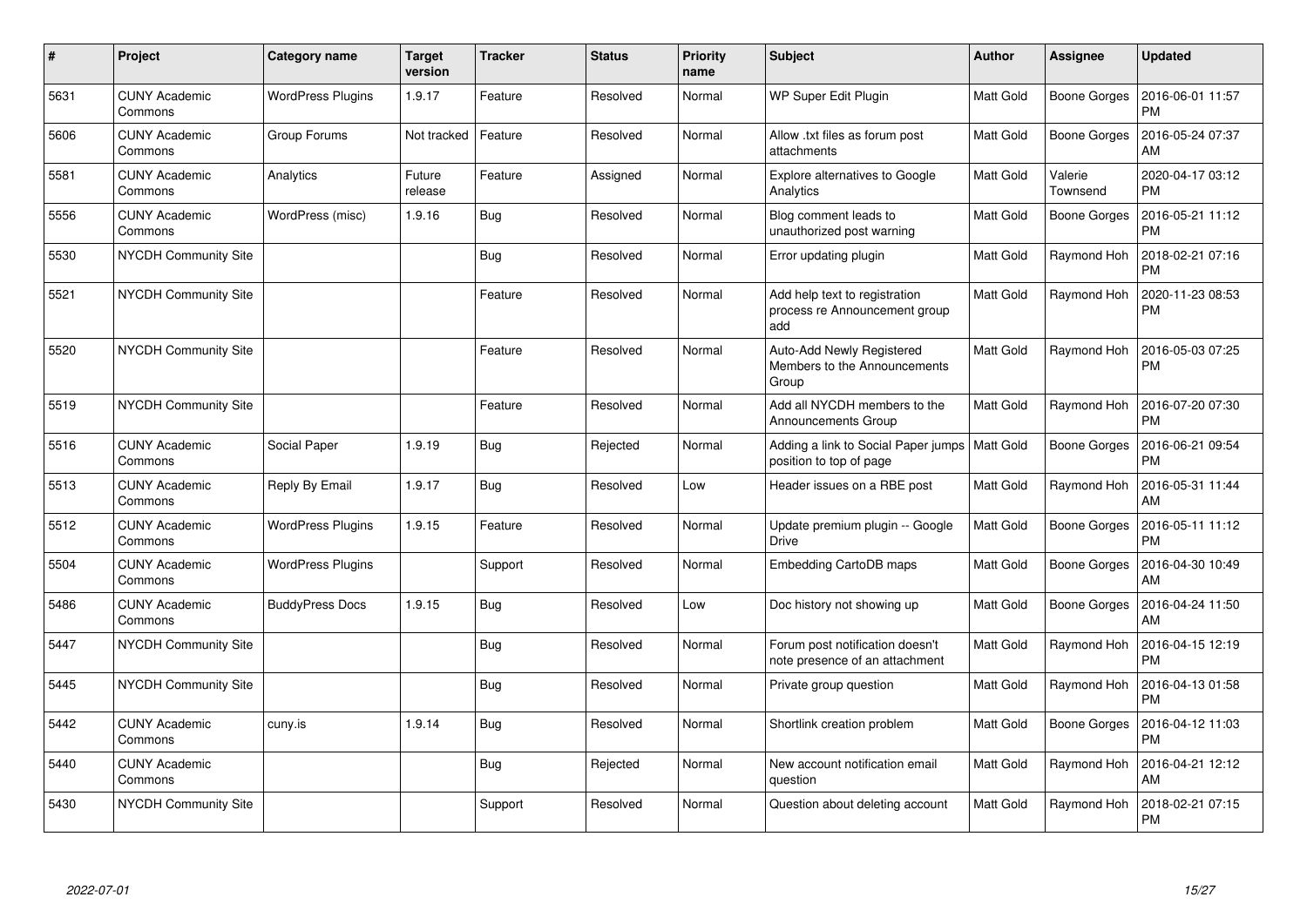| #    | Project                         | <b>Category name</b>       | Target<br>version | <b>Tracker</b> | <b>Status</b> | <b>Priority</b><br>name | Subject                                                                                      | Author    | <b>Assignee</b>     | <b>Updated</b>                |
|------|---------------------------------|----------------------------|-------------------|----------------|---------------|-------------------------|----------------------------------------------------------------------------------------------|-----------|---------------------|-------------------------------|
| 5415 | <b>CUNY Academic</b><br>Commons | Reply By Email             | 1.9.13            | <b>Bug</b>     | Resolved      | Normal                  | Received a "Your RBE Message<br>could not be posted" error even<br>though the message posted | Matt Gold | Raymond Hoh         | 2016-04-07 03:41<br>РM        |
| 5411 | <b>CUNY Academic</b><br>Commons | <b>WordPress Themes</b>    | 1.10              | Feature        | Resolved      | Normal                  | Child theme for the MALS program                                                             | Matt Gold | Daniel Jones        | 2016-05-09 08:51<br><b>PM</b> |
| 5342 | <b>CUNY Academic</b><br>Commons | Registration               | 1.10              | Feature        | Resolved      | Normal                  | Create auto-emails to people on<br>Unconfirmed list to nudge towards<br>completion           | Matt Gold | Boone Gorges        | 2016-10-31 01:48<br><b>PM</b> |
| 5316 | <b>CUNY Academic</b><br>Commons | User Experience            | Future<br>release | Feature        | Assigned      | Normal                  | Prompt user email address<br>updates                                                         | Matt Gold | Stephen Real        | 2016-12-21 03:30<br><b>PM</b> |
| 5274 | <b>CUNY Academic</b><br>Commons |                            |                   | <b>Bug</b>     | Resolved      | Normal                  | RBE - received erroneous<br>notification of reply not being<br>posted                        | Matt Gold |                     | 2016-02-29 03:46<br><b>PM</b> |
| 5237 | <b>CUNY Academic</b><br>Commons | <b>Email Invitations</b>   | 1.9.8             | Feature        | Resolved      | Normal                  | Remove restrictions on undergrad<br>student email domains                                    | Matt Gold | <b>Boone Gorges</b> | 2016-02-19 03:16<br><b>PM</b> |
| 5231 | <b>CUNY Academic</b><br>Commons | Registration               | 1.9.8             | Feature        | Resolved      | Normal                  | Create role that allows community<br>facilitators to access the<br>Unconfirmed tool          | Matt Gold | Boone Gorges        | 2016-02-19 01:31<br>AM        |
| 5222 | <b>CUNY Academic</b><br>Commons | <b>Email Notifications</b> | Not tracked       | Feature        | Resolved      | Normal                  | Change email address in the footer<br>of email notifications                                 | Matt Gold | Matt Gold           | 2016-04-08 11:49<br>AM        |
| 5221 | <b>CUNY Academic</b><br>Commons | Reply By Email             | 1.10              | <b>Bug</b>     | Resolved      | Normal                  | Alter Error messages for RBE                                                                 | Matt Gold | Raymond Hoh         | 2016-10-24 02:11<br>AM        |
| 5220 | <b>CUNY Academic</b><br>Commons | Reply By Email             | 1.9.9             | Bug            | Resolved      | Normal                  | Post by Email error                                                                          | Matt Gold | Raymond Hoh         | 2016-03-01 12:30<br><b>PM</b> |
| 5179 | <b>CUNY Academic</b><br>Commons | Homepage Slides            | 1.9.6             | <b>Bug</b>     | Resolved      | High                    | homepage slider image broken                                                                 | Matt Gold | Raymond Hoh         | 2016-02-01 11:26<br><b>PM</b> |
| 5131 | <b>CUNY Academic</b><br>Commons | Commons In A Box           |                   | Outreach       | Resolved      | Normal                  | Add digital archaeology commons<br>to CBOX showcase                                          | Matt Gold | scott voth          | 2016-01-16 03:27<br><b>PM</b> |
| 5128 | <b>CUNY Academic</b><br>Commons | Group Forums               | 1.9.5             | <b>Bug</b>     | Resolved      | Normal                  | Botched forum display of posting to<br>multiple groups info                                  | Matt Gold | Daniel Jones        | 2016-01-19 03:13<br>PM        |
| 5127 | <b>CUNY Academic</b><br>Commons | <b>Email Notifications</b> | 1.9.7             | Bug            | Resolved      | Normal                  | Forum posts to multiple groups --<br>no notice in attachment                                 | Matt Gold | Daniel Jones        | 2016-02-07 10:08<br><b>PM</b> |
| 5097 | CUNY Academic<br>Commons        | Registration               | Not tracked       | Support        | Resolved      | Normal                  | Bulk account creation                                                                        | Matt Gold | <b>Boone Gorges</b> | 2016-04-07 11:14<br>AM        |
| 5055 | NYCDH Community Site            |                            |                   | <b>Bug</b>     | Resolved      | Normal                  | Up file size limit on forum<br>attachments                                                   | Matt Gold |                     | 2015-12-21 01:30<br><b>PM</b> |
| 5022 | <b>CUNY Academic</b><br>Commons | Wiki                       | 1.9.1             | <b>Bug</b>     | Resolved      | High                    | Main nav bar different on wiki page                                                          | Matt Gold | Boone Gorges        | 2015-12-11 09:31<br><b>PM</b> |
| 5017 | <b>CUNY Academic</b><br>Commons | Social Paper               | 1.9.1             | Bug            | Resolved      | Normal                  | Paper Hub styling issue                                                                      | Matt Gold | Boone Gorges        | 2015-12-11 03:36<br>PM        |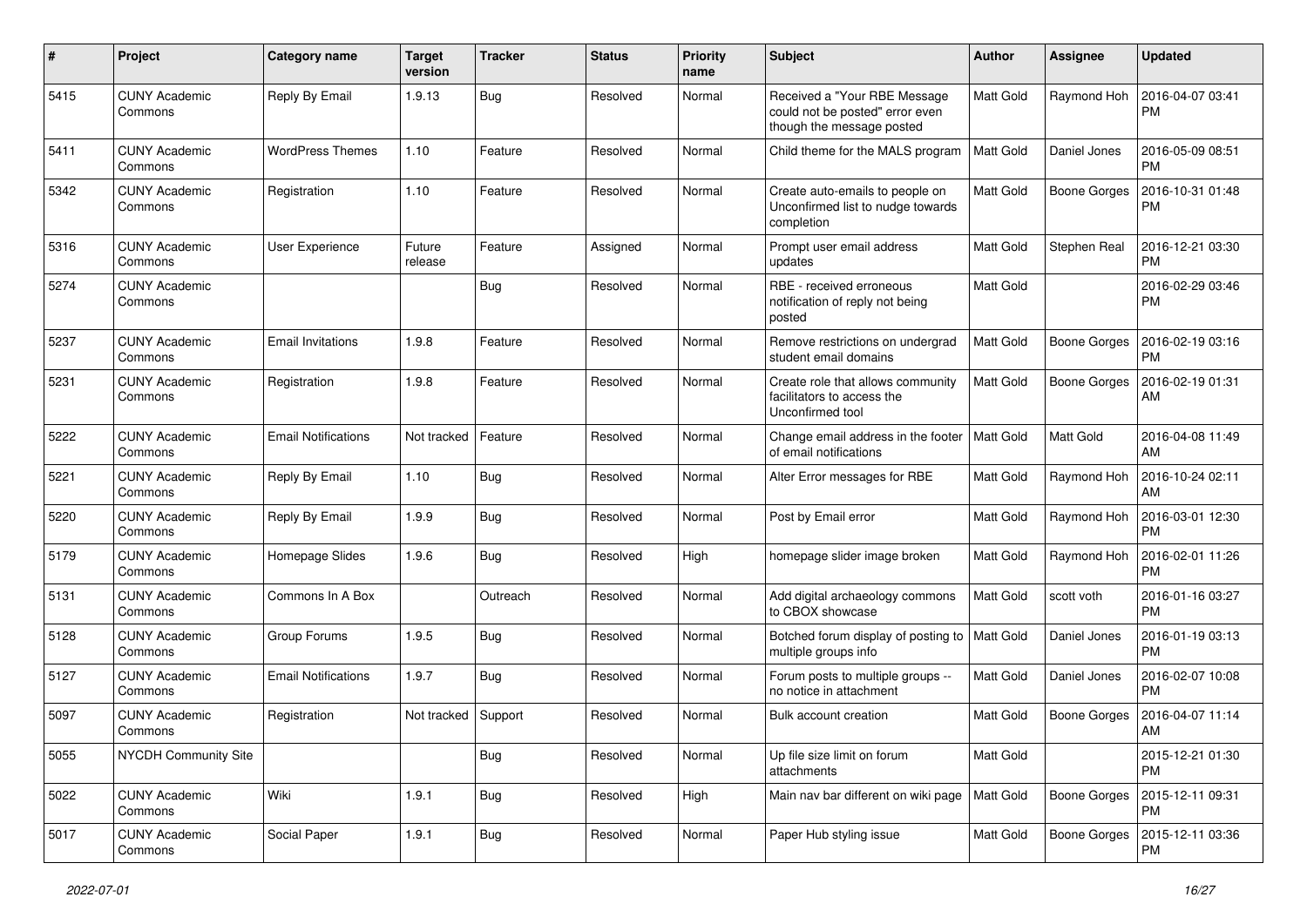| #    | Project                         | <b>Category name</b>       | <b>Target</b><br>version | <b>Tracker</b> | <b>Status</b> | <b>Priority</b><br>name | <b>Subject</b>                                                                  | <b>Author</b>    | Assignee            | <b>Updated</b>                |
|------|---------------------------------|----------------------------|--------------------------|----------------|---------------|-------------------------|---------------------------------------------------------------------------------|------------------|---------------------|-------------------------------|
| 5016 | <b>CUNY Academic</b><br>Commons | Events                     | Future<br>release        | Feature        | Assigned      | Low                     | Allow comments to be posted on<br>events                                        | <b>Matt Gold</b> | Raymond Hoh         | 2019-03-01 02:23<br><b>PM</b> |
| 5014 | <b>CUNY Academic</b><br>Commons | Social Paper               | 1.9.1                    | Bug            | Resolved      | Normal                  | Slow loading of new SP papers                                                   | Matt Gold        | <b>Boone Gorges</b> | 2015-12-14 10:08<br>AM        |
| 4986 | <b>CUNY Academic</b><br>Commons | ZenDesk                    | Not tracked              | Support        | Assigned      | Normal                  | Prepare documentation for<br>Zendesk re web widget                              | Matt Gold        | Samantha<br>Raddatz | 2016-02-25 03:09<br><b>PM</b> |
| 4980 | <b>CUNY Academic</b><br>Commons | Home Page                  | Future<br>release        | Feature        | Assigned      | Normal                  | CAC Featured Content -- Adding<br>Randomization                                 | <b>Matt Gold</b> | <b>Boone Gorges</b> | 2016-12-12 03:01<br><b>PM</b> |
| 4979 | <b>CUNY Academic</b><br>Commons | Group Forums               | Not tracked              | Bug            | Resolved      | Normal                  | File size limit exceeded?                                                       | Matt Gold        | Matt Gold           | 2016-01-26 05:16<br><b>PM</b> |
| 4939 | <b>CUNY Academic</b><br>Commons | Social Paper               | 1.9                      | Design/UX      | Resolved      | Normal                  | Embiggen the Create New Paper<br>button on the Social Paper Hub                 | Matt Gold        | Samantha<br>Raddatz | 2015-11-30 08:51<br>AM        |
| 4923 | <b>CUNY Academic</b><br>Commons | WordPress (misc)           | Not tracked              | Support        | Resolved      | Normal                  | Comment posting censoring                                                       | <b>Matt Gold</b> | Boone Gorges        | 2015-11-20 10:37<br><b>PM</b> |
| 4903 | <b>CUNY Academic</b><br>Commons | Events                     | Future<br>release        | Design/UX      | Assigned      | Normal                  | Improving visual appearance of<br>event calendars                               | Matt Gold        | <b>Boone Gorges</b> | 2016-10-13 11:51<br>AM        |
| 4816 | <b>CUNY Academic</b><br>Commons | Group Invitations          | 1.8.15                   | Bug            | Resolved      | High                    | Group invite email notifications not<br>received                                | <b>Matt Gold</b> | <b>Boone Gorges</b> | 2015-10-26 11:56<br>AM        |
| 4803 | <b>CUNY Academic</b><br>Commons | <b>WordPress Plugins</b>   | 1.8.14                   | Feature        | Resolved      | Normal                  | <b>Update Slider Revolution Plugin</b>                                          | Matt Gold        | <b>Boone Gorges</b> | 2015-10-22 03:26<br>AM        |
| 4802 | <b>CUNY Academic</b><br>Commons | Events                     | Not tracked              | Feature        | Resolved      | Normal                  | Calendar Display                                                                | Matt Gold        | <b>Boone Gorges</b> | 2015-10-25 01:38<br><b>PM</b> |
| 4798 | <b>CUNY Academic</b><br>Commons | DiRT Integration           | Not tracked              | Bug            | Resolved      | Normal                  | DiRT plugin seems to have<br>disappeared                                        | Matt Gold        | <b>Boone Gorges</b> | 2015-10-20 10:05<br><b>PM</b> |
| 4765 | <b>CUNY Academic</b><br>Commons | Group Forums               | 1.8.13                   | <b>Bug</b>     | Resolved      | Normal                  | Forum preview not showing HTML<br>tags                                          | Matt Gold        | Boone Gorges        | 2015-10-11 10:30<br><b>PM</b> |
| 4763 | <b>NYCDH Community Site</b>     |                            |                          | <b>Bug</b>     | Resolved      | Normal                  | Embedded HTML link doesn't<br>appear in email notification                      | Matt Gold        | Raymond Hoh         | 2015-10-10 10:11<br>AM        |
| 4760 | <b>CUNY Academic</b><br>Commons | <b>Email Notifications</b> | Not tracked              | Bug            | Rejected      | Normal                  | email notification contains broken<br>image                                     | <b>Matt Gold</b> | <b>Boone Gorges</b> | 2015-10-11 10:24<br><b>PM</b> |
| 4736 | <b>NYCDH Community Site</b>     |                            |                          | <b>Bug</b>     | Resolved      | Normal                  | NYCDH email notifications don't list   Matt Gold<br>attachments                 |                  | Raymond Hoh         | 2015-10-08 09:35<br><b>PM</b> |
| 4722 | <b>CUNY Academic</b><br>Commons | <b>BuddyPress Docs</b>     | Not tracked              | Bug            | Rejected      | Normal                  | Doc listing overflow issue                                                      | Matt Gold        | Boone Gorges        | 2015-10-11 10:09<br><b>PM</b> |
| 4676 | <b>CUNY Academic</b><br>Commons | Events                     | 1.9.12                   | Feature        | Resolved      | Normal                  | Offer silent option (no email<br>notification) for events calendar in<br>groups | <b>Matt Gold</b> | Daniel Jones        | 2016-03-28 03:57<br><b>PM</b> |
| 4663 | <b>CUNY Academic</b><br>Commons | Events                     |                          | Feature        | Duplicate     | Normal                  | Add ICS download link to events<br>email notification                           | Matt Gold        | <b>Boone Gorges</b> | 2015-09-22 08:10<br><b>PM</b> |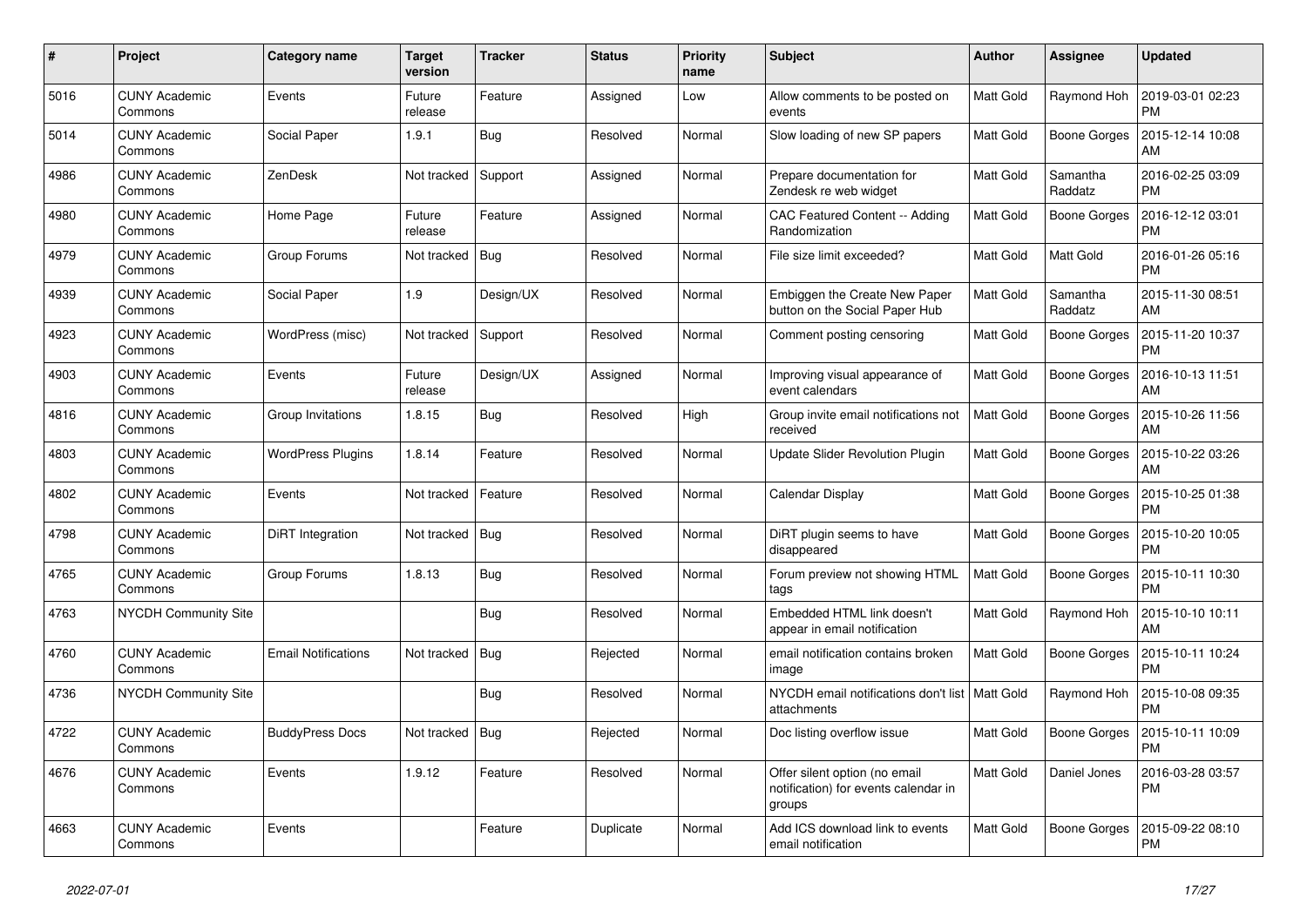| $\pmb{\#}$ | Project                         | Category name           | <b>Target</b><br>version | <b>Tracker</b> | <b>Status</b> | <b>Priority</b><br>name | <b>Subject</b>                                                                       | <b>Author</b>    | Assignee            | <b>Updated</b>                |
|------------|---------------------------------|-------------------------|--------------------------|----------------|---------------|-------------------------|--------------------------------------------------------------------------------------|------------------|---------------------|-------------------------------|
| 4662       | <b>CUNY Academic</b><br>Commons | Events                  |                          | Bug            | Resolved      | Normal                  | Events ICS download not working                                                      | <b>Matt Gold</b> | Raymond Hoh         | 2015-09-23 05:37<br><b>PM</b> |
| 4661       | <b>CUNY Academic</b><br>Commons | <b>User Experience</b>  | Future<br>release        | Bug            | Assigned      | Normal                  | Simplify Events text                                                                 | Matt Gold        | Samantha<br>Raddatz | 2015-10-02 09:06<br><b>PM</b> |
| 4660       | <b>CUNY Academic</b><br>Commons | Events                  | Not tracked              | <b>Bug</b>     | Resolved      | High                    | Creating new event leads to<br>whitescreen                                           | Matt Gold        | <b>Boone Gorges</b> | 2015-09-22 05:56<br><b>PM</b> |
| 4648       | <b>CUNY Academic</b><br>Commons | Wiki                    | 1.10                     | Feature        | Duplicate     | Normal                  | Create plan for deprecating the wiki   Matt Gold                                     |                  | Stephen Real        | 2016-01-06 12:35<br><b>PM</b> |
| 4641       | <b>CUNY Academic</b><br>Commons |                         | Not tracked              | Bug            | Resolved      | Normal                  | Reply by email going to the wrong<br>address                                         | Matt Gold        | <b>Boone Gorges</b> | 2015-09-21 04:05<br><b>PM</b> |
| 4640       | <b>CUNY Academic</b><br>Commons |                         |                          | Bug            | Resolved      | Normal                  | Group forum problem                                                                  | Matt Gold        | <b>Boone Gorges</b> | 2015-09-21 03:44<br><b>PM</b> |
| 4639       | <b>CUNY Academic</b><br>Commons | Home Page               | Not tracked              | Bug            | Resolved      | Urgent                  | Front page slider stopped working                                                    | <b>Matt Gold</b> | Boone Gorges        | 2015-09-21 03:44<br><b>PM</b> |
| 4636       | <b>CUNY Academic</b><br>Commons | Group Forums            | 1.8.18                   | Bug            | Resolved      | Normal                  | Silent edit option for editing forum<br>posts                                        | Matt Gold        | Raymond Hoh         | 2015-11-29 04:20<br><b>PM</b> |
| 4602       | <b>CUNY Academic</b><br>Commons | Group Forums            | Future<br>release        | Bug            | Duplicate     | Normal                  | 'Home" button in forum search<br>leads to CAC homepage rather<br>than group homepage | Matt Gold        | Raymond Hoh         | 2015-11-09 06:43<br><b>PM</b> |
| 4564       | <b>CUNY Academic</b><br>Commons | Server                  |                          | Bug            | Rejected      | Low                     | Registration page blocked on<br>private browser windows                              | <b>Matt Gold</b> | Boone Gorges        | 2015-09-06 05:02<br><b>PM</b> |
| 4472       | <b>CUNY Academic</b><br>Commons | Public Portfolio        | 1.8.9                    | <b>Bug</b>     | Resolved      | Normal                  | Search links showing up on profiles   Matt Gold                                      |                  | Boone Gorges        | 2015-08-24 04:06<br><b>PM</b> |
| 4405       | <b>CUNY Academic</b><br>Commons | <b>Public Portfolio</b> | 1.9.12                   | Bug            | Resolved      | Normal                  | New portfolio text not saving                                                        | Matt Gold        | Boone Gorges        | 2016-04-04 02:12<br><b>PM</b> |
| 4404       | <b>CUNY Academic</b><br>Commons | <b>Public Portfolio</b> | Future<br>release        | Design/UX      | Assigned      | Normal                  | Change color of permissions info<br>on portfolio editing interface                   | Matt Gold        | Samantha<br>Raddatz | 2015-08-11 05:28<br><b>PM</b> |
| 4403       | <b>CUNY Academic</b><br>Commons | <b>Public Portfolio</b> |                          | Bug            | Duplicate     | Normal                  | Redesign social media accounts<br>section of portfolio editing interface             | Matt Gold        | Boone Gorges        | 2015-08-10 04:08<br><b>PM</b> |
| 4402       | <b>CUNY Academic</b><br>Commons | Public Portfolio        | 1.9                      | Bug            | Resolved      | Normal                  | Github link needs full URL rather<br>than ID                                         | Matt Gold        | Daniel Jones        | 2015-11-09 02:21<br><b>PM</b> |
| 4367       | <b>CUNY Academic</b><br>Commons | DiRT Integration        | 1.8.6                    | Bug            | Resolved      | Normal                  | Thumbnail images broken on DiRT<br>tool listing                                      | <b>Matt Gold</b> | <b>Boone Gorges</b> | 2015-08-02 12:55<br>AM        |
| 4331       | <b>CUNY Academic</b><br>Commons | Group Forums            | Future<br>release        | Feature        | Resolved      | Normal                  | Improve visibility of forum "post by<br>email" information                           | Matt Gold        | Chris Stein         | 2019-03-12 12:39<br>AM        |
| 4315       | <b>CUNY Academic</b><br>Commons | WordPress (misc)        | Not tracked              | Bug            | Resolved      | Normal                  | Authentication request                                                               | <b>Matt Gold</b> | <b>Boone Gorges</b> | 2015-07-21 05:55<br><b>PM</b> |
| 4244       | <b>CUNY Academic</b><br>Commons | <b>User Experience</b>  | 1.9                      | Design/UX      | Resolved      | Normal                  | Posting to multiple groups                                                           | <b>Matt Gold</b> | Daniel Jones        | 2015-11-12 05:20<br><b>PM</b> |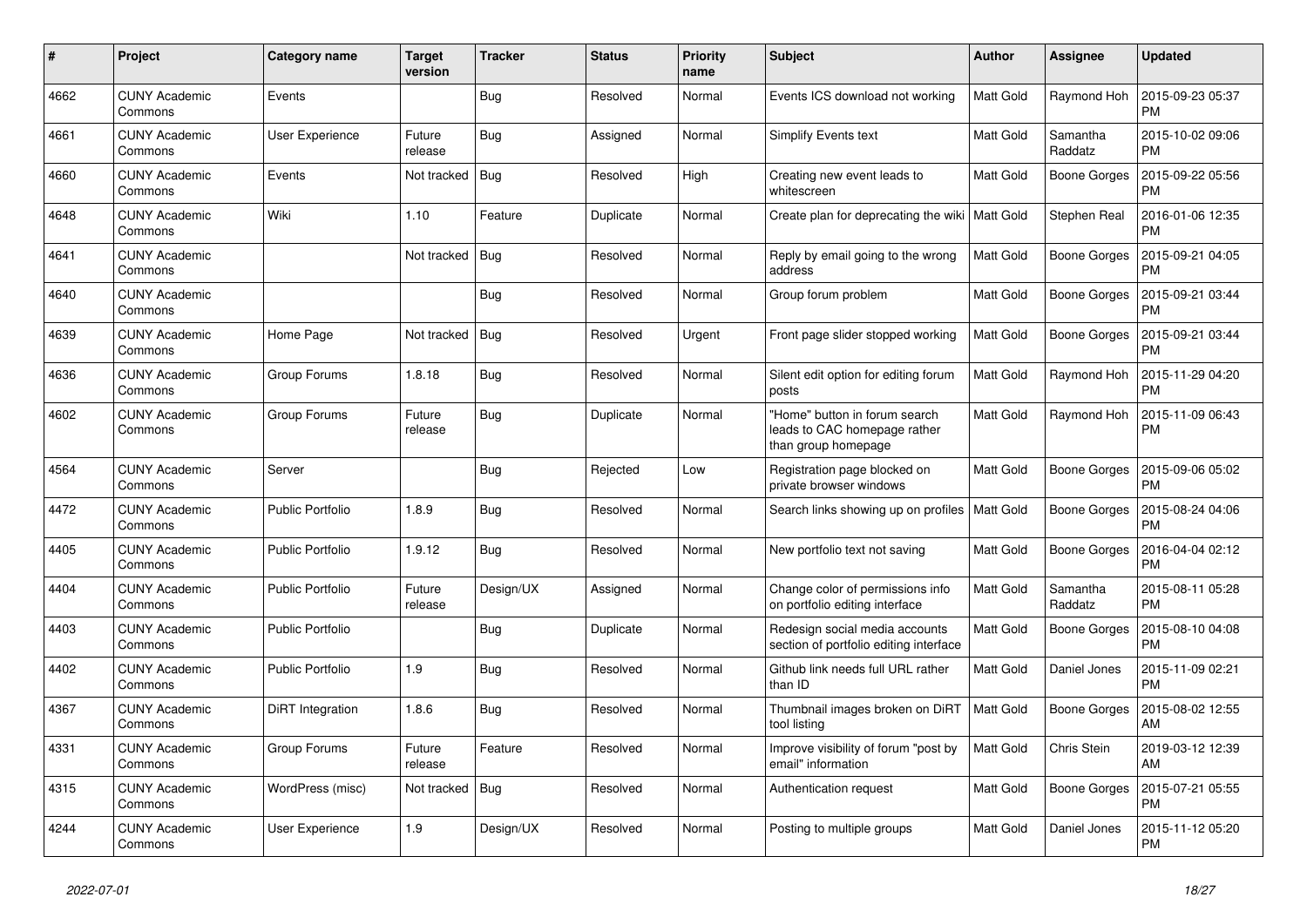| #    | Project                         | <b>Category name</b>       | <b>Target</b><br>version | <b>Tracker</b> | <b>Status</b> | <b>Priority</b><br>name | <b>Subject</b>                                                                                | Author           | <b>Assignee</b>     | <b>Updated</b>                       |
|------|---------------------------------|----------------------------|--------------------------|----------------|---------------|-------------------------|-----------------------------------------------------------------------------------------------|------------------|---------------------|--------------------------------------|
| 4238 | <b>CUNY Academic</b><br>Commons | Events                     | Future<br>release        | Feature        | Assigned      | Normal                  | Copy Events to Other Groups?                                                                  | <b>Matt Gold</b> | <b>Boone Gorges</b> | 2015-07-02 10:08<br>AM               |
| 4235 | <b>CUNY Academic</b><br>Commons |                            | Not tracked              | Design/UX      | Assigned      | Normal                  | Explore user experience around<br>comments on forum topics vs docs                            | <b>Matt Gold</b> | Samantha<br>Raddatz | 2015-07-21 10:23<br>AM               |
| 4202 | <b>CUNY Academic</b><br>Commons | <b>WordPress Themes</b>    | 1.8.4                    | Feature        | Resolved      | Normal                  | Upload new version of premium<br>Bridge theme                                                 | <b>Matt Gold</b> | <b>Boone Gorges</b> | 2015-07-02 10:12<br>AM               |
| 4197 | <b>CUNY Academic</b><br>Commons | User Experience            | 1.8.4                    | Bug            | Resolved      | Normal                  | Open help link in same window                                                                 | <b>Matt Gold</b> | <b>Boone Gorges</b> | 2015-06-26 03:01<br><b>PM</b>        |
| 4196 | <b>CUNY Academic</b><br>Commons |                            |                          | Bug            | Rejected      | High                    | News feed weirdness                                                                           | <b>Matt Gold</b> | Boone Gorges        | 2015-06-25 03:41<br><b>PM</b>        |
| 4187 | <b>CUNY Academic</b><br>Commons | <b>WordPress Themes</b>    | 1.8.4                    | Feature        | Resolved      | Normal                  | Upload new version of premium<br>Planar theme                                                 | Matt Gold        | <b>Boone Gorges</b> | 2015-07-02 10:11<br>AM               |
| 4180 | <b>CUNY Academic</b><br>Commons | WordPress (misc)           | Not tracked              | Bug            | Resolved      | High                    | Cache issues: site deletion process                                                           | Matt Gold        | <b>Boone Gorges</b> | 2016-02-07 10:05<br><b>PM</b>        |
| 4178 | <b>NYCDH Community Site</b>     |                            |                          | Outreach       | Resolved      | Normal                  | Please export member email<br>addresses for a site-wide mailing                               | Matt Gold        | Raymond Hoh         | 2015-06-19 04:40<br>AM               |
| 4155 | <b>CUNY Academic</b><br>Commons | Group Forums               |                          | <b>Bug</b>     | Duplicate     | Normal                  | Don't see forum search                                                                        | <b>Matt Gold</b> | <b>Boone Gorges</b> | 2015-06-16 12:32<br><b>PM</b>        |
| 4151 | <b>CUNY Academic</b><br>Commons | <b>WordPress Themes</b>    | Not tracked              | Support        | Resolved      | Normal                  | CUNY GCDI homepage image<br>links broken                                                      | <b>Matt Gold</b> | Daniel Jones        | 2015-08-10 02:43<br><b>PM</b>        |
| 4125 | <b>CUNY Academic</b><br>Commons | <b>WordPress Themes</b>    | 1.8.2                    | Bug            | Resolved      | Normal                  | Help overlay layer issue                                                                      | <b>Matt Gold</b> | Daniel Jones        | 2015-06-08 10:34<br>AM               |
| 4111 | <b>CUNY Academic</b><br>Commons | commonsinabox.org          | Not tracked              | Bug            | Resolved      | Normal                  | Add Virginia DH site to CBOX<br>showcase                                                      | <b>Matt Gold</b> | scott voth          | 2015-06-08 10:01<br><b>PM</b>        |
| 4082 | <b>CUNY Academic</b><br>Commons | Events                     | 1.10                     | Feature        | Resolved      | Normal                  | Events Calendar: Expose sitewide<br>events listings                                           | Matt Gold        | Samantha<br>Raddatz | 2016-10-13 03:58<br><b>PM</b>        |
| 4081 | <b>CUNY Academic</b><br>Commons | Events                     | 1.9                      | Bug            | Duplicate     | Normal                  | Events Calendar: Allow restriction<br>of event creation ability to admins<br>on groups        | Matt Gold        | Samantha<br>Raddatz | 2015-11-09 12:37<br>PM               |
| 4080 | <b>CUNY Academic</b><br>Commons | Events                     | 1.9                      | Bug            | Resolved      | Normal                  | Events Calendar: Allow sites to<br>embed calendars from groups<br>(perhaps via BP group blog) | <b>Matt Gold</b> | Raymond Hoh         | 2015-12-03 06:24<br><b>PM</b>        |
| 4079 | <b>CUNY Academic</b><br>Commons | Events                     | 1.8.6                    | Bug            | Resolved      | Normal                  | Change ical label for Events<br>Calendar                                                      | Matt Gold        |                     | Raymond Hoh   2015-07-22 04:16<br>PM |
| 4078 | <b>CUNY Academic</b><br>Commons | Events                     | 1.8.12                   | Feature        | Resolved      | Normal                  | Add iCal link to Event Calendar<br>notification emails                                        | Matt Gold        | Raymond Hoh         | 2015-09-25 09:39<br>PM               |
| 4072 | <b>CUNY Academic</b><br>Commons | <b>Email Notifications</b> | 1.8.1                    | Bug            | Resolved      | Normal                  | Double email notification                                                                     | Matt Gold        | Raymond Hoh         | 2015-05-26 03:05<br>AM               |
| 4070 | <b>CUNY Academic</b><br>Commons | Analytics                  | Not tracked Support      |                | Assigned      | Normal                  | Request for JITP site analytics                                                               | Matt Gold        | Seth Persons        | 2016-02-23 03:09<br>PM               |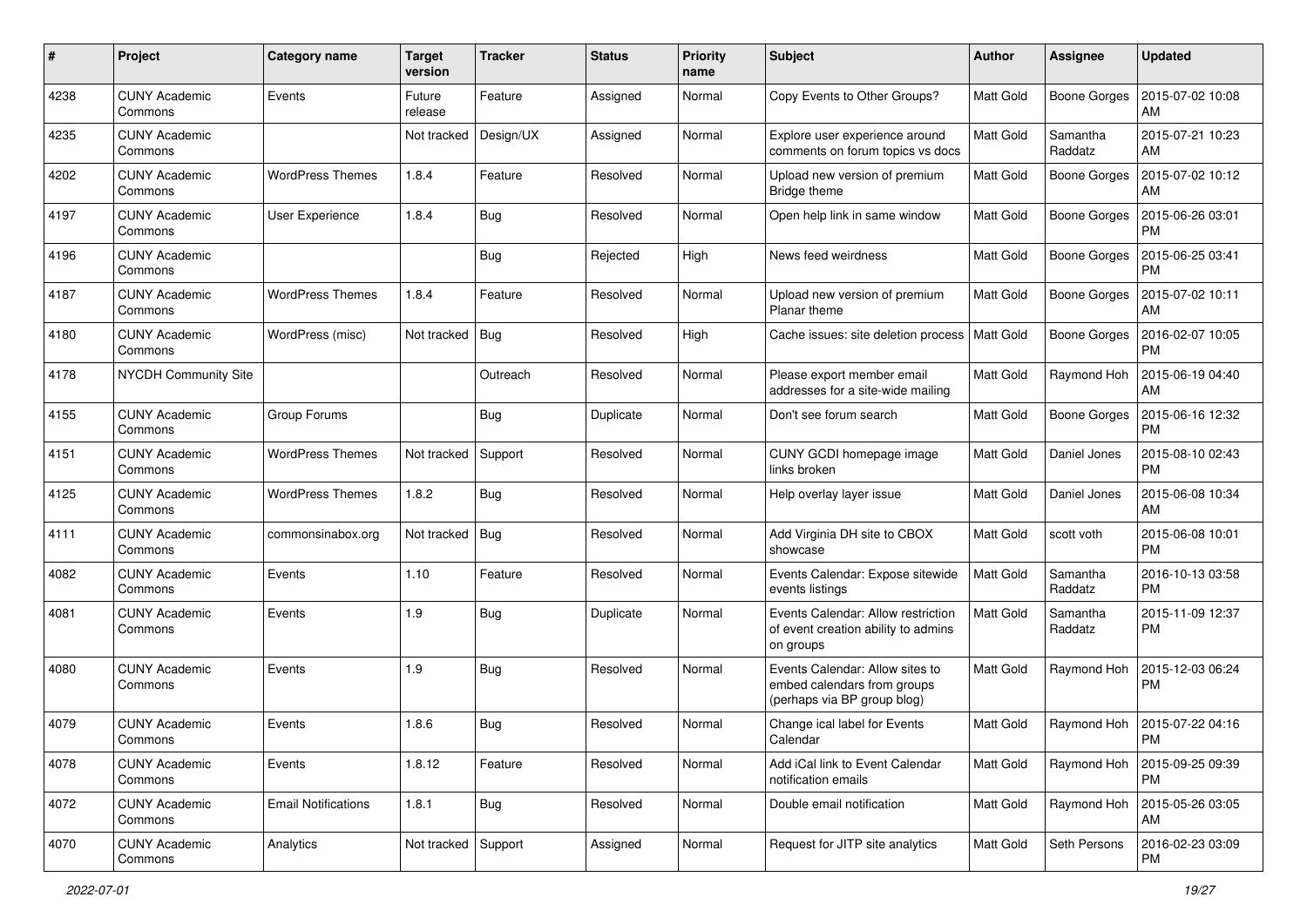| $\pmb{\#}$ | Project                         | Category name              | <b>Target</b><br>version | <b>Tracker</b> | <b>Status</b> | <b>Priority</b><br>name | <b>Subject</b>                                                                        | <b>Author</b> | <b>Assignee</b>     | <b>Updated</b>                |
|------------|---------------------------------|----------------------------|--------------------------|----------------|---------------|-------------------------|---------------------------------------------------------------------------------------|---------------|---------------------|-------------------------------|
| 4057       | <b>CUNY Academic</b><br>Commons | <b>BuddyPress Docs</b>     | 1.8.1                    | <b>Bug</b>     | Resolved      | Normal                  | Canceling edit mode of BP Doc<br>reloads editing screen                               | Matt Gold     | Boone Gorges        | 2015-06-01 03:08<br><b>PM</b> |
| 4053       | CUNY Academic<br>Commons        | Events                     | Future<br>release        | Feature        | Assigned      | Normal                  | Create new tab for past events                                                        | Matt Gold     | Boone Gorges        | 2015-05-12 02:10<br><b>PM</b> |
| 4039       | <b>CUNY Academic</b><br>Commons | <b>Group Files</b>         | 1.7.21                   | Feature        | Resolved      | Normal                  | Redirect to login when<br>non-logged-in user tries to view file<br>from private group | Matt Gold     | Boone Gorges        | 2015-05-11 11:30<br>AM        |
| 4028       | <b>CUNY Academic</b><br>Commons | Reply By Email             | Not tracked              | Bug            | Resolved      | Normal                  | Erroneous notice of Duplicate<br>posting                                              | Matt Gold     | Raymond Hoh         | 2015-07-21 10:26<br>AM        |
| 4027       | <b>CUNY Academic</b><br>Commons | Commons In A Box           | Not tracked              | Design/UX      | Assigned      | Normal                  | Usability review of CBOX update<br>procedures                                         | Matt Gold     | Samantha<br>Raddatz | 2015-05-11 06:36<br><b>PM</b> |
| 4010       | <b>CUNY Academic</b><br>Commons | <b>WordPress Plugins</b>   | 1.7.20                   | <b>Bug</b>     | Resolved      | High                    | GC Digital Fellows site down                                                          | Matt Gold     |                     | 2015-04-22 10:30<br>AM        |
| 4004       | CUNY Academic<br>Commons        | Group Forums               | Not tracked              | Support        | Resolved      | High                    | 'Duplicate topic detected" error<br>message when posting to group<br>forum            | Matt Gold     | Boone Gorges        | 2015-04-20 10:21<br>AM        |
| 3995       | <b>CUNY Academic</b><br>Commons | BuddyPress (misc)          | Not tracked              | Bug            | Resolved      | Normal                  | Possible People Page filter error                                                     | Matt Gold     | Boone Gorges        | 2015-04-16 07:51<br>AM        |
| 3991       | <b>CUNY Academic</b><br>Commons | Toolbar                    | 1.7.19                   | <b>Bug</b>     | Resolved      | Normal                  | WP-Admin Bar positioning error on<br>mobile devices                                   | Matt Gold     | Boone Gorges        | 2015-04-21 02:30<br>PM        |
| 3990       | <b>CUNY Academic</b><br>Commons | commonsinabox.org          | Not tracked              | Publicity      | Resolved      | Normal                  | Update CBOX showcase                                                                  | Matt Gold     | scott voth          | 2015-04-16 10:27<br><b>PM</b> |
| 3969       | <b>CUNY Academic</b><br>Commons | <b>WordPress Plugins</b>   | 1.7.18                   | <b>Bug</b>     | Resolved      | Normal                  | External Group Blogs plugin<br>causing duplicate items of the<br>same post:           | Matt Gold     | Raymond Hoh         | 2015-04-10 07:51<br><b>PM</b> |
| 3954       | <b>CUNY Academic</b><br>Commons | <b>Email Notifications</b> | 1.7.18                   | <b>Bug</b>     | Resolved      | Normal                  | <b>Issues with Email notifications for</b><br>Groups w/RSS Feeds attached             | Matt Gold     | Raymond Hoh         | 2015-04-08 05:04<br><b>PM</b> |
| 3942       | <b>CUNY Academic</b><br>Commons | Redmine                    | Not tracked              | Documentation  | Resolved      | Normal                  | <b>Preferred Redmine Statuses</b>                                                     | Matt Gold     | Boone Gorges        | 2015-03-21 09:25<br><b>PM</b> |
| 3941       | <b>CUNY Academic</b><br>Commons | <b>Email Notifications</b> | 1.8.1                    | Feature        | Resolved      | Normal                  | Group forums -- Edited comment<br>notifications                                       | Matt Gold     | Daniel Jones        | 2015-05-11 04:08<br><b>PM</b> |
| 3933       | <b>CUNY Academic</b><br>Commons | DiRT Integration           | Not tracked              | Bug            | Rejected      | Normal                  | DiRT Directory 'tool' directory<br>shows blank page                                   | Matt Gold     | Boone Gorges        | 2015-03-20 08:47<br>AM        |
| 3932       | <b>CUNY Academic</b><br>Commons | commonsinabox.org          | Not tracked              | Publicity      | Resolved      | Normal                  | Replace Islamic History Commons<br>screenshot                                         | Matt Gold     | Boone Gorges        | 2015-03-19 09:39<br><b>PM</b> |
| 3924       | <b>CUNY Academic</b><br>Commons | Commons In A Box           | Not tracked              | Publicity      | Rejected      | Normal                  | Update CBOX showcase                                                                  | Matt Gold     | scott voth          | 2015-04-28 10:34<br><b>PM</b> |
| 3917       | <b>CUNY Academic</b><br>Commons | Home Page                  | 1.7.16                   | <b>Bug</b>     | Resolved      | Normal                  | New homepage display errors                                                           | Matt Gold     | Raymond Hoh         | 2015-03-18 11:15<br>AM        |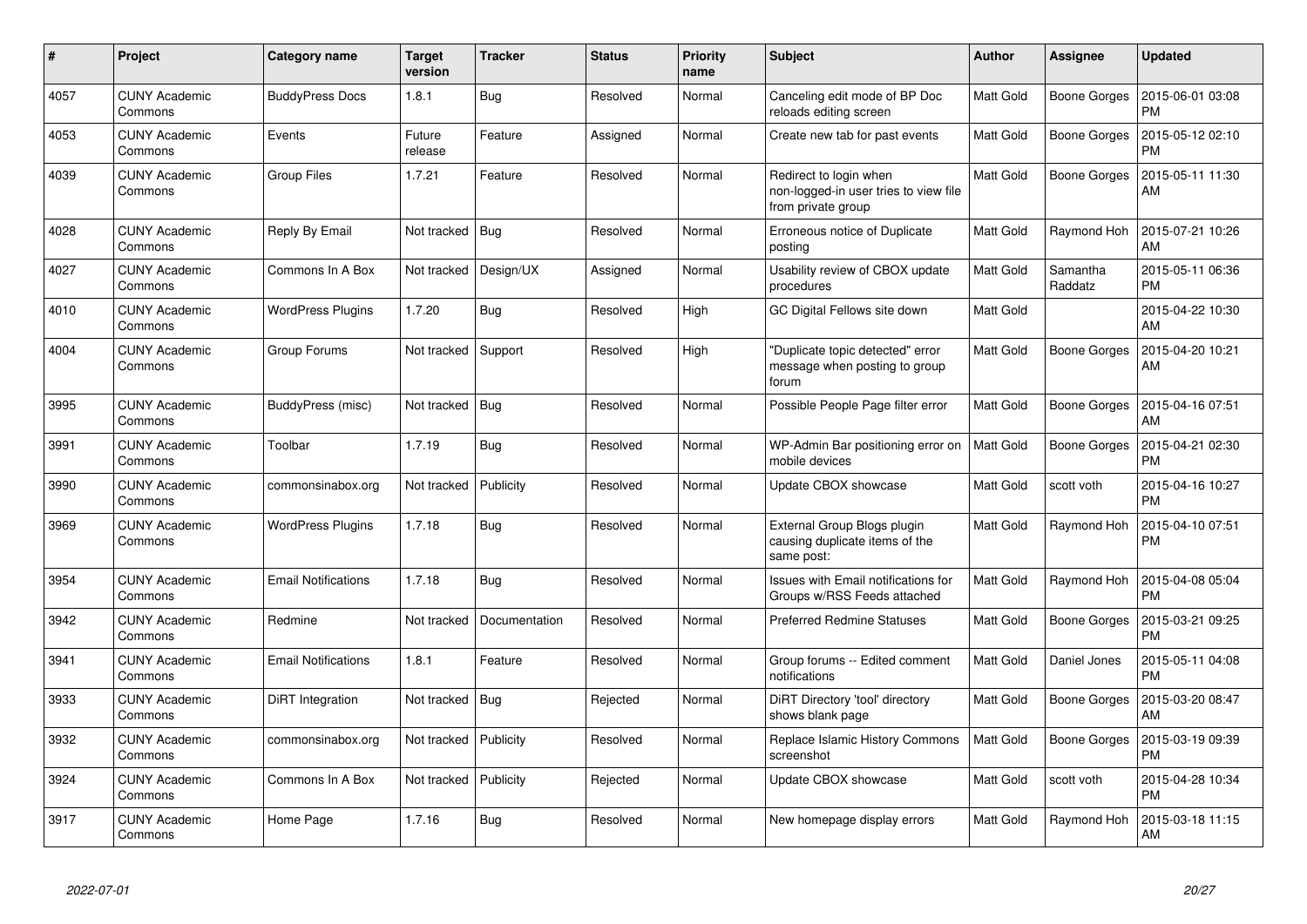| #    | Project                         | Category name              | <b>Target</b><br>version | <b>Tracker</b> | <b>Status</b> | <b>Priority</b><br>name | <b>Subject</b>                                                          | <b>Author</b>    | Assignee            | <b>Updated</b>                |
|------|---------------------------------|----------------------------|--------------------------|----------------|---------------|-------------------------|-------------------------------------------------------------------------|------------------|---------------------|-------------------------------|
| 3915 | <b>CUNY Academic</b><br>Commons | commonsinabox.org          | Not tracked              | Publicity      | Resolved      | Normal                  | Add Futures Initiative to CBOX<br>showcase                              | <b>Matt Gold</b> | scott voth          | 2015-03-19 09:34<br><b>PM</b> |
| 3914 | <b>CUNY Academic</b><br>Commons | <b>WordPress Plugins</b>   | 1.7.15.1                 | Feature        | Resolved      | High                    | Upgrade Yoast's SEO plugin                                              | Matt Gold        | <b>Boone Gorges</b> | 2015-03-13 05:30<br><b>PM</b> |
| 3911 | <b>CUNY Academic</b><br>Commons | <b>SEO</b>                 | Not tracked              | Support        | Resolved      | Normal                  | Subdomains blocking googlebot?                                          | Matt Gold        | Matt Gold           | 2015-03-15 11:14<br>AM        |
| 3910 | <b>CUNY Academic</b><br>Commons | Home Page                  | 1.7.15.2                 | <b>Bug</b>     | Resolved      | High                    | Home Page Display Errors                                                | Matt Gold        | Boone Gorges        | 2015-03-17 10:21<br>AM        |
| 3898 | <b>CUNY Academic</b><br>Commons | Server                     |                          | System Upgrade | Resolved      | Urgent                  | commons down                                                            | Matt Gold        | <b>Boone Gorges</b> | 2015-03-11 09:50<br>AM        |
| 3866 | <b>CUNY Academic</b><br>Commons | <b>Email Notifications</b> | 1.7.15                   | Bug            | Resolved      | Normal                  | Email notification does not indicate<br>presence of an attachment       | <b>Matt Gold</b> | Boone Gorges        | 2015-03-12 10:35<br>AM        |
| 3865 | <b>CUNY Academic</b><br>Commons | Design                     | 1.7.15                   | Bug            | Resolved      | Normal                  | DiRT Tools listing in Group ><br>Manage                                 | <b>Matt Gold</b> | Boone Gorges        | 2015-03-12 10:35<br>AM        |
| 3864 | <b>CUNY Academic</b><br>Commons | DiRT Integration           | 1.7.15                   | Bug            | Resolved      | Normal                  | DiRT Tools Group sidebar label<br>display                               | Matt Gold        | <b>Boone Gorges</b> | 2015-03-11 09:30<br><b>PM</b> |
| 3860 | <b>CUNY Academic</b><br>Commons | commonsinabox.org          | Not tracked              | Publicity      | Resolved      | Normal                  | Review CBOX showcase sites                                              | Matt Gold        | scott voth          | 2015-03-07 10:53<br>AM        |
| 3859 | <b>CUNY Academic</b><br>Commons | Group Forums               | 1.7.14                   | <b>Bug</b>     | Resolved      | Normal                  | Group Forum Button Layout                                               | <b>Matt Gold</b> | Boone Gorges        | 2015-03-05 10:57<br>AM        |
| 3858 | <b>CUNY Academic</b><br>Commons | Reply By Email             | Future<br>release        | Bug            | Duplicate     | Normal                  | Improved groupblog-RBE<br>integration                                   | Matt Gold        | Raymond Hoh         | 2019-03-11 02:32<br><b>PM</b> |
| 3853 | <b>CUNY Academic</b><br>Commons | BuddyPress (misc)          | 1.7.16                   | Bug            | Resolved      | High                    | Post erroneously ascribed to wrong<br>author in activity feed           | Matt Gold        | Raymond Hoh         | 2015-03-21 01:13<br><b>PM</b> |
| 3823 | <b>CUNY Academic</b><br>Commons | commonsinabox.org          | Not tracked              | Bug            | Resolved      | Normal                  | CBOX styling issue                                                      | Matt Gold        | Boone Gorges        | 2015-02-23 03:33<br><b>PM</b> |
| 3820 | <b>CUNY Academic</b><br>Commons | commonsinabox.org          | Not tracked              | Publicity      | Resolved      | Normal                  | Add Texas DH site to CBOX<br>showcase                                   | Matt Gold        | scott voth          | 2015-03-04 09:24<br>AM        |
| 3809 | <b>CUNY Academic</b><br>Commons | BuddyPress (misc)          | 1.7.17                   | Bug            | Resolved      | Normal                  | BuddyPress member filters not<br>working correctly                      | <b>Matt Gold</b> | Matt Gold           | 2015-03-22 01:03<br>AM        |
| 3802 | <b>CUNY Academic</b><br>Commons | Home Page                  | 1.7.14                   | Bug            | Resolved      | Normal                  | Long user name causes problems<br>with Who's Online homepage<br>display | Matt Gold        | Daniel Jones        | 2015-02-23 03:39<br><b>PM</b> |
| 3799 | <b>CUNY Academic</b><br>Commons | cuny.is                    | 1.7.12                   | Bug            | Resolved      | Normal                  | cuny.is issue                                                           | <b>Matt Gold</b> | Boone Gorges        | 2015-02-10 09:07<br><b>PM</b> |
| 3796 | <b>CUNY Academic</b><br>Commons | Documentation              | Not tracked              | Documentation  | Resolved      | Normal                  | Add domain mapping info to Uses<br>sites page                           | <b>Matt Gold</b> | scott voth          | 2015-02-08 10:02<br><b>PM</b> |
| 3788 | <b>CUNY Academic</b><br>Commons | cuny.is                    | 1.8.11                   | <b>Bug</b>     | Resolved      | Normal                  | CUNY.is default links?                                                  | Matt Gold        | <b>Boone Gorges</b> | 2015-09-25 12:53<br>AM        |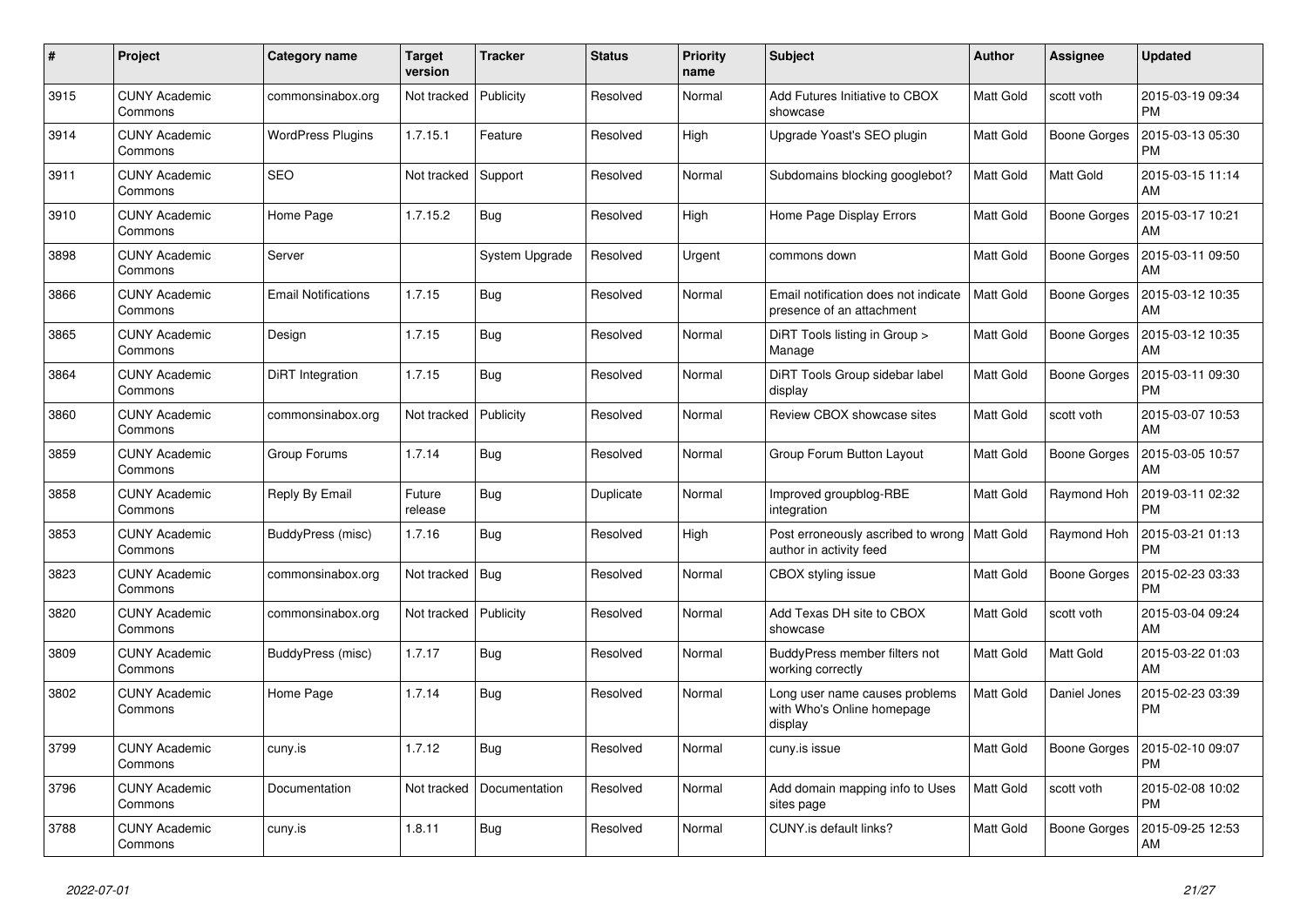| #    | Project                         | Category name            | <b>Target</b><br>version | <b>Tracker</b> | <b>Status</b> | <b>Priority</b><br>name | <b>Subject</b>                                                      | <b>Author</b>    | Assignee            | <b>Updated</b>                |
|------|---------------------------------|--------------------------|--------------------------|----------------|---------------|-------------------------|---------------------------------------------------------------------|------------------|---------------------|-------------------------------|
| 3785 | <b>CUNY Academic</b><br>Commons | Registration             | Not tracked              | Bug            | Resolved      | Normal                  | New CUNY email addresses                                            | Matt Gold        | Marilyn Weber       | 2017-11-15 05:47<br><b>PM</b> |
| 3770 | <b>CUNY Academic</b><br>Commons | <b>Public Portfolio</b>  | Future<br>release        | Feature        | Assigned      | Normal                  | Improve Layout/Formatting of<br>Positions Area on Public Portfolios | <b>Matt Gold</b> | Chris Stein         | 2015-04-01 09:17<br><b>PM</b> |
| 3769 | <b>CUNY Academic</b><br>Commons | <b>Public Portfolio</b>  | 1.7.12                   | Bug            | Resolved      | Normal                  | Completion mouseover on editing<br>version of profile is blank      | Matt Gold        | <b>Boone Gorges</b> | 2015-02-12 09:13<br>AM        |
| 3768 | <b>CUNY Academic</b><br>Commons | <b>Public Portfolio</b>  | Future<br>release        | Feature        | Assigned      | Normal                  | Institutions/Past positions on public<br>portfolios                 | Matt Gold        | Boone Gorges        | 2018-04-23 10:44<br>AM        |
| 3761 | <b>CUNY Academic</b><br>Commons | WordPress (misc)         |                          | Bug            | Rejected      | Normal                  | User reports that Add Users by<br>Email Address not working         | <b>Matt Gold</b> | Daniel Jones        | 2015-02-12 09:01<br>AM        |
| 3760 | <b>CUNY Academic</b><br>Commons | <b>WordPress Plugins</b> | 1.7.11                   | Feature        | Resolved      | Normal                  | Add WP Accessiblity Plugin                                          | Matt Gold        | Raymond Hoh         | 2015-02-02 02:30<br>AM        |
| 3759 | <b>CUNY Academic</b><br>Commons | WordPress (misc)         | Future<br>release        | Feature        | Assigned      | Normal                  | Review Interface for Adding Users<br>to Blogs                       | <b>Matt Gold</b> | <b>Boone Gorges</b> | 2015-03-24 05:52<br><b>PM</b> |
| 3758 | <b>CUNY Academic</b><br>Commons | Documentation            | Not tracked              | Documentation  | Resolved      | Normal                  | Update documentation on adding<br>users to blogs                    | Matt Gold        | scott voth          | 2019-09-23 03:25<br><b>PM</b> |
| 3729 | <b>CUNY Academic</b><br>Commons | WordPress (misc)         | 1.7.11                   | Feature        | Resolved      | Normal                  | Add 'contact us' line to failed login<br>screen                     | <b>Matt Gold</b> | Daniel Jones        | 2015-02-02 01:16<br>AM        |
| 3727 | <b>CUNY Academic</b><br>Commons | Publicity                | Not tracked              | Publicity      | Resolved      | Normal                  | Happy new year homepage slide                                       | Matt Gold        | scott voth          | 2014-12-28 02:20<br><b>PM</b> |
| 3717 | <b>CUNY Academic</b><br>Commons | Groups (misc)            | 1.7.7                    | Bug            | Resolved      | Normal                  | Member invitations to Group<br>Members error alert                  | Matt Gold        | <b>Boone Gorges</b> | 2014-12-22 02:25<br><b>PM</b> |
| 3714 | <b>CUNY Academic</b><br>Commons | cuny.is                  | 1.7.7                    | Feature        | Resolved      | Normal                  | cuny.is access                                                      | Matt Gold        | Boone Gorges        | 2014-12-22 02:19<br><b>PM</b> |
| 3706 | <b>CUNY Academic</b><br>Commons | commonsinabox.org        | Not tracked              | Feature        | Resolved      | Normal                  | CBOX nav bar                                                        | Matt Gold        | scott voth          | 2016-01-26 05:26<br><b>PM</b> |
| 3693 | <b>CUNY Academic</b><br>Commons | Reply By Email           |                          | Bug            | Resolved      | Normal                  | notification of RBE double posting                                  | Matt Gold        | Raymond Hoh         | 2014-12-03 02:40<br><b>PM</b> |
| 3692 | <b>CUNY Academic</b><br>Commons | commonsinabox.org        | Not tracked              | Feature        | Resolved      | Normal                  | Tighten registration security on<br>commonsinabox.org               | Matt Gold        | Boone Gorges        | 2014-12-03 03:06<br><b>PM</b> |
| 3688 | <b>CUNY Academic</b><br>Commons | <b>BuddyPress Docs</b>   | 1.7.6                    | <b>Bug</b>     | Resolved      | Normal                  | Doc creation didn't create email<br>notification                    | Matt Gold        | Boone Gorges        | 2014-12-12 08:57<br>AM        |
| 3680 | <b>CUNY Academic</b><br>Commons | commonsinabox.org        | Not tracked              | Feature        | Resolved      | Low                     | Deep Time site on CBOX<br>showcase                                  | Matt Gold        | scott voth          | 2014-11-30 04:59<br><b>PM</b> |
| 3679 | <b>CUNY Academic</b><br>Commons | Support                  | Not tracked              | Support        | Resolved      | Normal                  | Outreach to hosting partners                                        | Matt Gold        | scott voth          | 2014-11-30 04:23<br><b>PM</b> |
| 3676 | CUNY Academic<br>Commons        | WordPress (misc)         | 1.7.4                    | Feature        | Resolved      | High                    | Update WP to 4.0.1                                                  | <b>Matt Gold</b> | Boone Gorges        | 2014-11-21 10:49<br>AM        |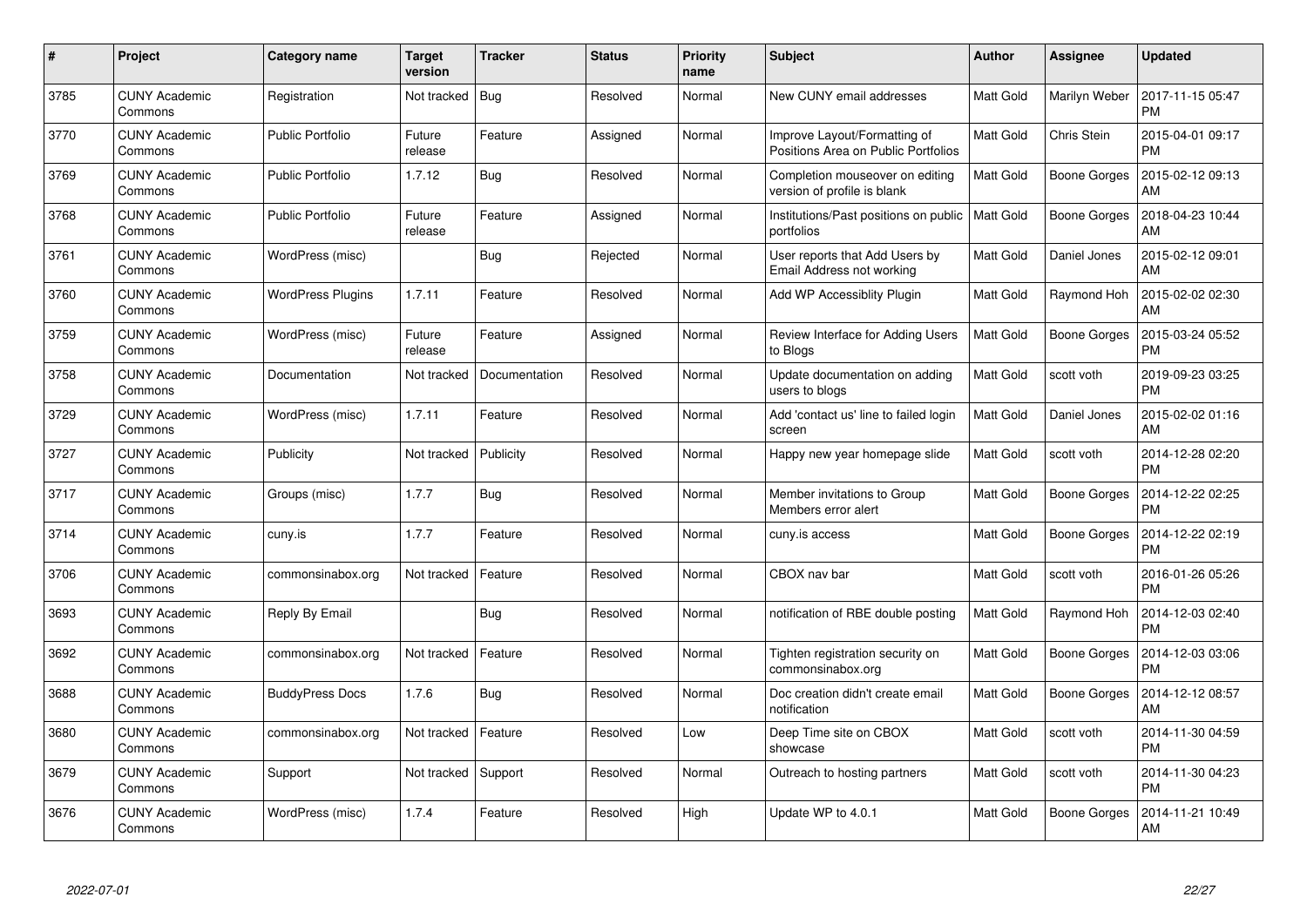| #    | Project                         | Category name              | <b>Target</b><br>version | <b>Tracker</b> | <b>Status</b> | <b>Priority</b><br>name | <b>Subject</b>                                                 | <b>Author</b>    | Assignee            | <b>Updated</b>                |
|------|---------------------------------|----------------------------|--------------------------|----------------|---------------|-------------------------|----------------------------------------------------------------|------------------|---------------------|-------------------------------|
| 3672 | <b>CUNY Academic</b><br>Commons | <b>WordPress Plugins</b>   | 1.7.4                    | Feature        | Resolved      | Normal                  | Force captcha on existing contact<br>forms                     | <b>Matt Gold</b> | <b>Boone Gorges</b> | 2014-11-21 12:20<br><b>PM</b> |
| 3662 | <b>CUNY Academic</b><br>Commons | <b>SEO</b>                 | Future<br>release        | Feature        | Assigned      | Normal                  | Duplicate Content/SEO/Google<br>issues                         | Matt Gold        | Raymond Hoh         | 2015-04-13 04:37<br><b>PM</b> |
| 3660 | <b>CUNY Academic</b><br>Commons | Layout                     | 1.8                      | Feature        | Resolved      | Normal                  | ZenDesk Placement                                              | <b>Matt Gold</b> | Raymond Hoh         | 2015-03-11 02:10<br><b>PM</b> |
| 3659 | <b>CUNY Academic</b><br>Commons | Home Page                  | 1.7.4                    | Feature        | Resolved      | Normal                  | Remove UserVoice                                               | Matt Gold        | Boone Gorges        | 2014-11-21 10:53<br>AM        |
| 3657 | <b>CUNY Academic</b><br>Commons | WordPress (misc)           | Not tracked              | Feature        | <b>New</b>    | Normal                  | Create alert for GC email<br>addresses                         | <b>Matt Gold</b> | Matt Gold           | 2016-04-14 11:29<br><b>PM</b> |
| 3655 | <b>CUNY Academic</b><br>Commons | Group Forums               | Not tracked              | Bug            | Resolved      | High                    | xlsx attachments not allowed in<br>forums                      | Matt Gold        | Boone Gorges        | 2014-11-21 10:41<br>AM        |
| 3654 | <b>CUNY Academic</b><br>Commons | Group Forums               | 1.7.4                    | Bug            | Resolved      | Normal                  | can only attached one file to a<br>forum post                  | Matt Gold        | Boone Gorges        | 2014-11-21 10:42<br>AM        |
| 3652 | <b>CUNY Academic</b><br>Commons | Group Forums               | 1.8                      | Bug            | Resolved      | Low                     | Forum preview doesn't show live<br>link                        | Matt Gold        | Raymond Hoh         | 2015-04-21 06:46<br><b>PM</b> |
| 3648 | <b>CUNY Academic</b><br>Commons | cuny.is                    | Not tracked              | Bug            | Resolved      | High                    | cuny.is request                                                | Matt Gold        | <b>Boone Gorges</b> | 2014-11-11 06:54<br><b>PM</b> |
| 3642 | <b>CUNY Academic</b><br>Commons |                            |                          | <b>Bug</b>     | Rejected      | Normal                  | Group search hanging                                           | Matt Gold        | Boone Gorges        | 2014-11-10 12:50<br><b>PM</b> |
| 3640 | <b>CUNY Academic</b><br>Commons |                            | Future<br>release        | <b>Bug</b>     | Rejected      | Normal                  | Logged out of commons when<br>trying to publish a post         | Matt Gold        | Daniel Jones        | 2015-03-09 11:27<br>AM        |
| 3625 | <b>CUNY Academic</b><br>Commons | WordPress (misc)           |                          | <b>Bug</b>     | Rejected      | Normal                  | Unable to manually create account<br>for non-CUNY (gmail) user | Matt Gold        | <b>Boone Gorges</b> | 2015-06-01 03:09<br><b>PM</b> |
| 3614 | <b>CUNY Academic</b><br>Commons | Home Page                  | 1.7.2                    | Bug            | Resolved      | Normal                  | Homepage member widget filter<br>feature not working           | Matt Gold        | Boone Gorges        | 2014-11-01 02:24<br><b>PM</b> |
| 3611 | <b>CUNY Academic</b><br>Commons | Publicity                  | 1.7.3                    | Feature        | Resolved      | Normal                  | Add Susana's Video to a<br>Standalone page on the Commons      | Matt Gold        | Dominic Giglio      | 2014-11-04 02:07<br><b>PM</b> |
| 3610 | <b>CUNY Academic</b><br>Commons | Home Page                  | 1.7.3                    | Feature        | Resolved      | Normal                  | Add Susana's Video to the<br>Homepage                          | Matt Gold        | Dominic Giglio      | 2014-11-04 03:42<br><b>PM</b> |
| 3608 | <b>CUNY Academic</b><br>Commons | <b>Email Notifications</b> | 1.7.3                    | Bug            | Resolved      | High                    | Group email plain-text formatting<br>problem                   | Matt Gold        | Raymond Hoh         | 2014-11-11 12:19<br><b>PM</b> |
| 3605 | <b>CUNY Academic</b><br>Commons | <b>Group Announcments</b>  |                          | Feature        | Rejected      | Normal                  | <b>Revise Announcements Group</b><br>Page Explanatory Text     | Matt Gold        | Daniel Jones        | 2015-04-13 04:45<br><b>PM</b> |
| 3601 | <b>CUNY Academic</b><br>Commons | <b>Email Notifications</b> | 1.7.3                    | <b>Bug</b>     | Resolved      | High                    | Forum replies do not show up on<br>the group homepage          | Matt Gold        | Raymond Hoh         | 2014-11-10 01:24<br><b>PM</b> |
| 3599 | CUNY Academic<br>Commons        | <b>BuddyPress Docs</b>     | 1.7.2                    | <b>Bug</b>     | Resolved      | Normal                  | Silent BP Docs edits                                           | Matt Gold        | Boone Gorges        | 2014-11-01 02:20<br><b>PM</b> |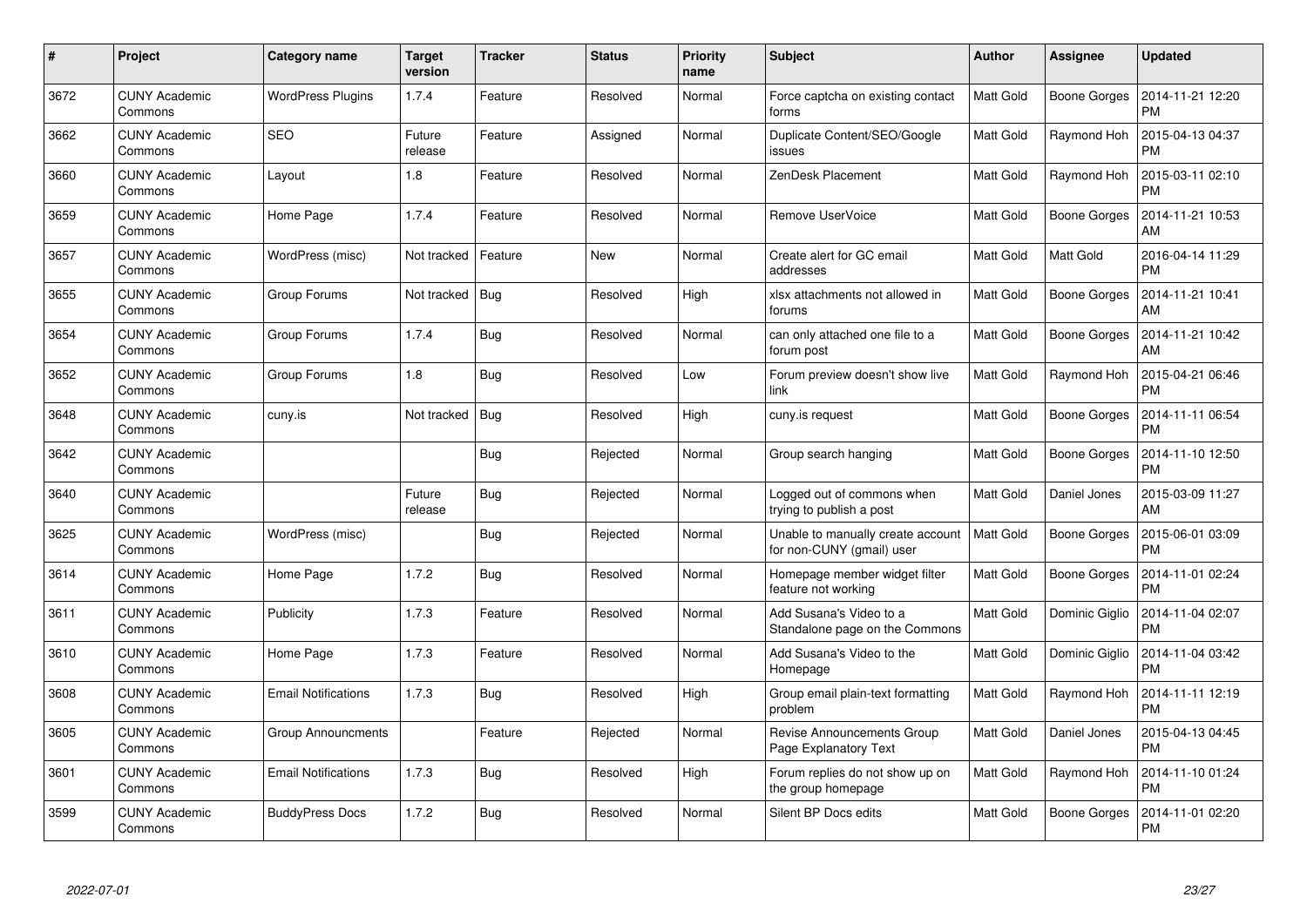| #    | Project                         | Category name              | <b>Target</b><br>version | <b>Tracker</b> | <b>Status</b> | <b>Priority</b><br>name | <b>Subject</b>                                                      | <b>Author</b>    | Assignee            | <b>Updated</b>                |
|------|---------------------------------|----------------------------|--------------------------|----------------|---------------|-------------------------|---------------------------------------------------------------------|------------------|---------------------|-------------------------------|
| 3598 | <b>CUNY Academic</b><br>Commons | Reply By Email             |                          | Bug            | Resolved      | Urgent                  | RBE message not posted                                              | <b>Matt Gold</b> | <b>Boone Gorges</b> | 2014-10-27 09:34<br><b>PM</b> |
| 3589 | <b>CUNY Academic</b><br>Commons | Group Invitations          | 1.7.2                    | Bug            | Resolved      | Normal                  | User not appearing in group<br>invitation autocomplete              | Matt Gold        | Boone Gorges        | 2014-11-01 02:58<br><b>PM</b> |
| 3588 | <b>CUNY Academic</b><br>Commons | Groups (misc)              | 1.7.2                    | Bug            | Resolved      | Normal                  | Hidden group not appearing in<br>search results                     | <b>Matt Gold</b> | <b>Boone Gorges</b> | 2014-11-01 02:57<br><b>PM</b> |
| 3587 | <b>CUNY Academic</b><br>Commons | My Commons                 | 1.8.1                    | Bug            | Resolved      | Normal                  | Force SSL issue                                                     | Matt Gold        | Boone Gorges        | 2015-06-01 11:39<br>AM        |
| 3583 | <b>CUNY Academic</b><br>Commons | Reply By Email             | 1.7.3                    | Bug            | Resolved      | Normal                  | RBE error message                                                   | <b>Matt Gold</b> | Raymond Hoh         | 2014-11-10 12:42<br><b>PM</b> |
| 3581 | <b>CUNY Academic</b><br>Commons | <b>BuddyPress Docs</b>     | 1.7.1                    | <b>Bug</b>     | Resolved      | Normal                  | <b>BuddyPress Docs Line Break issue</b>                             | Matt Gold        | <b>Boone Gorges</b> | 2014-10-20 02:56<br><b>PM</b> |
| 3577 | <b>CUNY Academic</b><br>Commons | My Commons                 | Future<br>release        | Design/UX      | Assigned      | Normal                  | Replies to items in My Commons                                      | <b>Matt Gold</b> | Raymond Hoh         | 2015-04-09 05:19<br><b>PM</b> |
| 3574 | <b>CUNY Academic</b><br>Commons | My Commons                 |                          | <b>Bug</b>     | Duplicate     | Normal                  | Address awkward possessive<br>cases on My Commons page              | Matt Gold        | Raymond Hoh         | 2015-04-13 04:41<br><b>PM</b> |
| 3564 | <b>CUNY Academic</b><br>Commons | <b>User Experience</b>     |                          | Design/UX      | Rejected      | Normal                  | Consider repositioning Forum link<br>in group nav                   | <b>Matt Gold</b> | Chris Stein         | 2015-04-13 04:32<br><b>PM</b> |
| 3563 | <b>CUNY Academic</b><br>Commons | Reply By Email             | Not tracked              | Bug            | Resolved      | High                    | RBE posting lags                                                    | Matt Gold        | <b>Boone Gorges</b> | 2014-10-21 11:33<br>AM        |
| 3561 | <b>CUNY Academic</b><br>Commons | Group Forums               | 1.7.1                    | Feature        | Resolved      | Normal                  | Add Post New Topics link to top of<br>forums                        | <b>Matt Gold</b> | <b>Boone Gorges</b> | 2014-10-21 06:48<br><b>PM</b> |
| 3559 | <b>CUNY Academic</b><br>Commons | Group Forums               | 1.7.2                    | Design/UX      | Resolved      | Normal                  | Forum Styling                                                       | Matt Gold        | <b>Boone Gorges</b> | 2014-11-02 03:18<br><b>PM</b> |
| 3557 | <b>CUNY Academic</b><br>Commons | My Commons                 | 1.7.1                    | Bug            | Resolved      | Urgent                  | Fix typo on My Commons overlay                                      | Matt Gold        | <b>Boone Gorges</b> | 2014-10-15 11:02<br><b>PM</b> |
| 3555 | <b>CUNY Academic</b><br>Commons | Publicity                  | Not tracked              | <b>Bug</b>     | Resolved      | High                    | Mailchimp email display issue                                       | Matt Gold        | Matt Gold           | 2017-11-15 05:47<br><b>PM</b> |
| 3550 | <b>CUNY Academic</b><br>Commons | WordPress (misc)           |                          | <b>Bug</b>     | Rejected      | Low                     | Scribd Embed Issue                                                  | Matt Gold        | scott voth          | 2014-11-01 02:49<br><b>PM</b> |
| 3547 | <b>CUNY Academic</b><br>Commons | <b>Email Notifications</b> | Not tracked              | Bug            | Resolved      | Urgent                  | Email notifications not working                                     | Matt Gold        | Matt Gold           | 2016-01-26 05:11<br><b>PM</b> |
| 3544 | <b>CUNY Academic</b><br>Commons | <b>Group Files</b>         | 1.7                      | Bug            | Resolved      | Normal                  | Files list upload button placement<br>after upload                  | <b>Matt Gold</b> | Boone Gorges        | 2014-10-10 09:09<br>AM        |
| 3536 | <b>CUNY Academic</b><br>Commons | My Commons                 | Future<br>release        | Feature        | Assigned      | Normal                  | Infinite Scroll on My Commons<br>page                               | Matt Gold        | Raymond Hoh         | 2015-04-13 04:42<br><b>PM</b> |
| 3524 | CUNY Academic<br>Commons        | Documentation              | Not tracked              | Documentation  | Assigned      | Normal                  | Post describing all you can do<br>when starting up a new blog/group | Matt Gold        | scott voth          | 2014-10-04 12:56<br><b>PM</b> |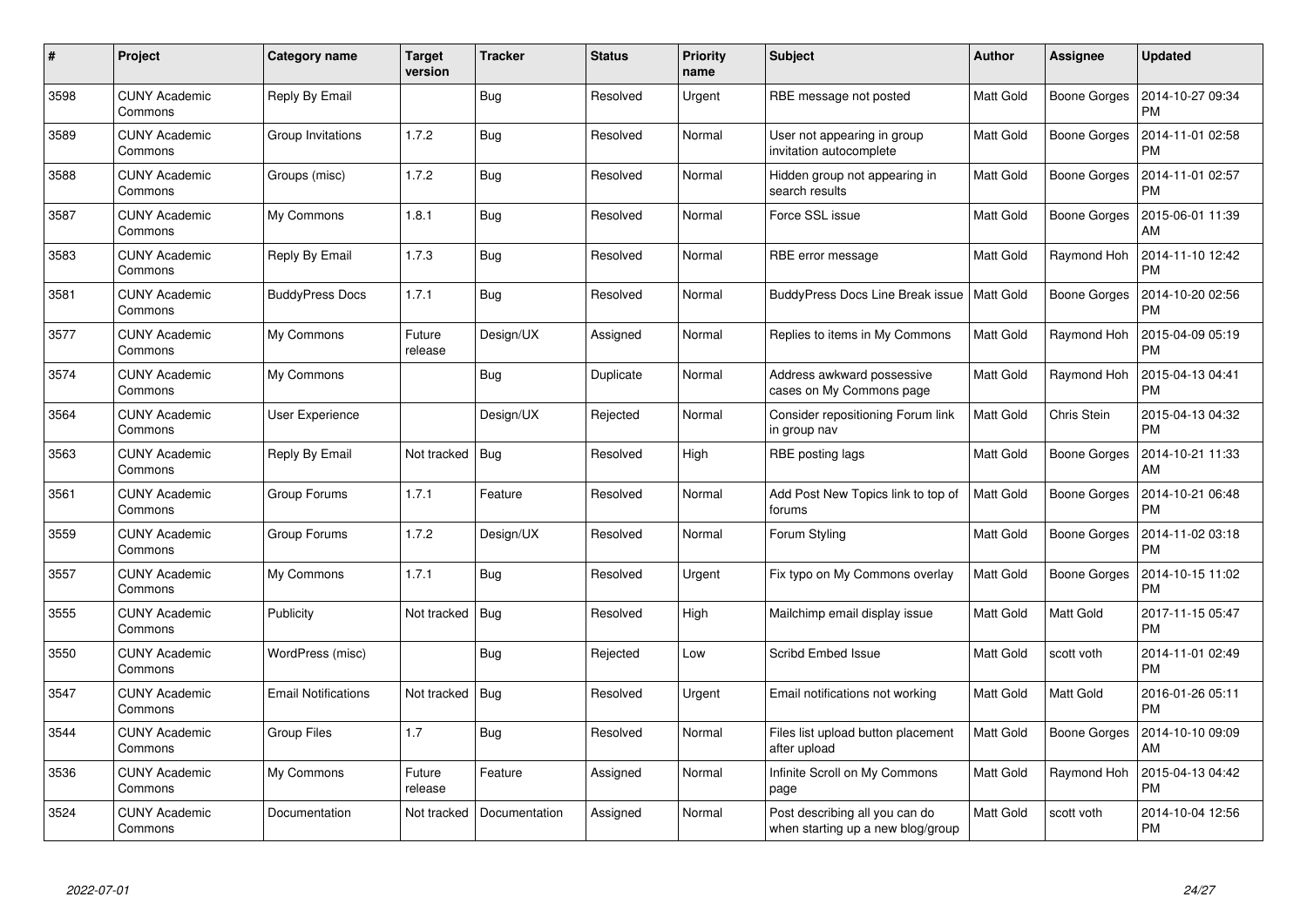| #    | Project                         | Category name              | <b>Target</b><br>version | <b>Tracker</b> | <b>Status</b> | <b>Priority</b><br>name | Subject                                                                      | Author           | Assignee            | <b>Updated</b>                |
|------|---------------------------------|----------------------------|--------------------------|----------------|---------------|-------------------------|------------------------------------------------------------------------------|------------------|---------------------|-------------------------------|
| 3520 | <b>CUNY Academic</b><br>Commons | Security                   | 1.7.3                    | Feature        | Resolved      | Normal                  | Encourage or Require CAPTCHA<br>on forms?                                    | <b>Matt Gold</b> | Daniel Jones        | 2014-11-06 03:40<br><b>PM</b> |
| 3519 | <b>CUNY Academic</b><br>Commons | commonsinabox.org          | Not tracked              | Publicity      | Resolved      | Normal                  | Add SUNY Geneseo English to<br>CBOX showcase & Rearrange<br>order            | <b>Matt Gold</b> | scott voth          | 2014-10-10 12:08<br>AM        |
| 3518 | <b>CUNY Academic</b><br>Commons | WordPress (misc)           | Not tracked              | Support        | Rejected      | Normal                  | Moderated comment spam                                                       | Matt Gold        | <b>Boone Gorges</b> | 2016-01-26 03:26<br><b>PM</b> |
| 3517 | <b>CUNY Academic</b><br>Commons | My Commons                 | Future<br>release        | Feature        | Assigned      | Normal                  | Mute/Unmute My Commons<br>updates                                            | <b>Matt Gold</b> | Raymond Hoh         | 2015-11-09 01:19<br><b>PM</b> |
| 3497 | <b>CUNY Academic</b><br>Commons | Publicity                  | Not tracked              | Bug            | Resolved      | Normal                  | News blog post & hero slide on<br>free software contributions                | Matt Gold        | scott voth          | 2016-03-09 06:48<br><b>PM</b> |
| 3489 | <b>CUNY Academic</b><br>Commons | commonsinabox.org          | Not tracked              | Feature        | Resolved      | Normal                  | Tighten security on CBOX demo<br>site registration                           | Matt Gold        | <b>Boone Gorges</b> | 2016-01-26 04:32<br><b>PM</b> |
| 3486 | <b>CUNY Academic</b><br>Commons | My Commons                 | 1.7                      | Feature        | Resolved      | Normal                  | Minor Issues on My-Commons<br>page                                           | <b>Matt Gold</b> | Raymond Hoh         | 2014-10-03 10:44<br>AM        |
| 3480 | <b>CUNY Academic</b><br>Commons | WordPress (misc)           | Not tracked              | Bug            | Resolved      | High                    | Games site shows up as<br>archived/suspended                                 | <b>Matt Gold</b> | <b>Boone Gorges</b> | 2014-09-21 09:34<br>PM        |
| 3479 | <b>CUNY Academic</b><br>Commons | Outreach                   | Not tracked              | Outreach       | Resolved      | Normal                  | Create MailChimp draft of CBOX<br>email                                      | Matt Gold        | scott voth          | 2014-10-04 09:50<br><b>PM</b> |
| 3452 | <b>CUNY Academic</b><br>Commons | <b>WordPress Plugins</b>   |                          | Support        | Resolved      | Normal                  | Github/Markdown Plugins and<br>Questions                                     | Matt Gold        | <b>Boone Gorges</b> | 2014-09-08 10:27<br>AM        |
| 3451 | <b>CUNY Academic</b><br>Commons | WordPress (misc)           | 1.7                      | <b>Bug</b>     | Resolved      | Normal                  | Edit delete blog text                                                        | <b>Matt Gold</b> | Raymond Hoh         | 2014-09-15 08:27<br><b>PM</b> |
| 3450 | <b>CUNY Academic</b><br>Commons | cuny.is                    | Not tracked              | Outreach       | Resolved      | Normal                  | two cuny is requests                                                         | Matt Gold        | <b>Boone Gorges</b> | 2014-09-08 03:46<br><b>PM</b> |
| 3449 | <b>CUNY Academic</b><br>Commons | Groups (misc)              | 1.7                      | <b>Bug</b>     | Resolved      | Normal                  | Make Default Option for "Create<br>Forum" in Group Creation Process<br>"Yes" | <b>Matt Gold</b> | <b>Boone Gorges</b> | 2014-09-22 08:39<br><b>PM</b> |
| 3448 | <b>CUNY Academic</b><br>Commons | Groups (misc)              | 1.7                      | <b>Bug</b>     | Resolved      | Normal                  | Group changes email slug/link<br>issue                                       | Matt Gold        | Raymond Hoh         | 2014-09-15 08:29<br><b>PM</b> |
| 3439 | <b>CUNY Academic</b><br>Commons | Commons In A Box           | Not tracked              | Outreach       | Resolved      | Normal                  | Draft welcome email to CBOX<br>mailing list                                  | Matt Gold        | scott voth          | 2014-09-21 07:47<br><b>PM</b> |
| 3437 | <b>CUNY Academic</b><br>Commons | Registration               | Not tracked              | Support        | Resolved      | Normal                  | Unconfirmed question                                                         | Matt Gold        | <b>Boone Gorges</b> | 2016-01-26 12:07<br>PM        |
| 3429 | NYCDH Community Site            |                            |                          | <b>Bug</b>     | Resolved      | Normal                  | Forum Attachments not working                                                | Matt Gold        | Raymond Hoh         | 2014-09-01 04:04<br><b>PM</b> |
| 3428 | <b>CUNY Academic</b><br>Commons | Twitter page               | 1.6.14                   | <b>Bug</b>     | Resolved      | High                    | Fix typo on Twitter page                                                     | Matt Gold        | Dominic Giglio      | 2014-09-01 08:53<br>PM        |
| 3427 | <b>CUNY Academic</b><br>Commons | <b>Email Notifications</b> |                          | <b>Bug</b>     | Rejected      | Normal                  | Multiple email notifications received   Matt Gold                            |                  | <b>Boone Gorges</b> | 2014-08-30 05:02<br>PM        |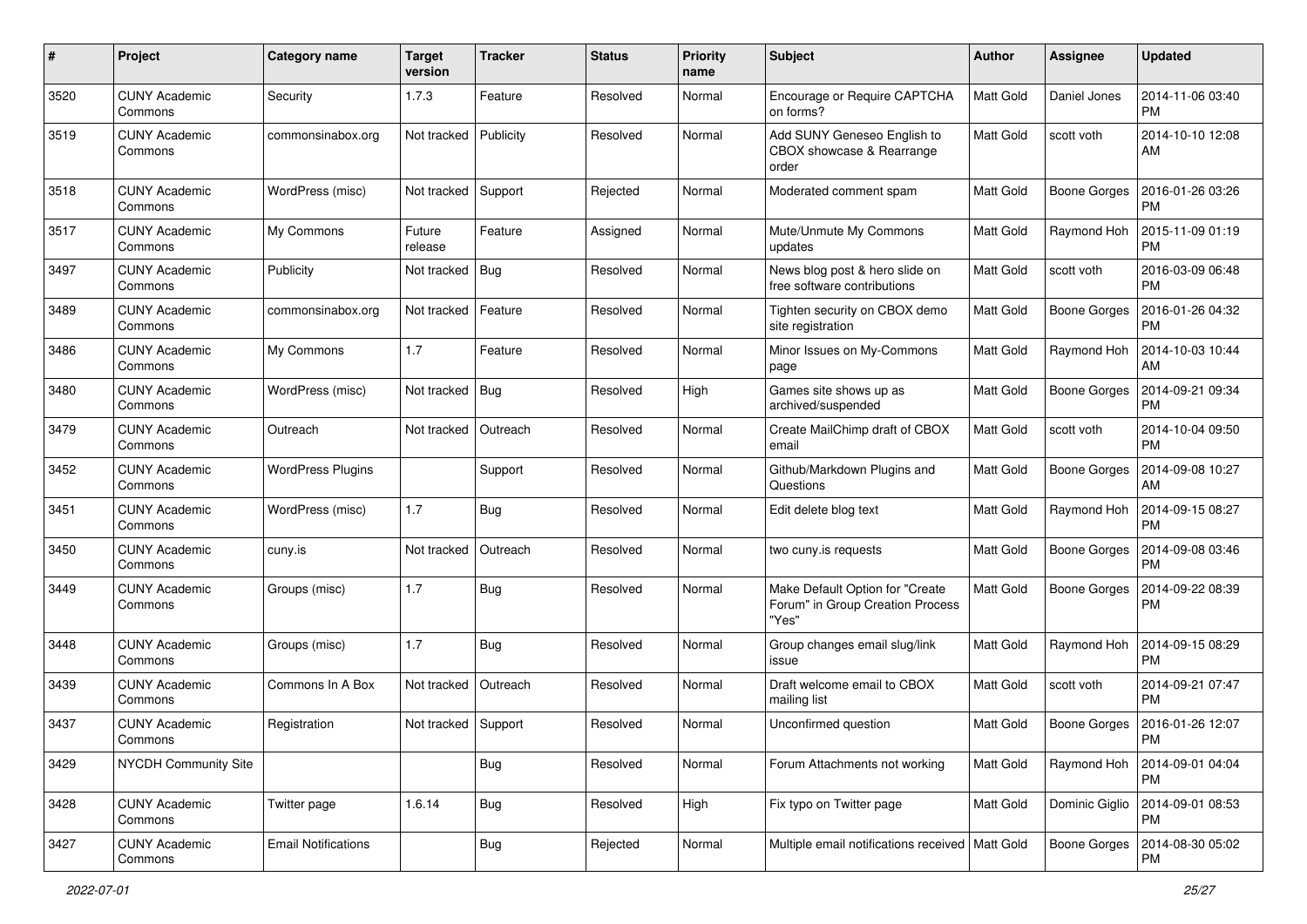| $\pmb{\#}$ | Project                         | Category name              | <b>Target</b><br>version | <b>Tracker</b> | <b>Status</b>       | <b>Priority</b><br>name | <b>Subject</b>                                                                   | <b>Author</b>    | Assignee            | <b>Updated</b>                |
|------------|---------------------------------|----------------------------|--------------------------|----------------|---------------------|-------------------------|----------------------------------------------------------------------------------|------------------|---------------------|-------------------------------|
| 3420       | <b>CUNY Academic</b><br>Commons | <b>Email Notifications</b> | 1.6.14                   | Bug            | Resolved            | Normal                  | Membership approval link in email<br>notifications                               | <b>Matt Gold</b> | <b>Boone Gorges</b> | 2014-09-01 09:31<br><b>PM</b> |
| 3419       | <b>CUNY Academic</b><br>Commons | Group Invitations          | 1.6.14                   | <b>Bug</b>     | Testing<br>Required | Normal                  | Neatening the display of messages<br>on group requests                           | <b>Matt Gold</b> | <b>Boone Gorges</b> | 2014-09-01 09:29<br><b>PM</b> |
| 3418       | <b>CUNY Academic</b><br>Commons | <b>Email Notifications</b> | 1.7                      | Feature        | Resolved            | Normal                  | Revisions/Additions to email<br>notifications about group<br>membership requests | Matt Gold        | <b>Boone Gorges</b> | 2014-09-30 01:14<br><b>PM</b> |
| 3411       | <b>CUNY Academic</b><br>Commons | My Commons                 | 1.7                      | Feature        | Resolved            | Normal                  | Placement of Personal Homepage                                                   | <b>Matt Gold</b> | Raymond Hoh         | 2014-09-22 08:45<br><b>PM</b> |
| 3410       | <b>CUNY Academic</b><br>Commons | cuny.is                    | Not tracked              | Publicity      | Resolved            | Normal                  | DH Praxis cuny is request                                                        | <b>Matt Gold</b> | <b>Boone Gorges</b> | 2016-01-26 12:03<br><b>PM</b> |
| 3393       | CUNY Academic<br>Commons        | <b>WordPress Themes</b>    | Not tracked              | Bug            | Resolved            | Urgent                  | Widgets reset on JITP                                                            | Matt Gold        | Matt Gold           | 2014-09-01 08:51<br><b>PM</b> |
| 3370       | <b>CUNY Academic</b><br>Commons | <b>WordPress Plugins</b>   | Not tracked              | Outreach       | Resolved            | Normal                  | Package Registration Plugin for<br><b>WP Repo Release</b>                        | <b>Matt Gold</b> | Raymond Hoh         | 2016-03-08 11:57<br>AM        |
| 3369       | <b>CUNY Academic</b><br>Commons | Reply By Email             | Not tracked              | Outreach       | Hold                | Normal                  | Release reply by email to WP<br>plugin directory                                 | Matt Gold        | Raymond Hoh         | 2016-03-01 12:46<br><b>PM</b> |
| 3368       | <b>CUNY Academic</b><br>Commons | Publicity                  | Not tracked              | Publicity      | Resolved            | Normal                  | Create homepage slide for ITP<br>projects site                                   | Matt Gold        | scott voth          | 2014-08-20 07:05<br><b>PM</b> |
| 3362       | <b>CUNY Academic</b><br>Commons | <b>Public Portfolio</b>    | 1.7.1                    | <b>Bug</b>     | Resolved            | Normal                  | Default display of profiles with no<br>info added                                | <b>Matt Gold</b> | <b>Boone Gorges</b> | 2014-10-21 02:44<br><b>PM</b> |
| 3359       | <b>CUNY Academic</b><br>Commons | Publicity                  | Not tracked              | Publicity      | Resolved            | Normal                  | Three news blog posts                                                            | <b>Matt Gold</b> | scott voth          | 2014-08-20 07:03<br><b>PM</b> |
| 3354       | <b>CUNY Academic</b><br>Commons | <b>Group Files</b>         | Future<br>release        | Feature        | Assigned            | Low                     | Allow Group Download of Multiple<br><b>Selected Files</b>                        | <b>Matt Gold</b> | Chris Stein         | 2014-08-01 08:50<br>AM        |
| 3352       | <b>CUNY Academic</b><br>Commons | commonsinabox.org          | Not tracked              | Publicity      | Resolved            | Normal                  | Replace MLA Commons<br>screenshot on showcase                                    | Matt Gold        | scott voth          | 2014-08-20 07:05<br><b>PM</b> |
| 3349       | <b>CUNY Academic</b><br>Commons | Homepage Slides            | Not tracked              | Publicity      | Resolved            | Normal                  | create homepage slide for new<br>JITP issue                                      | <b>Matt Gold</b> | scott voth          | 2014-08-20 07:05<br><b>PM</b> |
| 3346       | <b>CUNY Academic</b><br>Commons | BuddyPress (misc)          | 1.8                      | Design/UX      | Resolved            | Normal                  | Notification page option ordering                                                | Matt Gold        | Daniel Jones        | 2015-03-13 05:25<br><b>PM</b> |
| 3345       | <b>CUNY Academic</b><br>Commons | Layout                     | 1.6.11                   | <b>Bug</b>     | Resolved            | Normal                  | Text/Icon Styling Error/Overlap on<br>Profile pages                              | Matt Gold        | <b>Boone Gorges</b> | 2014-08-01 09:05<br>AM        |
| 3344       | <b>CUNY Academic</b><br>Commons | Layout                     | 1.6.11                   | Bug            | Resolved            | Normal                  | Double display of menu on profile<br>settings                                    | <b>Matt Gold</b> | Boone Gorges        | 2014-08-01 09:58<br>AM        |
| 3343       | <b>CUNY Academic</b><br>Commons | BuddyPress (misc)          | 1.6.11                   | Bug            | Resolved            | Low                     | Minor Email display error                                                        | <b>Matt Gold</b> | Boone Gorges        | 2014-08-01 10:01<br>AM        |
| 3342       | <b>CUNY Academic</b><br>Commons | <b>Email Notifications</b> |                          | <b>Bug</b>     | Duplicate           | Normal                  | Group Invitation Email Links<br>Incorrect/Non-Working                            | Matt Gold        | <b>Boone Gorges</b> | 2015-04-01 09:04<br><b>PM</b> |